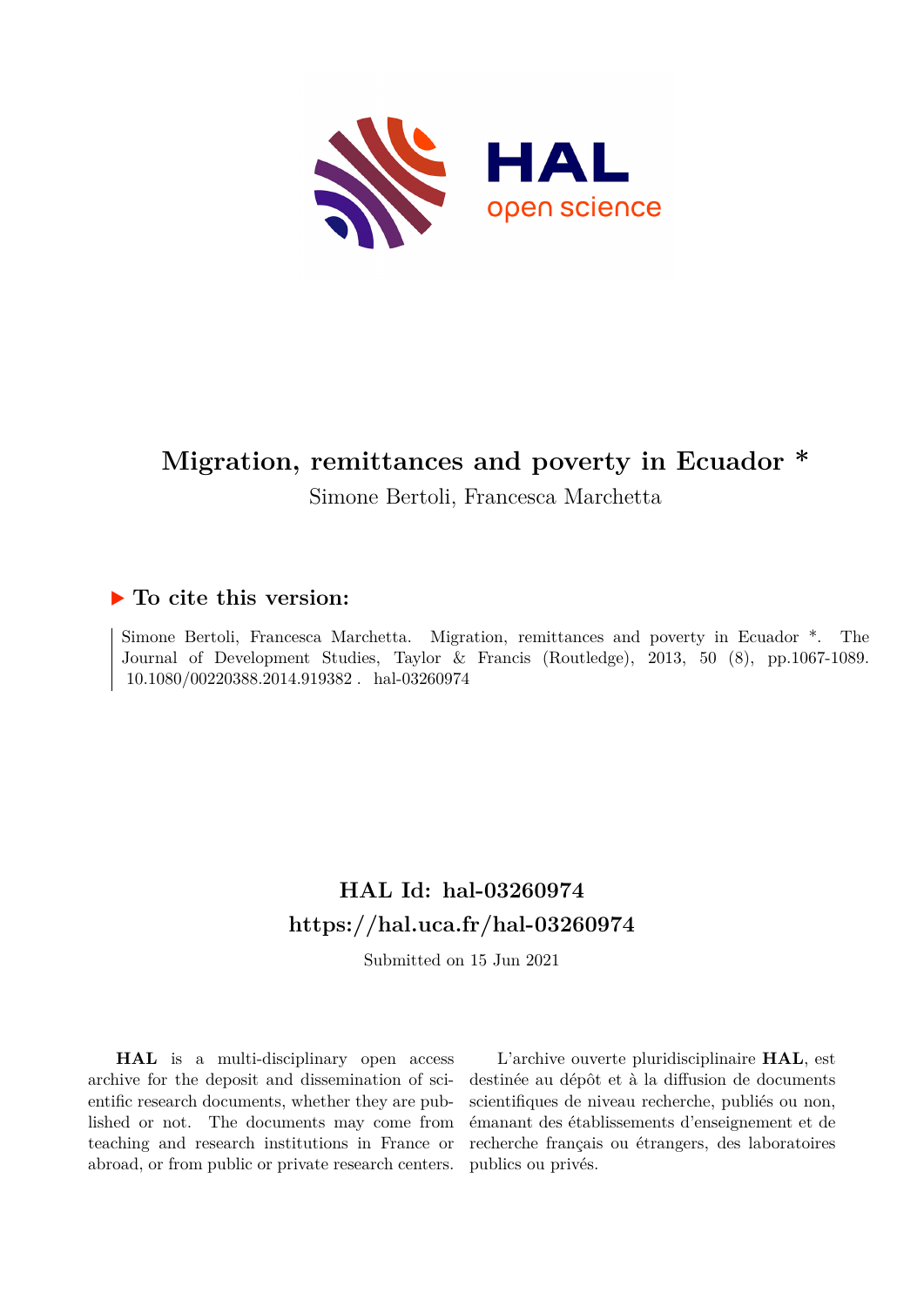# Migration, remittances and poverty in Ecuador<sup>\*</sup>

Simone Bertoli<sup>a</sup> and Francesca Marchetta<sup>b</sup>

 ${}^{a}$ CERDI<sup>†</sup>, University of Auvergne and CNRS  ${}^{b}CERD$ <sup>†</sup>, University of Auvergne

#### Abstract

We analyse the influence of the recent wave of migration on the incidence of poverty among stayers in Ecuador. We draw our data from a survey that provides detailed information on migrants. The analysis reveals a significant negative effect of migration on poverty among migrant households. This effect is substantially smaller than the one that we find focusing on recipient households. We explore the factors that account for this divergence. Our analysis entails that the existing empirical evidence on the relationship between remittances and poverty needs not to be informative about the size of the direct poverty-reduction potential of migration.

Keywords: remittances; household-level data; poverty; propensity score matching. JEL codes: F22; O15; I32.

<sup>∗</sup>The authors are grateful the editor Richard Palmer-Jones and to two anonymous referees for their careful reading of our paper, and to Sascha Becker, Arjun Bedi, Simon Cueva, Francesca Francavilla, Mihails Hazans, Jos Hidalgo Pallares, Mauricio Len, Jeannette Sanchez and to the participants in the TOM Conference on Transnationality of Migrants, First Conference on Migration and Development, INFER Conference, 30th Journes de Microconomie Applique, 62nd AFSE Annual Meeting and in seminar presentations at the International Institute of Social Studies and the IAB for their comments; they also gratefully acknowledge the contribution of Marco Quinteros, the former director of the INEC, who allowed them to get access to the data; This research was supported by the Agence Nationale de la Recherche of the French government through the program Investissements d'avenir (ANR-10-LABX-14-01) and by the FERDI (Fondation pour les tudes et recherches sur le dveloppement international). The usual disclaimers apply.

†CERDI, University of Auvergne, Bd. F. Mitterrand, 65, 63000, Clermont-Ferrand, France; email: simone.bertoli@udamail.fr, phone: +33 473 177514, fax: +33 473 177428 (corresponding author).

‡CERDI, University of Auvergne, Bd. F. Mitterrand, 65, 63000, Clermont-Ferrand, France; email: francesca.marchetta@udamail.fr.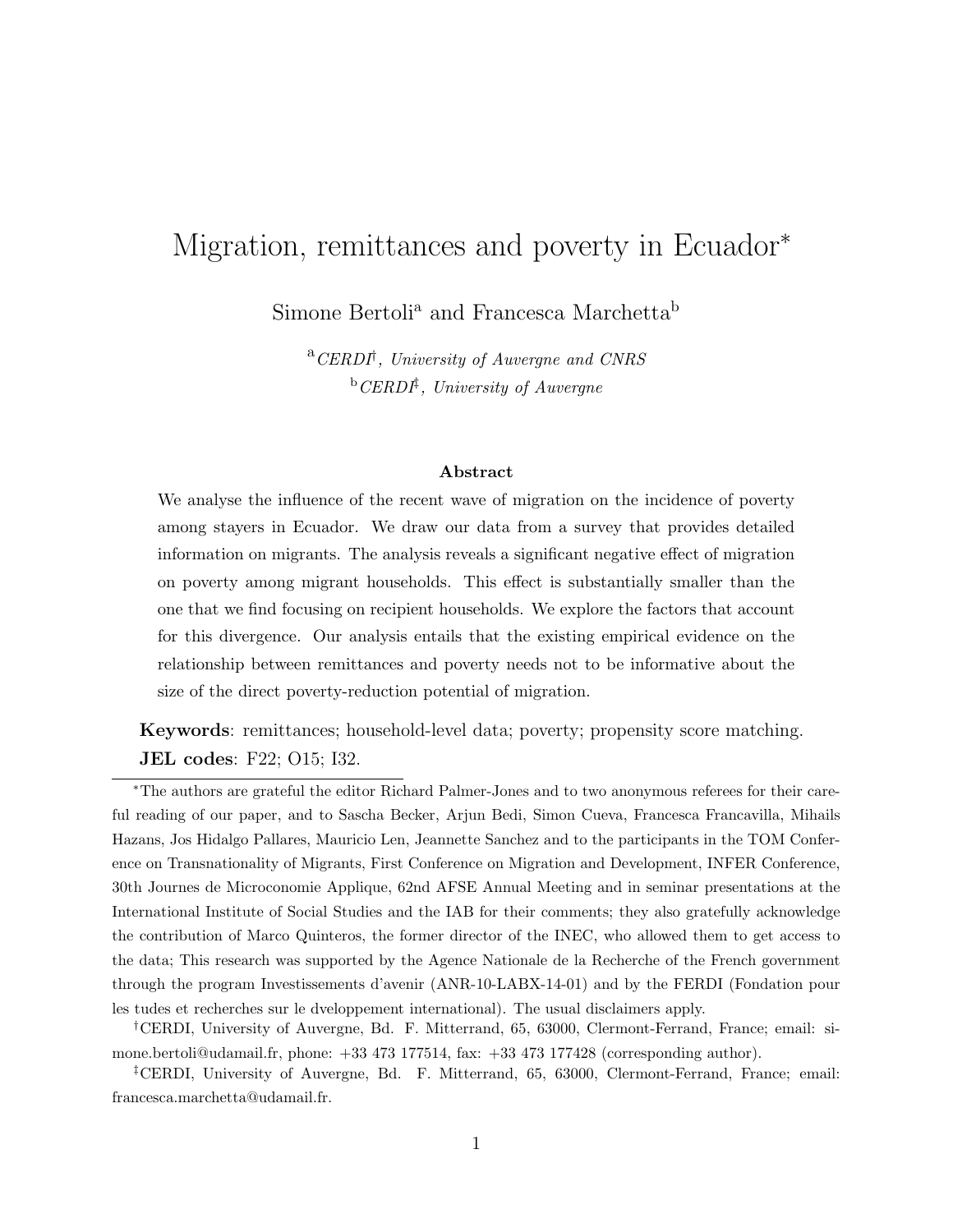## 1 Introduction

What is the influence exerted by international migration on the poverty status of the household members left behind? Providing an answer to this question requires comparing the observed incidence of poverty for migrant households<sup>1</sup> with the one prevailing in a counterfactual scenario where all household members stay at home. The economic literature has been mostly focusing on a related but distinct research question, namely the analysis of the relationship between the receipt of migrants' remittances and the incidence of poverty among stayers (Gustafsson and Makonnen, 1993; Leliveld, 1997; Acosta et al., 2006, 2008; Yang and Martinez, 2007; Lokshin et al., 2010; Adams and Cuecuecha, 2013).<sup>2</sup> Still, the "growing view" in the literature that remittances can have a positive impact on economic development by reducing poverty" (Adams and Cuecuecha, 2013, p. 38) needs not to be informative about the size of the direct poverty-reduction potential of international migration. This is due to the analytical choice of some of the papers in the literature to analyse the effects of remittances while taking migration decisions as given, and to the non coincidence of the group of migrant and of recipient households.

Specifically, Gustafsson and Makonnen (1993), Leliveld (1997) and Adams and Cuecuecha (2013) compare the observed incidence of poverty among recipient households with the incidence that would have prevailed in a hypothetical scenario with no remittances but with an unchanged household composition. Other papers analyse a no remittances and no migration counterfactual, and the choice to focus on the relationship between the receipt of remittances and the incidence of poverty among stayers appears to be data-driven as the data either do not allow to identify migrant households (Acosta et al., 2006, 2008) or they just provide information on the migrants that send remittances (Lokshin *et al.*, 2010). The econometric evidence provided by these papers is informative about the poverty-reduction potential of international migration only if the receipt of remittances represents a good proxy for the unknown migration status of the household, but there are theoretical and empirical reasons why this is unlikely to be the case.

From a theoretical perspective, the so-called new economics of labor migration portrays migration as a joint decision of the migrant and of some group of stayers, where remittances ensure that the monetary returns from migration are shared with the non-migrants that contributed to finance the cost of the move. This group can extend beyond the household of origin of the migrant, so that some recipient households are not migrant households.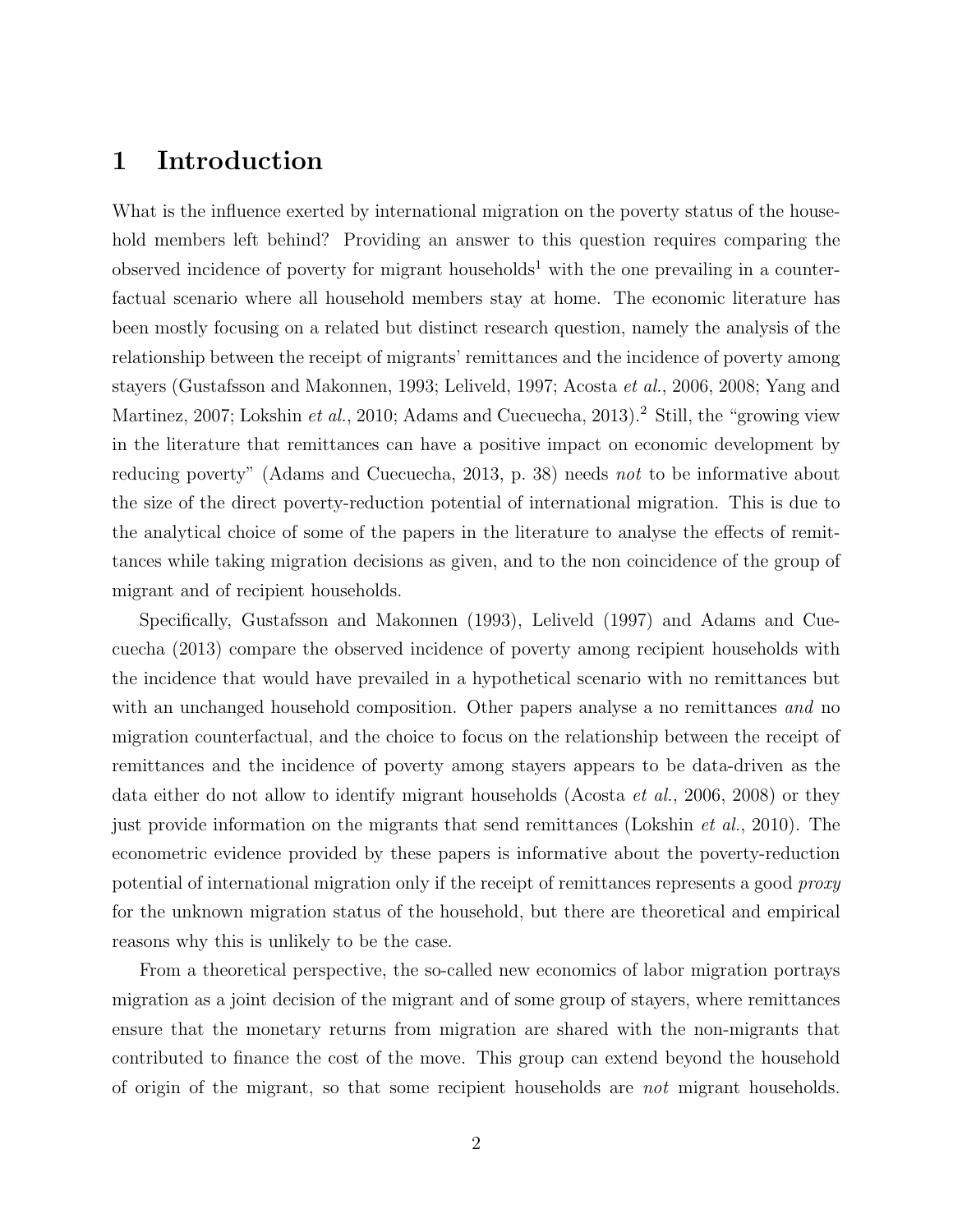Similarly, not all migrant households are also recipient households, $3$  as the migrant might be unable or unwilling to abide to the "implicit contractual arrangement" she had agreed upon with the stayers (Stark and Bloom, 1985). For instance, migrants could experience spells of unemployment that prevent them from sending remittances, or they might deliberately decide not to transfer any money back home. The partial, and possibly limited, overlap between the groups of recipient and migrant households suggests to be wary of interpreting the available empirical evidence in the literature as being informative about the direct effect of international migration on poverty at origin. This effect depends on  $(i)$  the change in total household income from domestic sources due to migration,  $(ii)$  the variation in the number of household members residing at origin due to migration, and  $(iii)$  the remittances sent back by the migrants.

Our paper analyses the effect of migration upon the incidence of income poverty among stayers in Ecuador, a country that experienced an unprecedented wave of international migration induced by a severe economic crisis at the end of the 1990s. The poverty headcount rose by an estimated 2 million people between the mid- and the late-1990s (Parandekar et al., 2002) in a country with a population of 12.7 million. More than half a million Ecuadorians left the country within a few years' time, mostly heading toward Spain and the US. The sorting of Ecuadorian migrants across destination and their pattern of selection on education were shaped by the combined effect of the crisis-induced liquidity constraints and of the high migration costs that Ecuadorian would-be migrants faced, which were partly policy-induced (Bertoli et al., 2011). Specifically, most of the recent migrants opted for Spain, where they enjoyed substantially lower income gains than in the US but where a bilateral visa waiver that had been granted since 1963 reduced the monetary costs of migration (Bertoli *et al.*, 2013). Survey data collected in Spain reveal that the cost of migrating from Ecuador amounted on average to \$1,800 (Bertoli et al., 2011); although this figure stands substantially below the estimated \$7,000-\$9,000 of attempting to migrate illegally to the US (Jokisch and Pribilsky, 2002), it still hindered both the participation of poor households to this migration wave and its ensuing influence on poverty at origin.

We draw the data for our analysis from the the *Encuesta Nacional de Empleo, Desem*pleo y Subempleo, ENEMDU, conducted by the INEC in December 2005. This labor market survey allows us to derive income-based definitions of poverty and it provides detailed information on migrant members, including the year of migration, age, gender, education and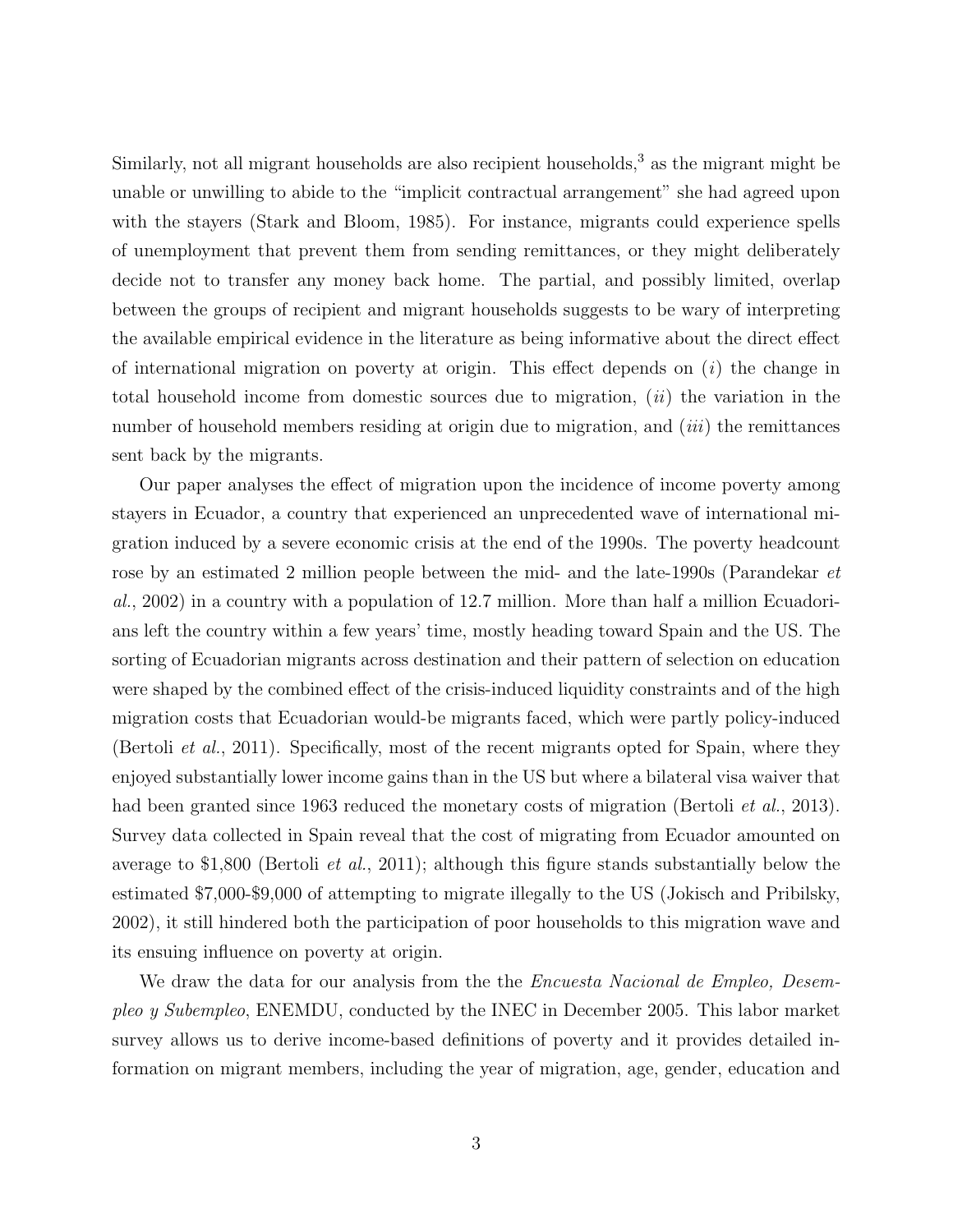the amount of remittances sent over the previous 12 months. The availability of rich data on migrants represents a key value added of this survey, as our analysis exploits the information on the timing of the various migration episodes and the information on the individual characteristics of the migrants.

Specifically, the ability to identify migrant and not just recipient households allows us to directly analyse the relationship between international migration and poverty, and to compare our results with the ones that we obtain when we follow the more standard approach in the literature, which relies on the receipt of remittances as a proxy for the unobserved migration status of the household.<sup>4</sup> Furthermore, the information on the timing of the migration episodes allows us to define the treatment of interest as having sent at least one member abroad after 1998, the year that marks the start of the Ecuadorian crisis (Beckerman and Cortés-Douglas, 2002; Jácome, 2004). This allows us to greatly reduce the heterogeneity of the influence on poverty that would arise if the group of treated households was based on migration episodes that are more distant in time, and it also reduces the strength of the effects of migration on the supply (Mishra, 2007) or on the demand side (Woodruff and Zenteno, 2007; Wahba and Zenou, 2012; Marchetta, 2012) of the labor market at origin that can indirectly influence non-migrants.

We resort to propensity score matching, PSM, to identify the effect of migration on poverty, as we lack a credible instrument for migration, and as this estimation technique does not require to introduce assumptions on the functional form of the relationship between household characteristics, migration and poverty. This estimation approach has been recently applied to the analysis of the effects of migration and remittances by, inter alia, Cox-Edwards and Rodríguez-Oreggia (2009), Acosta (2011) and Jimenez-Soto and Brown (2012), although we acknowledge that the debate around its ability to produce unbiased estimates is still open (Dehejia, 2005; Smith and Todd, 2005a,b; Peikes et al., 2008). This is why we test the sensitivity of our estimates to possible departures from the identifying assumption following Rosenbaum (2002) and Becker and Caliendo (2007).

Our empirical analysis reveals that the recent Ecuadorian migration reduced the incidence of poverty among migrant households by an estimated 17.4-20.8 percent. This effect is statistically significant, although sensitive to possible violations of the identifying assumption of selection on observables.

The ENEMDU 2005 survey also allows us to identify recipient households independently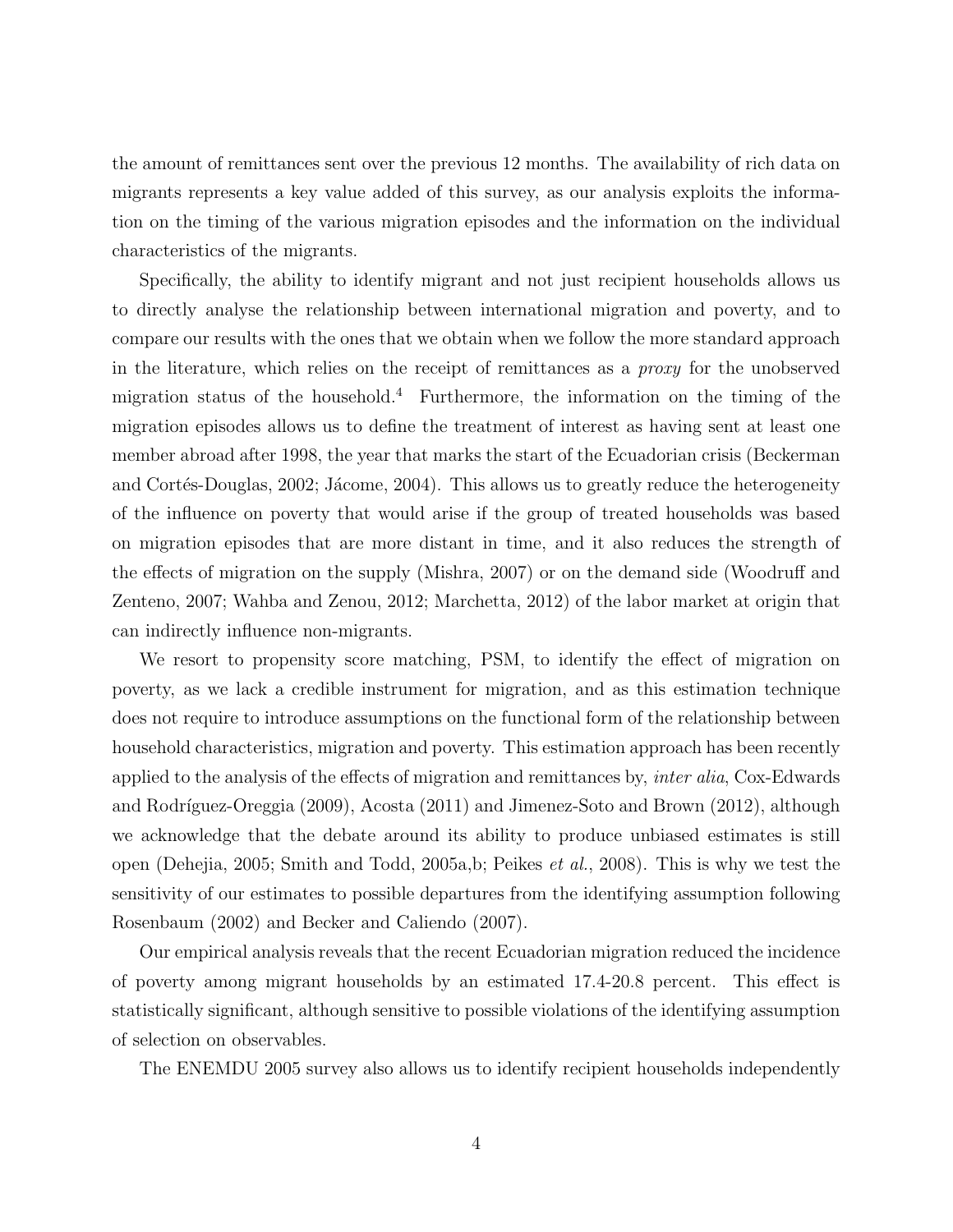from the questions related to migrants, as the income section of the questionnaire provides information related to the receipt of remittances from abroad over the month before the survey. When, as the literature does, we focus on recipient households, we find sharply different results, as the treatment is estimated to induce a decline in poverty by 57.2-59.2 percent. These estimates, which are in line with those obtained by Acosta et al. (2008) with data drawn from the 2004 round of the ENEMDU, entail that the poverty-reduction potential of international migration cannot, in the case of Ecuador, be inferred from the existing econometric evidence on the relationship between the receipt of remittances and poverty, and our paper explores the factors that can account for such a divergence in the results.

This paper is closely related to four different strands of literature. First, it draws on the papers that analyse the impact of migration and remittances on poverty at origin with household-level data (Yang and Martinez, 2007; Acosta et al., 2006, 2008; Lokshin et al., 2010; de la Fuente, 2010; Jimenez-Soto and Brown, 2012; Adams and Cuecuecha, 2013) and that estimate counterfactual domestic earnings for the migrants (Adams, 1989; Barham and Boucher, 1998). Second, it is related to the papers that analyse the determinants of migrants' selection (Chiquiar and Hanson, 2005; McKenzie and Rapoport, 2010; Fernández-Huertas Moraga, 2011, 2013). Third, it is connected to the vast literature on PSM originating from the seminal contribution by Rosenbaum and Rubin (1983), and in particular to the papers that deal with the use of sampling weights (Frölich, 2007; Zanutto, 2006) and with departures from the identifying assumptions (Becker and Caliendo, 2007; Ichino et al., 2008; Nannicini, 2007). Fourth, this paper contributes to the strand of literature analyzing the determinants and the effects of the recent wave of Ecuadorian migration (Beckerman and Cortés-Douglas, 2002; Jokisch and Pribilsky, 2002; Jácome, 2004; Gray, 2009; Calero et al., 2009; Bertoli, 2010; Bertoli et al., 2011, 2013).

The rest of the paper is structured as follows: Section 2 briefly describes the PSM technique, and Section 3 discusses its implementation to the analysis of the effect of migration on poverty. The data source and the descriptive statistics are presented in Section 4. Section 5 presents the estimates and it explores the difference between the results obtained when focusing on migrant or on recipient households, and Section 6 concludes.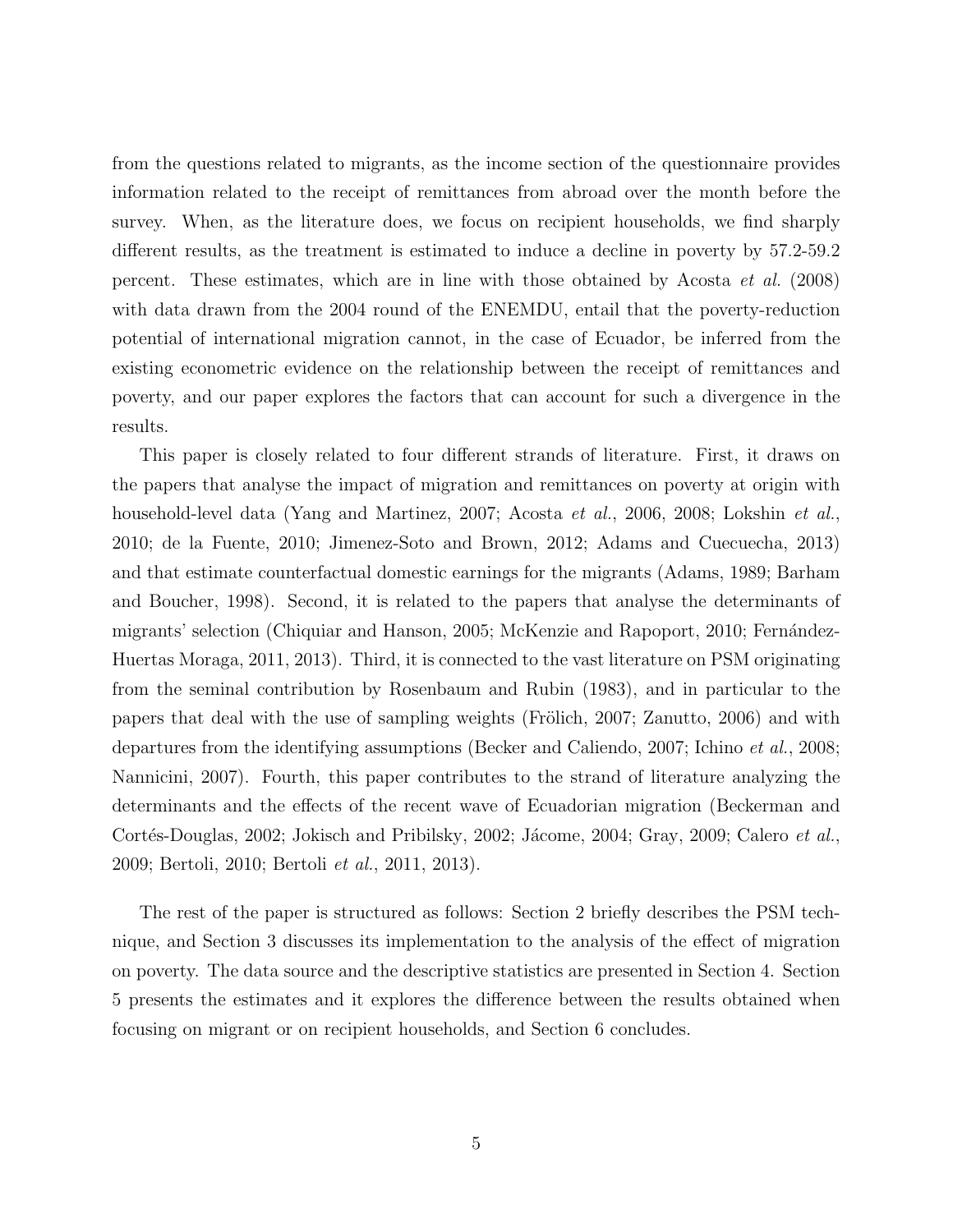## 2 Propensity score matching

Households can be either subject to a treatment,  $z_i = 1$ , or not,  $z_i = 0$ , with T (U) denoting the subsample of treated (untreated) units. Let  $y_{i1}$  be the value of the outcome variable when  $z_i = 1$ , and let  $y_{i0}$  represent its value when  $z_i = 0$ . The observed value of the outcome variable  $y_i$  is related to its potential outcomes by the observation rule:

$$
y_i = z_i y_{i1} + (1 - z_i) y_{i0}
$$

The treatment effect on the unit i is defined as  $\tau_i = y_{i1} - y_{i0}$ . The average treatment effect on the treated, ATET, is defined as:

$$
E_T(\tau_i|z_i=1) = E_T(y_{i1}|z_i=1) - E_T(y_{i0}|z_i=1)
$$
\n(1)

where  $E_T$  denotes the average on treated units only. The observational rule for  $y_i$  precludes the estimation of the ATET, as  $y_{i0}$  is not observed when  $z_i = 1$ . In a experimental setting, we have that  $E_U(y_{i0}|z_i=0) = E_T(y_{i0}|z_i=1)$ , so that observed outcomes for the untreated units can substitute for the unobserved outcomes  $y_0$  for treated units. With nonexperimental data, this does not hold true because the assignment to the treatment can be influenced by a vector  $x$  of covariates that also exert an influence on y.

Assume that the vector  $x$  includes all covariates that have a simultaneous influence on the treatment and on the outcome, so that the potential outcome  $y_0$  is independent from z conditional upon  $x$ . Formally:

$$
y_0 \perp \!\!\!\perp z | \bm{x} \tag{2}
$$

where the symbol  $\perp\!\!\!\perp$  denotes statistical independence. Let  $f(\mathbf{x})$  represent the probability of assignment to treatment, which is also called the propensity score. The seminal contribution by Rosenbaum and Rubin (1983) demonstrates that if  $f(x) \in (0, 1]$  and (2) holds, then we also have that:

$$
y_0 \perp \!\!\!\perp z | f(\boldsymbol{x}) \tag{3}
$$

The outcome  $y_0$  is independent from the assignment to treatment z conditional upon  $f(x)$ , as  $f(x)$  represents a balancing score that ensures that  $x \perp\!\!\!\perp z$   $f(x)$  (Rosenbaum and Rubin, 1983). This, in turn, implies that the expected value of the unobserved outcome  $y_0$ for treated units conditional upon  $f(x)$  coincides with the expected value of the observed outcome  $y_0$  for untreated units:

$$
E_T[y_{i0}|z_i=1, f(\bm{x})=p]=E_U[y_{i0}|z_i=0, f(\bm{x})=p]
$$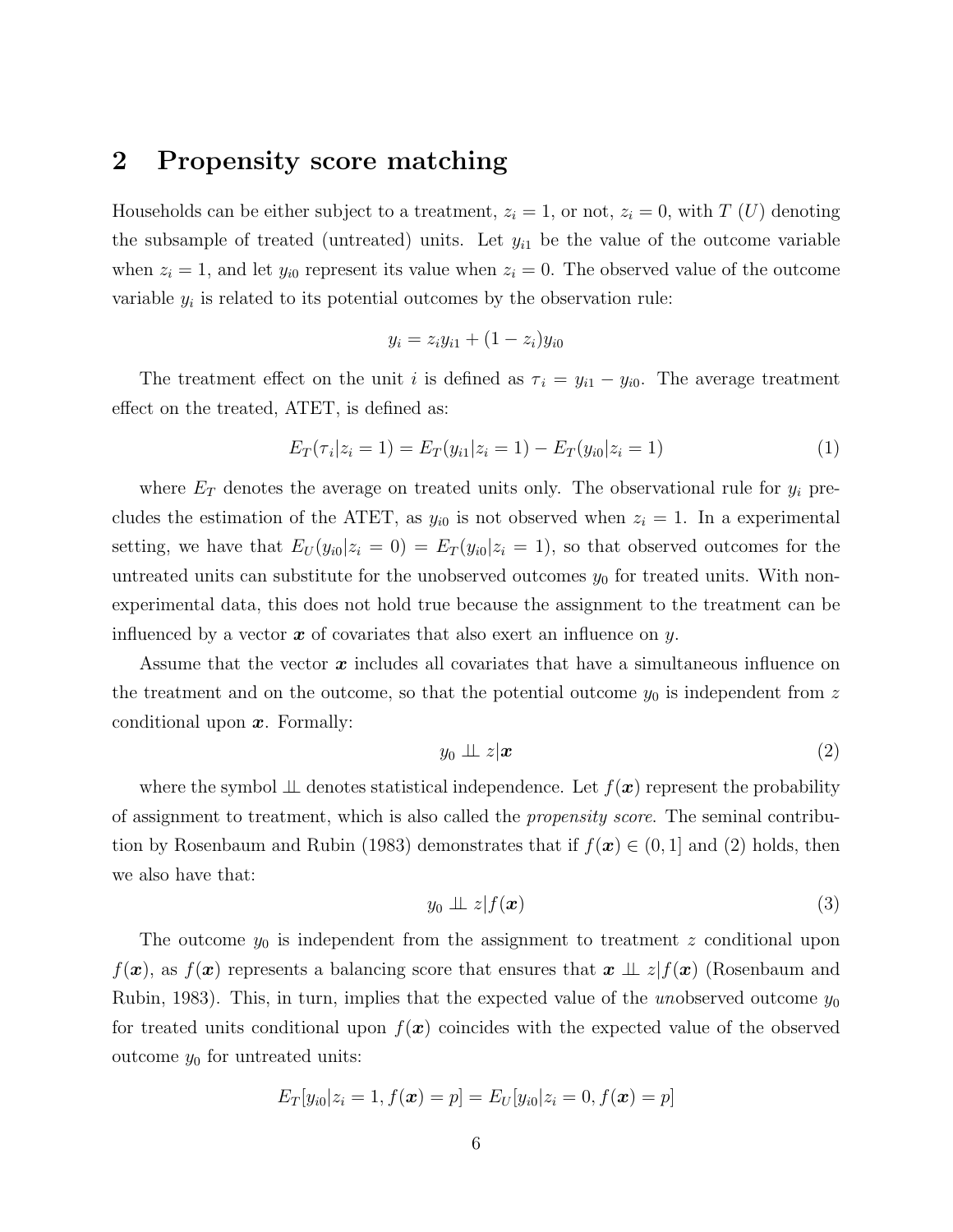Hence, the ATET can be estimated through an iterative averaging procedure:

$$
\widehat{E}_T(\tau_i|z_i=1)=\int_0^1\Big[E_T(y_{i1}|z_i=1,f(\boldsymbol{x})=p)-E_U(y_{i0}|z_i=0,f(\boldsymbol{x})=p)\Big]g(p)\mathrm{d}p\qquad(4)
$$

where  $q(p)$  denotes the distribution of the propensity score over the subsample T.

## 3 Implementation

We discuss here the key steps of the implementation of PSM to the analysis of the effect of migration on poverty for Ecuadorian households.<sup>5</sup> The treatment  $z_i$  is represented by having a household member who migrated, while the outcome  $y_i$  is given by the income poverty status.

### 3.1 Selection of the covariates

The first step is related to the identification of the variables that belong to  $x$ , as this vector has to include only variables that have a simultaneous influence on the probability to have a migrant member and upon the poverty status of the household. Variables that only have an impact on the probability to migrate should not be included, as the objective of the estimation of the propensity score is not to maximize the fit of the model (Caliendo and Kopeinig, 2008). The inclusion in  $x$  of variables that influence exclusively the treatment would actually reduce the ability of the estimated propensity score to serve as a balancing score.

The effect of migration on poverty is identified under the assumption that, conditional upon  $x$ , the decision to migrate is not systematically related to the poverty status of Ecuadorian households. As this is a strong identifying assumption, we discuss in Section 3.6 how to assess the sensitivity of our estimates to violations from the assumption of selection on observables.

#### 3.1.1 Post-treatment measurement of the covariates

Rosenbaum and Rubin (1983) write that the analysis should be based only on variables that are measured before the treatment so to avoid any endogeneity with respect to the exposure to the treatment itself, but Lechner (2008) demonstrates that this requirement can actually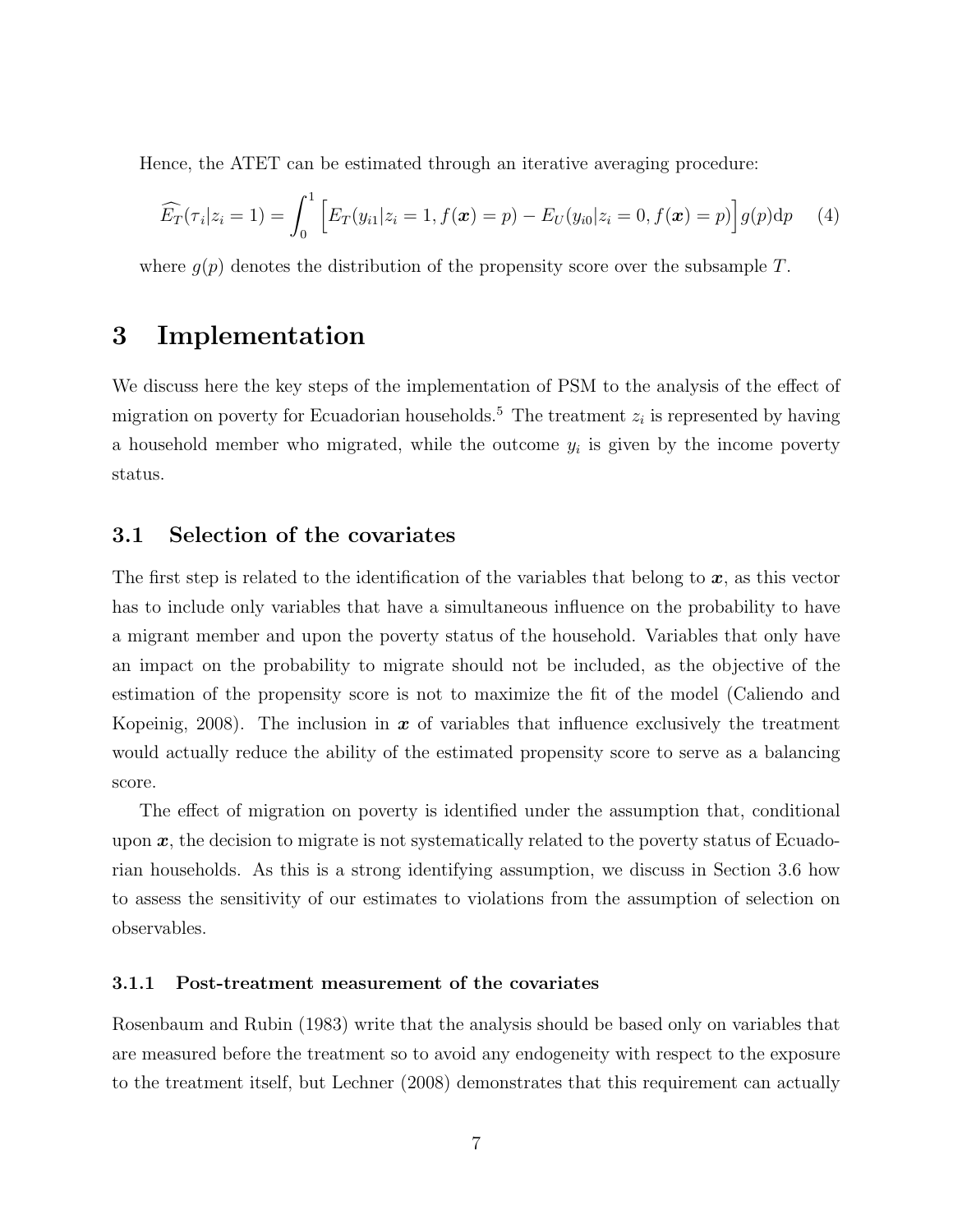be relaxed, specifying the conditions under which the reliance on post-treatment covariates does not bias the estimate of the ATET. Specifically, the influence of the treatment on the covariates should be non-systematic, so that observing them after the treatment only induces a measurement error in  $x$ . If the distribution of the elements of  $x$  depends on the exposure to the treatment, then the estimate of the ATET will be biased.

This is why the availability of data on *all* household members, irrespective of whether they migrated or not, is crucial for the analysis: if migrants are not randomly selected within the household with respect to their gender, age and education, then any measure of the demographic structure or of the average level of education of the household would be endogenous to migration,<sup>6</sup> precluding its inclusion in the analysis.<sup>7</sup> Any demographic event other than migration, could also drive a wedge between the household characteristics measured before or after our reference period. A sensitivity of parental decisions on fertility and education with respect to the prospect to migrate (Mountford and Rapoport, 2011; Docquier and Rapoport, 2012), to actual migration (Yang, 2008) or to the transfer of norms between countries (Beine et al., 2013; Bertoli and Marchetta, 2013) could introduce a systematic correlation between the treatment and post-treatment measures of the demographic structure of the household and of the average level of education of its members.

The empirical relevance of these concerns can be mitigated by focusing on a recent, and mostly unanticipated, treatment and by measuring household education only on adult members, whose education decisions should have not been affected by the receipt of remittances. No Ecuadorian province with the exception of Azuay and Cañar,<sup>8</sup> representing just 6 percent of the Ecuadorian population, had a long-standing tradition of migration, which would greatly magnify the relevance of the concerns about the systematic influence of the treatment on education and demographic variables.<sup>9</sup> This is why we are confident that we can safely draw on Lechner (2008) to justify the inclusion of some post-treatment measures in the analysis.

While the literature often includes variables that relate to the household head,<sup>10</sup> we chose not to do so as household headship can be endogenous to migration, as observed by Cox-Edwards and Rodríguez-Oreggia (2009), and the ENEMDU 2005 does not provide information that could be used to identify the household head in the counterfactual no migration scenario. The Encuesta de Condiciones de Vida conducted by the INEC in 2006 reveals that 20.8 percent of the migrants were household heads. For similar reasons, we also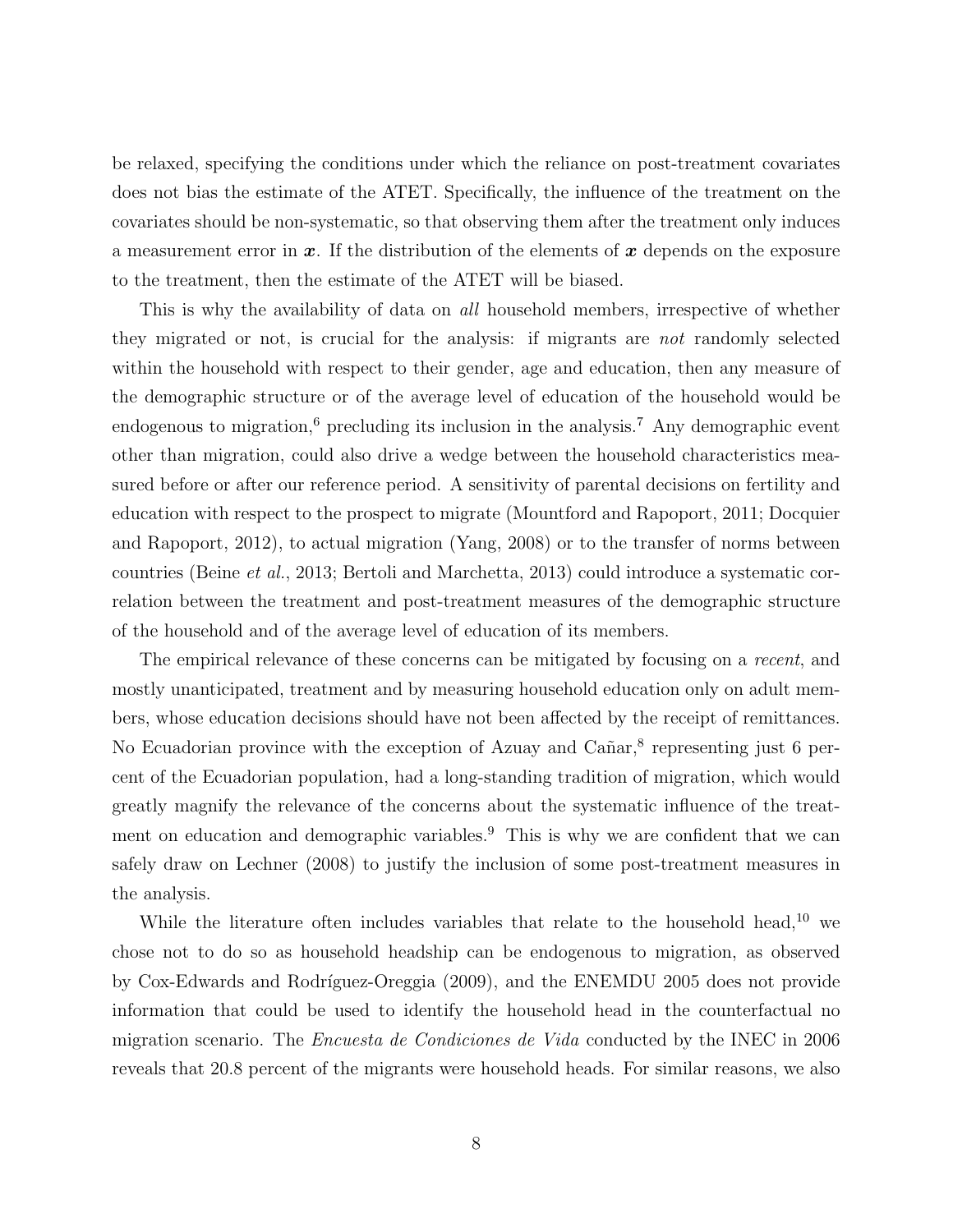opted for omitting measures of asset holdings from  $x$ , as Bertoli (2010) provides evidence of their endogeneity with respect to the time elapsed since migration.<sup>11</sup>

### 3.2 Estimation of the propensity score

The propensity score  $f(x)$  is not known, and it is estimated through a logit model, so that the probability of assignment to the treatment is estimated as:

$$
f(\boldsymbol{x}) = \frac{e^{\boldsymbol{x}'\boldsymbol{\beta}}}{1 + e^{\boldsymbol{x}'\boldsymbol{\beta}}}
$$

The coefficients of the estimated propensity score do not have a behavioral interpretation (Dehejia and Wahba, 2002), so that they should not be regarded as reflecting the effect of the elements of  $x$  upon the probability to have a migrant member. The functional specification of the estimated propensity score  $\widehat{f}(\boldsymbol{x})$  is only meant to ensure that  $\widehat{f}(\boldsymbol{x})$  acts as a balancing score of the covariates, and this can call for the inclusion of higher-order and interaction terms between the elements of  $x$  (Caliendo and Kopeinig, 2008). For the same reason, sampling weights are not used in the estimation of  $\widehat{f}(\boldsymbol{x})$ , as this is not meant to support inferences about the underlying population (Zanutto, 2006; Frölich, 2007).

### 3.3 Check of the balancing property

The literature offers different approaches to the necessary evaluation of the ability of  $\widehat{f}(\boldsymbol{x})$ to serve as a balancing score. One can perform a  $t$ -test on the null hypothesis of the equality of the mean, conditional on the value of  $\widehat{f}(\boldsymbol{x})$ , of each of the elements in  $\boldsymbol{x}$  in the groups of treated and untreated units. This approach is exposed to two critiques. First, the balancing property should be verified not on the whole sample of observations, but on the subsample that is used to estimate the ATET, so that the ability of  $\hat{f}(\boldsymbol{x})$  to serve as a balancing score is closely intertwined with the choice of the matching method (Lee, 2013). Second, Imai et al. (2008) regard the reliance on hypothesis testing as a "balance test fallacy", as "balance is a characteristic of the sample, not some hypothetical population, and so, strictly speaking, hypothesis tests are irrelevant in this context" (Imai et al., 2008, p. 497). The logic that underlies hypothesis testing is that there is threshold level below which the imbalance of the covariates can be accepted, while "imbalance with respect to observed pre-treatment covariates [...] should be minimized without limit where possible" (Imai et al., 2008, p. 497), and parametric methods could be used to adjust for any residual imbalance (Ho et al., 2007).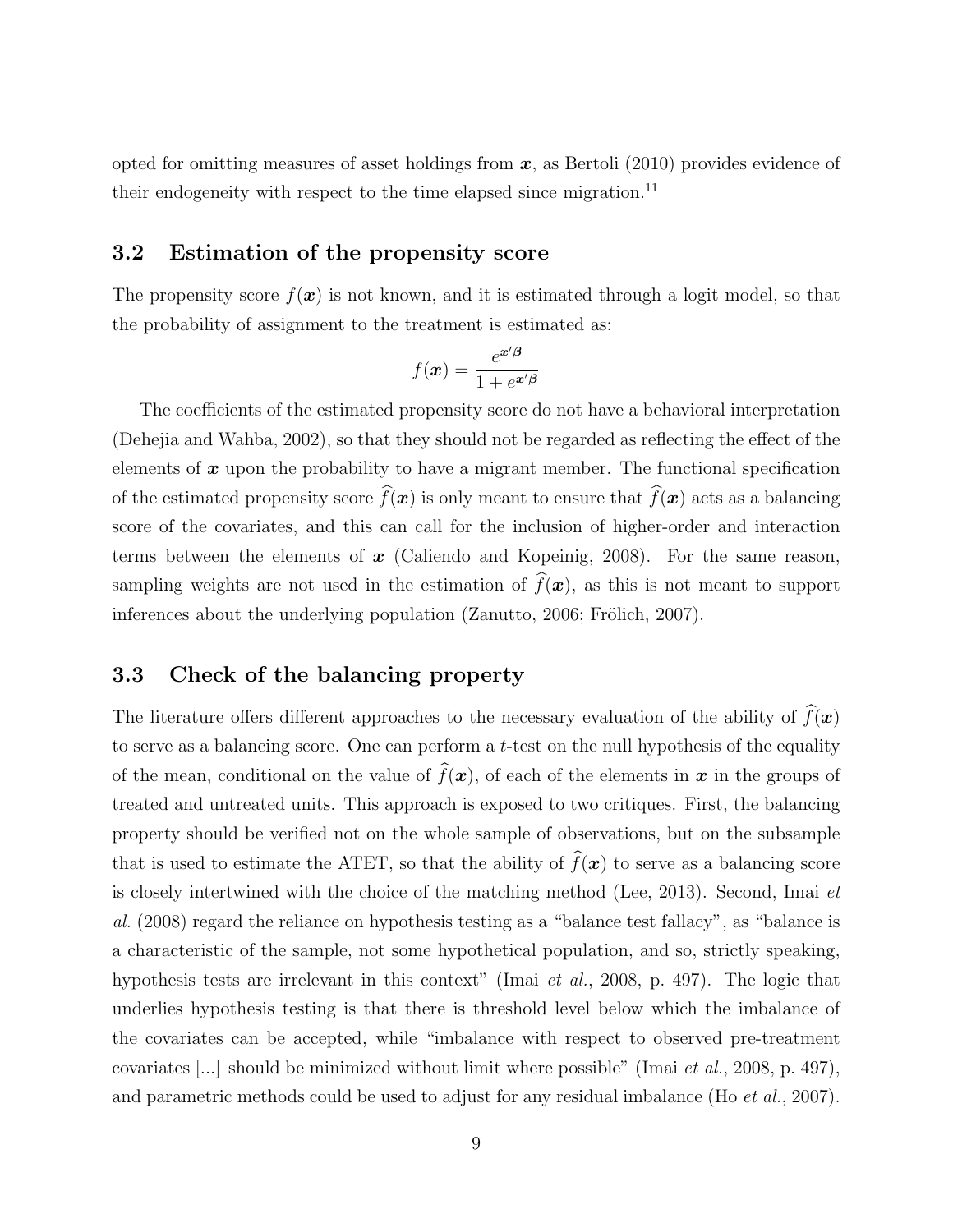Hence, we follow Sianesi (2004) and re-estimate the propensity score on the matched sample alone: the difference between the pseudo- $R^2$  on the unmatched and matched sample gives us a measure of the extent to which the estimated propensity score  $\hat{f}(\boldsymbol{x})$  effectively balances the covariates. If  $\widehat{f}(\boldsymbol{x})$  balances the covariates in the subsample of treated and control observations, then the logit model should be poorly able to predict assignment to the treatment when estimated on matched observations only.

Following the arguments by Imai *et al.* (2008), we also compute the ATET with the adjustment for the residual imbalance of the covariates  $x$  proposed by Abadie *et al.* (2004) as discussed in Section 3.5 below.

#### 3.4 Matching methods

The propensity score greatly reduces the "curse of dimensionality" that characterizes matching methods (Caliendo and Kopeinig, 2008), but the exact matching on  $\widehat{f}(\boldsymbol{x})$  that would be required by the estimation of the ATET according to (4) is nevertheless unfeasible, and we need to resort to approximate matching techniques. Specifically, we rely on  $n$ -nearest neighbor matching, adjusting the matching technique to account for the sampling weights  $w_i$  associated to each household in the ENEMDU 2005 following Abadie et al. (2004).

Specifically, let  $w_T$  represent the average sampling weight of migrant households in the sample. With *n*-nearest neighbor matching, with  $n \geq 1$ , each migrant household *i* is matched with a set  $C_n(i)$  non-migrant households whose estimated propensity score is nearest to  $\widehat{f}(\boldsymbol{x}_i)$ , and whose sum of sampling weights is equal to  $nw_T$ . Matching is performed only on the subsample of treated and untreated units that belong to the common support, defined as the closed subset of the interval [0, 1] where the density of the estimated propensity score  $\widehat{f}(\boldsymbol{x})$  is positive both for migrant and non-migrant households.

#### 3.5 Estimation of the ATET

Sampling weights are not used in the estimation of  $f(\mathbf{x})$ , as discussed in Section 3.2 above. while they are used in the estimation of the ATET. This, as described in (4), is the result of an iterative averaging procedure: following Zanutto  $(2006)$  and Frölich  $(2007)$ , sampling weights w are used when we compute the counteractual poverty status  $y_0$  for each migrant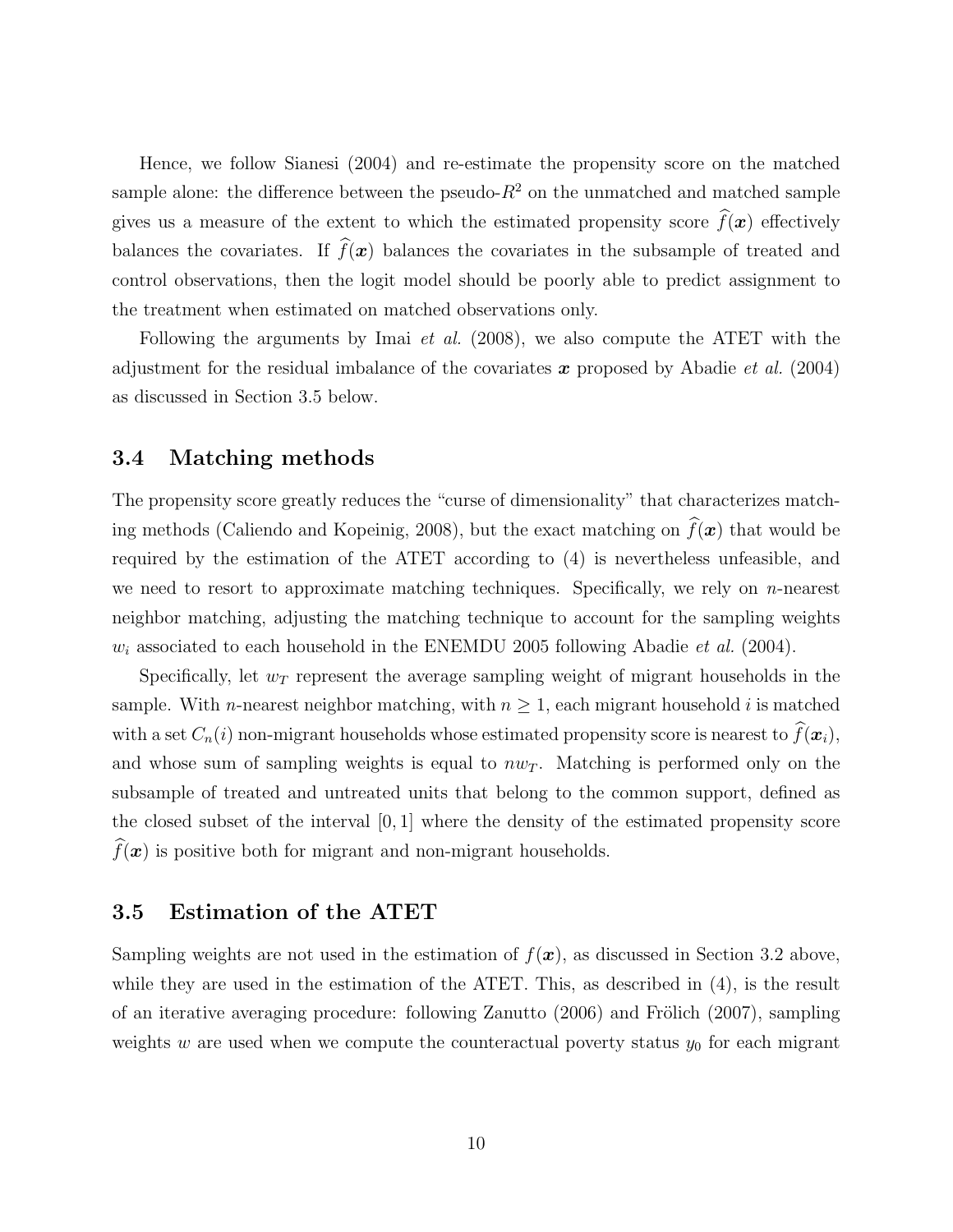household. Specifically, we compute it as:

$$
\widehat{y}_{i0} = \frac{\sum_{j \in C_n(i)} w_j y_{j0}}{\sum_{j \in C_n(i)} w_j}
$$

Letting  $T'$  represent the subset of migrant household for which the set of matched control units is non-empty, the ATET is computed as:

$$
\widehat{E_T}(\tau_i|z_i=1) = \frac{\sum_{i \in T'} w_i(y_{i1} - \widehat{y}_{i0})}{\sum_{i \in T'} w_i}
$$
\n(5)

The estimation of the effect of migration on poverty following (5) is the outcome of a twostep procedure, and the estimation of the standard error of  $E_T(\tau_i|z_i=1)$  should also reflect the uncertainty that is due to the estimation of the propensity score  $\widehat{f}(\boldsymbol{x})$ . Abadie and Imbens (2008) argue that the reliance on bootstrapping to derive the standard error associated to (5) lacks theoretical justifications, and it can fail to produce an unbiased estimate of the true standard error. Hence, following their suggestion, we rely on the analytical standard errors proposed by Abadie and Imbens (2008) and implemented in Stata by Abadie et al. (2004) to derive correct confidence intervals around our point estimates.

We follow Abadie *et al.* (2004) also with respect to the estimation of the ATET through an OLS regression of the observed outcome variable  $y_i$  on the treatment  $z_i$  and on the vector  $x_i$  on the subsample of matched households in order to correct for the residual imbalance in the covariates.<sup>12</sup>

### 3.6 Sensitivity to departures from selection on observables

The identification of the effect of the treatment z through PSM is based on the assumption of selection on observables, reflected in (3). The plausibility of this assumption can be defended on the basis of the relevant theoretical and empirical literature, but it cannot be tested, as observed data are uninformative about the relationship between the treatment z and the potential outcome  $y_0$ . Nevertheless, it is possible to assess the robustness of the estimated ATET with respect to possible violations of (3), following the approach proposed by Becker and Caliendo  $(2007).<sup>13</sup>$ 

Specifically, Becker and Caliendo (2007) assume that the distribution of a binary outcome  $y_0$  conditional on the propensity score  $f(x)$  is not independent from the assignment to treatment z, while independence would hold conditional on the propensity score estimated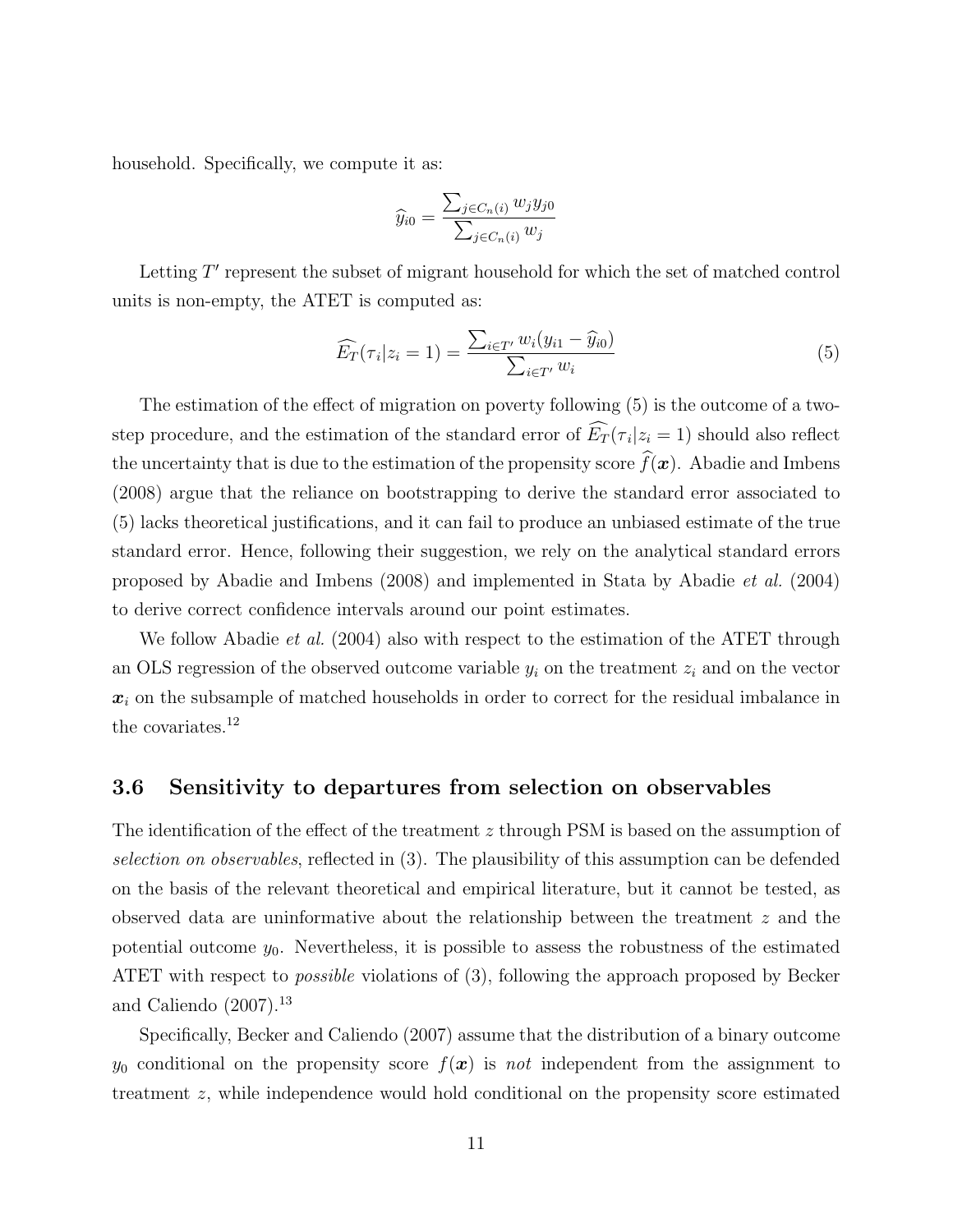on  $x$  plus an unobserved dichotomous variable  $u$ .

$$
y_0 \perp \!\!\!\perp z | f(\boldsymbol{x}, u) \tag{6}
$$

This implies that the ATET estimated on the basis of matching on  $\widehat{f}(\boldsymbol{x})$  does not represent the true causal effect of the treatment  $z$  upon the outcome  $y$  for the treated units, as it is confounded by the non-random selection on the unobservable  $u$  of the treated households. If:

$$
f(\boldsymbol{x},u) = \frac{e^{\boldsymbol{x}'\boldsymbol{\beta} + \gamma u}}{1 + e^{\boldsymbol{x}'\boldsymbol{\beta} + \gamma u}}
$$

then, for two households with identical values of the covariates  $x$ , we have that the ratio of their actual odds of exposure to the treatment z belongs to the interval  $[e^{-\gamma}, e^{\gamma}]$ : only if u has no impact on  $f(x, u)$ , i.e.,  $\gamma = 0$ , then the two observationally identical households have the same probability of exposure to z. Becker and Caliendo (2007) rely on the test statistic proposed by Mantel and Haenszel  $(1959)$  to evaluate the effect of u on the significance of the estimated ATET for different values of  $e^{\gamma}$ , which reflect different assumptions about the possible impact of u upon the probability of exposure to the treatment.

For instance, if we estimate a negative impact of international migration upon the incidence of poverty, it is interesting to test whether this result might reflect a positive selection of migrant households on an unobservable characteristic that is positively correlated with their income generating capacity. The Mantel and Haenszel (1959) test statistic tells us how strong can be the influence of this unobservable  $u$  before we are induced not to reject the null hypothesis that the effect of international migration upon poverty is actually zero. This test does not tell us whether such a bias due to an unobservable factor does exist (Becker and Caliendo, 2007), but only how strong such a possible bias would need to be in order to make the estimated results sensitive to a departure from the underlying identifying assumption.

## 4 Data and descriptive statistics

This ENEMDU 2005 survey, which was conducted on a sample of 18,357 households, contains a module providing information on the household members who had moved abroad and were absent at the time of the survey. The data on migrants include age, gender, level of education, year of migration and country of destination; this allows us to identify all Ecuadorians who left after the late 1990s economic crisis, provided that at least one household member was still in Ecuador at the time of the survey.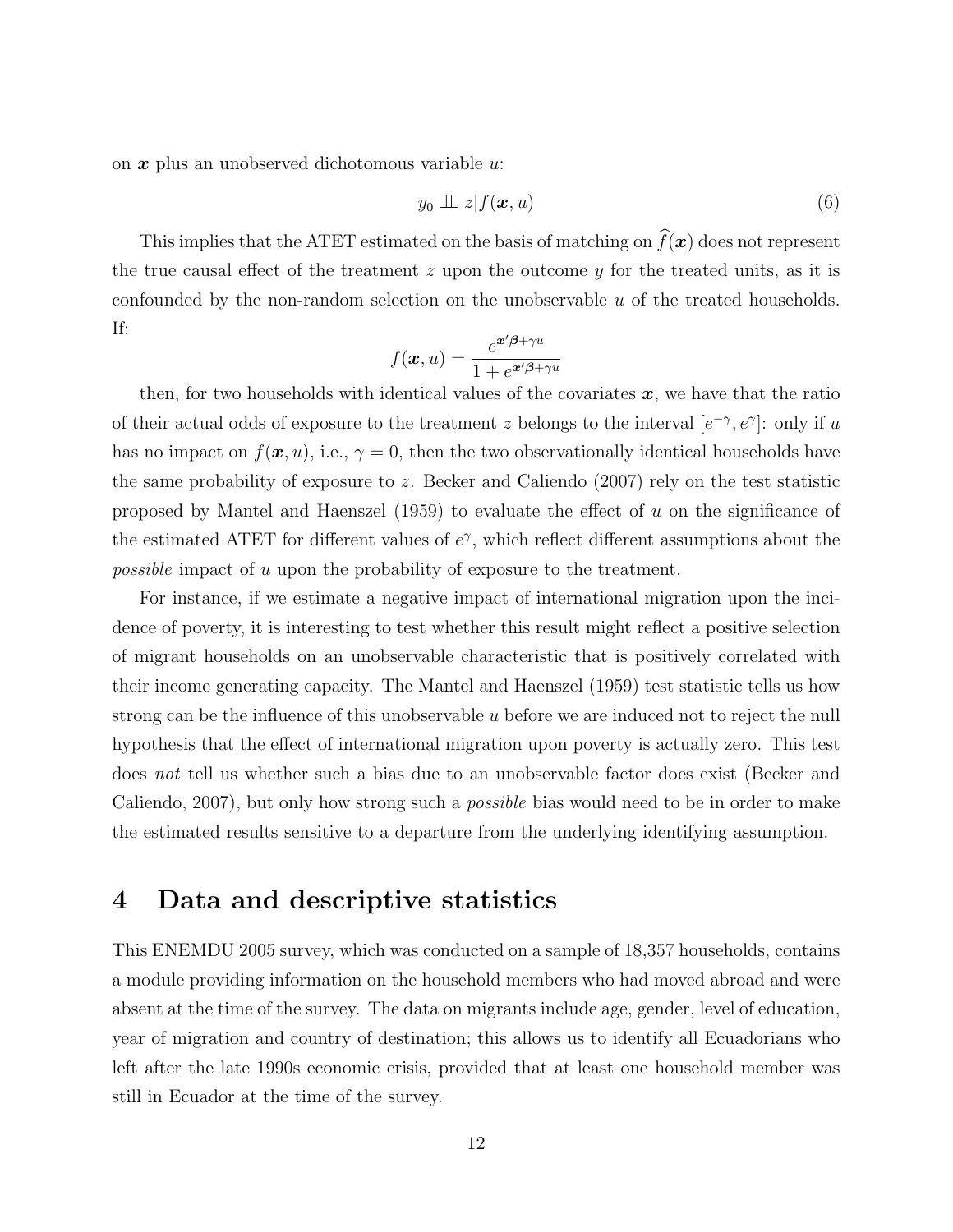Whole household migration leads to an undercount of recent Ecuadorian migrants, which does not represent a reason for concern given that, as the literature does, we are interested in identifying the effects of migration on the incidence of poverty among stayers. Furthermore, interviewees might have been reluctant to disclose information on migrant members; reassuringly, Bertoli (2010) demonstrates that the observable characteristics of the Ecuadorian migrants obtained from the ENEMDU 2005 do not differ from those that can be obtained from US or Spanish sources, so that the undercount of the migrants does not pose a threat to identification.

We restrict the sample to households that  $(i)$  do not have any returnee or foreign-born among their members, and that  $(ii)$  do not have a migrant who left before our period of analysis (1998-2005). This ensures that our sample includes only households with no migration experience before the late 1990s economic crisis. We further restrict the sample to *(iii)* non migrant households who report not to have received remittances in the month before the survey,<sup>14</sup> and we exclude from the sample households with missing or outlying data on income.

The ENEMDU 2005 provides information on labor and non-labor earnings, including public and private transfers. The questionnaire contains two distinct questions with respect to remittances: first, all households are asked whether they received remittances from abroad, and the reported amount refers to the same recall period as for all other income sources, namely the month before the survey. Second, the households that report having at least one migrant member are asked about the amount of remittances received from each migrant over the previous 12 months, and about the number of transfers over which this amount was distributed.

Total income for migrant households is defined as the sum of all incomes from domestic sources reported for November 2005 plus the average monthly amount of remittances received over the year before the survey from the migrants. The survey reveals that the migrants who send remittances to their households in Ecuador realize, on average, seven transfers per year, and this implies that the remittances received in the month before the survey overstate what households receive on average, as the high and regressive transfer costs induce migrants to concentrate their remittances in a limited number of transfers.

Our final sample includes 16,089 households, with 832 households with at least one migration episode between 1998 and 2005. Table 1 presents the relevant descriptive statistics.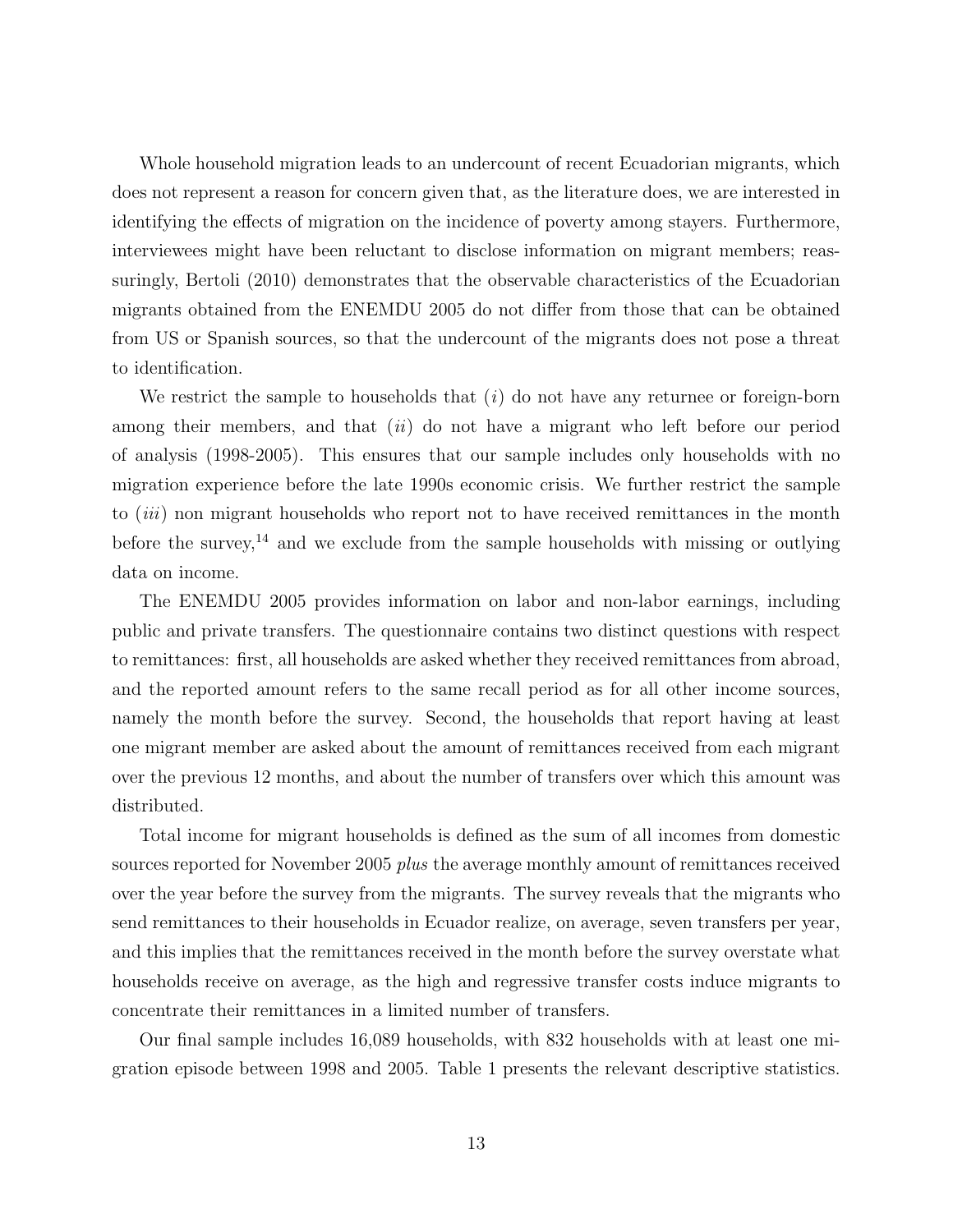Migrant households have on average 1.35 migrants abroad, with 63.4 and 23.1 percent of them having a migrant in Spain and in the US respectively.

The data reveal that 29.2 percent of the migrant households did *not* receive remittances in the 12 months before the survey. We defined the subsample of migrant households as including all households that sent at least one migrant abroad between 1998 and 2005, and this implies that some migration episodes actually occurred close to the time of the survey. If we exclude the households who sent their first member abroad in the two years before the survey, the share of non recipient still stands at 26.0 percent.

The incidence of income poverty, defined on the basis of the poverty line set by the INEC,<sup>15</sup> stands at 20.9 percent for migrant households; this figure is substantially below the 36.1 percent that we obtain when defining poverty on the basis of non-remittance income only.<sup>16</sup> Still, remittances do not represent a revenue that adds up to other exogenous income sources, and they at least partly compensate for the foregone domestic earnings of the migrants,<sup>17</sup> and the labor supply decisions of stayers can be endogenous with respect to migration (Chami et al., 2005; Amuedo-Dorantes and Pozo, 2006; Cox-Edwards and Rodríguez-Oreggia, 2009; Binzel and Assaad, 2011). This suggests regarding the incidence of poverty among non migrant households to get a first sense of the impact of migration on poverty. This, as reported in Table 1, stands at 32.2 percent; this implies that the share of poor households is 35.1 percent lower among migrant than among non migrant households. The descriptive statistics reveal that the two groups of households differ with respect to relevant observable characteristics that are likely to be associated both on their poverty status and on the probability to have a migrant. Specifically, a smaller share of the households with at least one member who migrated between 1998 and 2005 reside in rural areas, they have a larger household size and a smaller dependency ratio, and their members are better educated. Migrant households have working age members with 9.6 years of schooling, while the corresponding figure for non migrant households stands at 8.4 years, in line with the econometric evidence on the determinants of individual self-selection into migration provided by Bertoli (2010) and Bertoli et al. (2011, 2013). Unsurprisingly, the households who recently sent one of their members out of Ecuador have also a better connection with migration networks, proxied by the share of households in each county with a migrant to the US before 1998.

The variables related to the demographic and schooling characteristics for migrant house-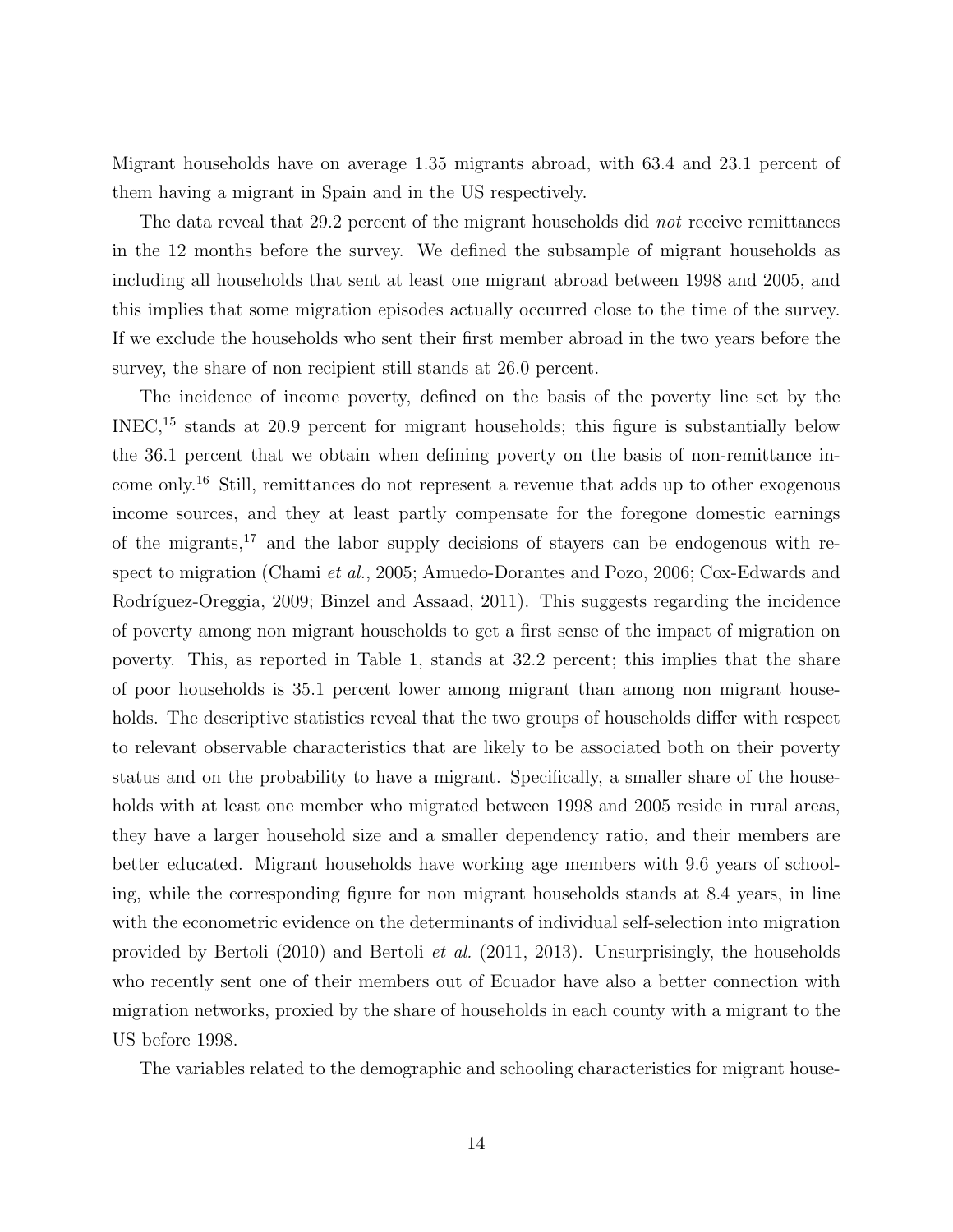holds can be defined either on the basis of all household members, as we did in Table 1, or on the basis of resident members alone. Table 2 reveals that the exclusion of the data on migrant members blurs most of the differences in observables between the two groups of households; beyond the mechanical impact on household size and on the number of working age members, Table 2 shows that migrants are positively selected on education within the household, as the average number of years of schooling falls from 9.6 to 8.7 when we exclude migrant members, and the share of households with at least one college graduate falls from 25.02 to 12.95 percent, with the latter figure coinciding with the one for non-migrant households reported in Table 1. This reinforces the empirical relevance of the need to have information on the individual characteristics of migrants, and it gives us a picture of Ecuadorian migrants that differs from the one assumed by Acosta et al. (2008). This, in turn, has relevant implications for the econometric analysis, as the number and level of education of the migrants clearly exerts an influence upon the poverty status of migrant households in the counterfactual scenario with no migration.

# 5 Estimates

#### 5.1 Migration and poverty

The treatment  $z$  is represented by having at least one household member who left Ecuador between 1998 and 2005, and the outcome  $y$  is represented by the poverty status of the household, defined on the basis of the national poverty line.<sup>18</sup> We retain the following household characteristics in the vector  $x$  of covariates that is used to estimate the propensity score  $f(\mathbf{x})$ : the number of working age members, the dependency ratio, the share of female working age members, the average years of schooling, a dummy indicating if a household member completed tertiary education, a dummy signaling indigenous self-identification, the county-level size of migration networks,  $^{19}$  a dummy for residence in rural areas.  $^{20}$ 

The choice of the elements of  $x$ , which is constrained by the reasons exposed in Section 3.1.1, is driven by the evidence that emerges from the economic literature. Specifically, the inclusion of variables related to the level of education of the household is motivated by the evidence of large returns to schooling on the Ecuadorian labor market (Bertoli et al., 2011) and of the positive selection on education of recent migrants (Bertoli, 2010). The number and the gender composition of working age members can influence both the probability to send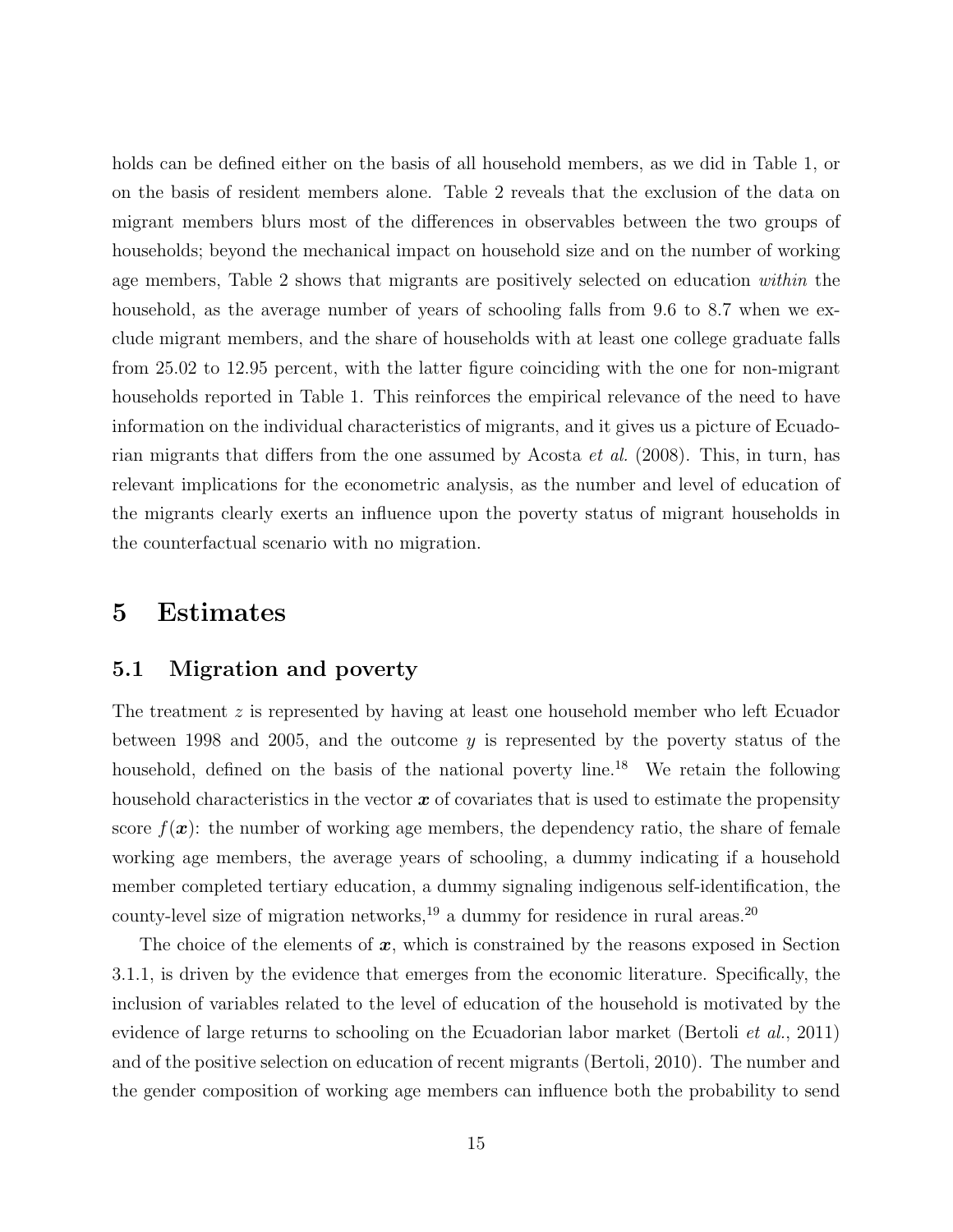one its members abroad (Acosta et al., 2007), and it can also be directly related to household income per capita, as the labor productivity in family-run activities is not constant–and labor supply decisions of the household members are mutually interdependent, and Ecuador is characterized by a large gender gap in wages (see, for instance, Bertoli et al., 2013). Geographical factors can shape both the opportunity to migrate and the local incidence of poverty, which is highest in rural areas (Hentschel *et al.*, 2000). Similarly, indigenous households could be, for linguistic and cultural reasons, less likely to migrate, and are also exposed to a higher incidence of poverty (Parandekar *et al.*, 2002).<sup>21</sup>

The overall goodness of fit, measured by the pseudo- $R^2$ , of the logit model stands at 0.124, and specification (1) in Table 3 reports the coefficients that are used to generate the propensity score.<sup>22</sup> The estimated propensity score  $\widehat{f}(\boldsymbol{x})$  is then used to define the subsample of non-migrant households that form the control group, and to estimate the ATET. Table 4 reports the results obtained with nearest neighbor matching, with a number of matches  $n = 1, ..., 10$ . The estimation of  $\widehat{f}(\boldsymbol{x})$  on the subsample of matched households only is characterized by a pseudo- $R^2$  that is 89.8 to 98.3 percent lower than on the whole sample. The reduction in the pseudo- $R^2$  is increasing in the number of matches n, and it already stands at 96.3 percent when  $n = 3$ , and this is reassuring with respect to the ability of  $\hat{f}(\boldsymbol{x})$ to act as a balancing score.

Table 4 reports the estimated ATET: for  $n \geq 3$ , migration induces a decline in the incidence of income poverty between 2.8 and 3.7 percentage points, a figure that stands substantially below the 11.1 percentage points difference reported in Table 1. This suggests that differences in observables, which are controlled for through the matching procedure, account for a large part of the lower incidence of poverty among the households who sent at least one of their member abroad after 1998. Furthermore, the null hypothesis that the ATET is equal to zero can be marginally rejected only for  $n \geq 6$ .

The estimated ATET increases by 1.3-1.6 percentage points for  $n \geq 3$  when we adopt the regression-based approach proposed by Abadie et al. (2004): the estimates for the biasadjusted ATET range between -4.4 and -5.5 percentage points, and the null hypothesis that the true effect is zero can always be rejected at least at the 5 percent confidence level. The upper bound of this range implies that migration induced a reduction in the incidence of poverty by 20.8 percent among migrant households. These estimates suggest that differences in observable characteristics can explain no less than half of the observed difference in the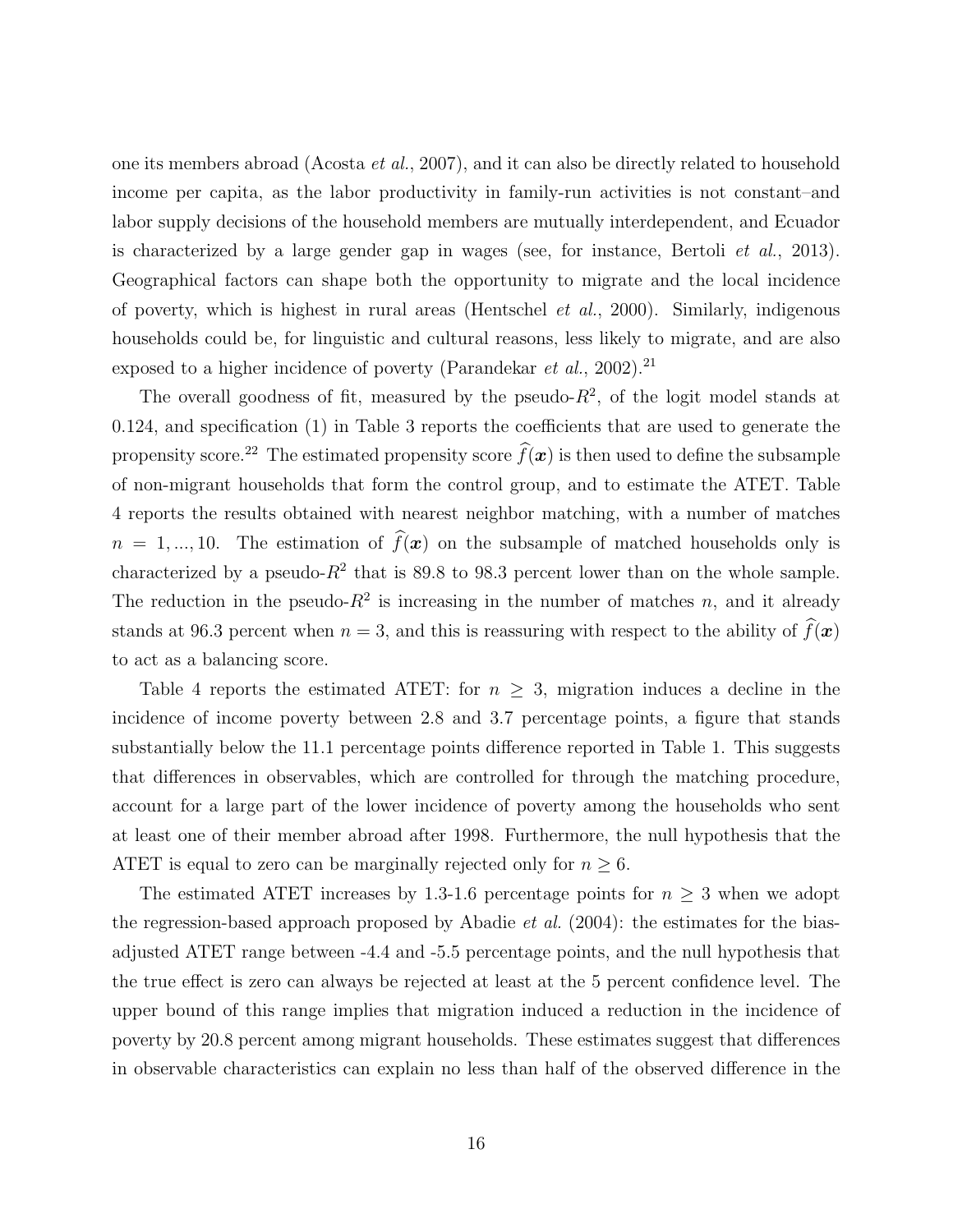incidence of poverty between migrant and non-migrant households.<sup>23</sup>

What about possible differences in unobservable characteristics? Table 4 reports the results from the Mantel and Haenszel (1959) test statistic; specifically, it reports the highest values of  $e^{\gamma}$  that still allow to reject at the 5 or 10 percent confidence level the null hypothesis that the effect of the treatment is zero, with the estimated effect on poverty actually reflecting only a positive selection on unobservables. For  $n \geq 3$ , the estimated ATET is still negative and significant at the 5 percent confidence level for values of  $e^{\gamma}$  ranging between 1.15 and 1.25. This, in turn, implies that an unobserved variable that drives a wedge of 30 percent in the probability to select into migration for otherwise observationally identical households would suffice to fully account for the estimated effect of migration on poverty.

While the test proposed by Becker and Caliendo (2007) is silent about the existence of such a variable, as the conditional independence assumption in (3) is untestable, it suggests that the estimated effect of migration on poverty in Ecuador might reflect even a moderate extent of positive selection on unobservables. The exclusion from the vector  $\boldsymbol{x}$  of covariates of any measure of household assets, which is due to the endogeneity of the asset holdings observed at the time of the survey (Bertoli, 2010) and to the absence of retrospective information, implies that concerns about a possible non-random selection on unobservables cannot be readily dismissed. This, in turn, suggests that the ability of the recent wave of migration to reduce the incidence of income poverty in Ecuador might have been limited.

### 5.2 Remittances and poverty

The survey also allows us to define the treatment as the receipt of remittances. As discussed in Section 4, all households in the sample are asked whether they received remittances from abroad in the month before the survey, as in Acosta et al. (2006, 2008), irrespective of whether they report to have a migrant member.<sup>24</sup> We can then define the income of recipient households as the sum of incomes from all sources, including remittances, reported for November 2005.

No information is provided on the characteristics of the sender of remittances; we introduce the same hypotheses as Rodriguez (1998) and Acosta et al. (2008), namely that remittances are sent by one male adult, with the same level of education as non-migrant adults. The incidence of poverty among recipient households stands at 12.8 percent, significantly below the 20.9 percent that characterizes migrant households and 19.2 percentage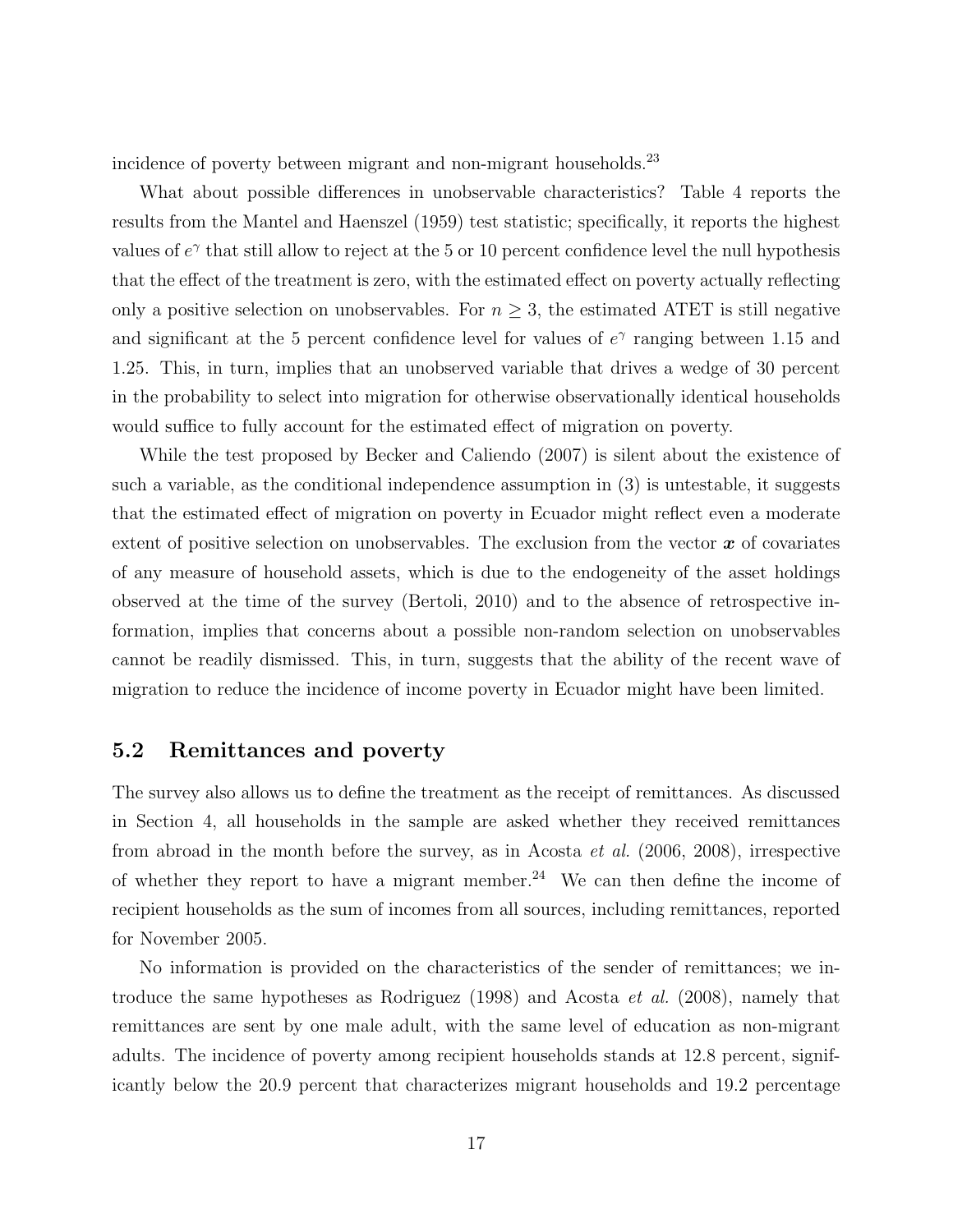points below the corresponding figure for non recipient households.

Specification (2) in Table 3 reports the estimated propensity score  $\hat{f}(\boldsymbol{x})$ , and Table 5 reports the estimated ATET. With respect to  $\widehat{f}(\boldsymbol{x})$ , we can observe the change in the estimated coefficients for the two variables that describe the level of education of the households: the dummy for college education is negative and highly statistically significant, while the average number of years of schooling is no longer significant.<sup>25</sup> These changes can be related to the fact that the hypotheses that we introduced about the migrants are at odds with the observed positive selection on education within the household, evidenced by Table 2. Clearly, these changes in  $\hat{f}(\boldsymbol{x})$  have an impact on the composition of the control group, and on the estimated ATET.

This becomes apparent from Table 5, where the receipt of remittances is estimated to reduce the share of poor households among recipients between 17.1 and 18.6 percentage points with the bias-adjusted specification of the ATET. These figures correspond to a 57.2- 59.2 percent fall in the incidence of poverty,  $26$  well above the 20.8 percent decline that represented the highest estimated effect obtained when migration represents the treatment variable of interest.

The Mantel and Haenszel (1959) bounds reveal that an unobserved factor that could *dou*ble the relative probability of selection into treatment for observationally identical households would not suffice to explain the estimated effect of remittances on poverty. Hence, Table 5 suggests that remittances have a large and highly significant effect on poverty, which is seemingly more robust than the effects reported in Table 4 to a possible non-random selection on unobservables. Nevertheless, the larger values of the Mantel and Haenszel (1959) bounds are due to the reliance on a shorter recall period for remittances, as discussed below in Section 5.3.2, and the likelihood of a positive selection on unobservables substantially increases because of the introduction of hypotheses on the characteristics of the migrants.

#### 5.3 Exploring the difference in the estimates

What can explain the contrast between these estimates, which could provide support to an optimistic view on the poverty-reduction potential of the recent wave of Ecuadorian migration, and the significantly lower effect that we obtained when focusing on migrant households? There are three main factors that can account for this difference,<sup>27</sup> namely (i) the substantial share of migrant households that do not receive remittances,  $(ii)$  the different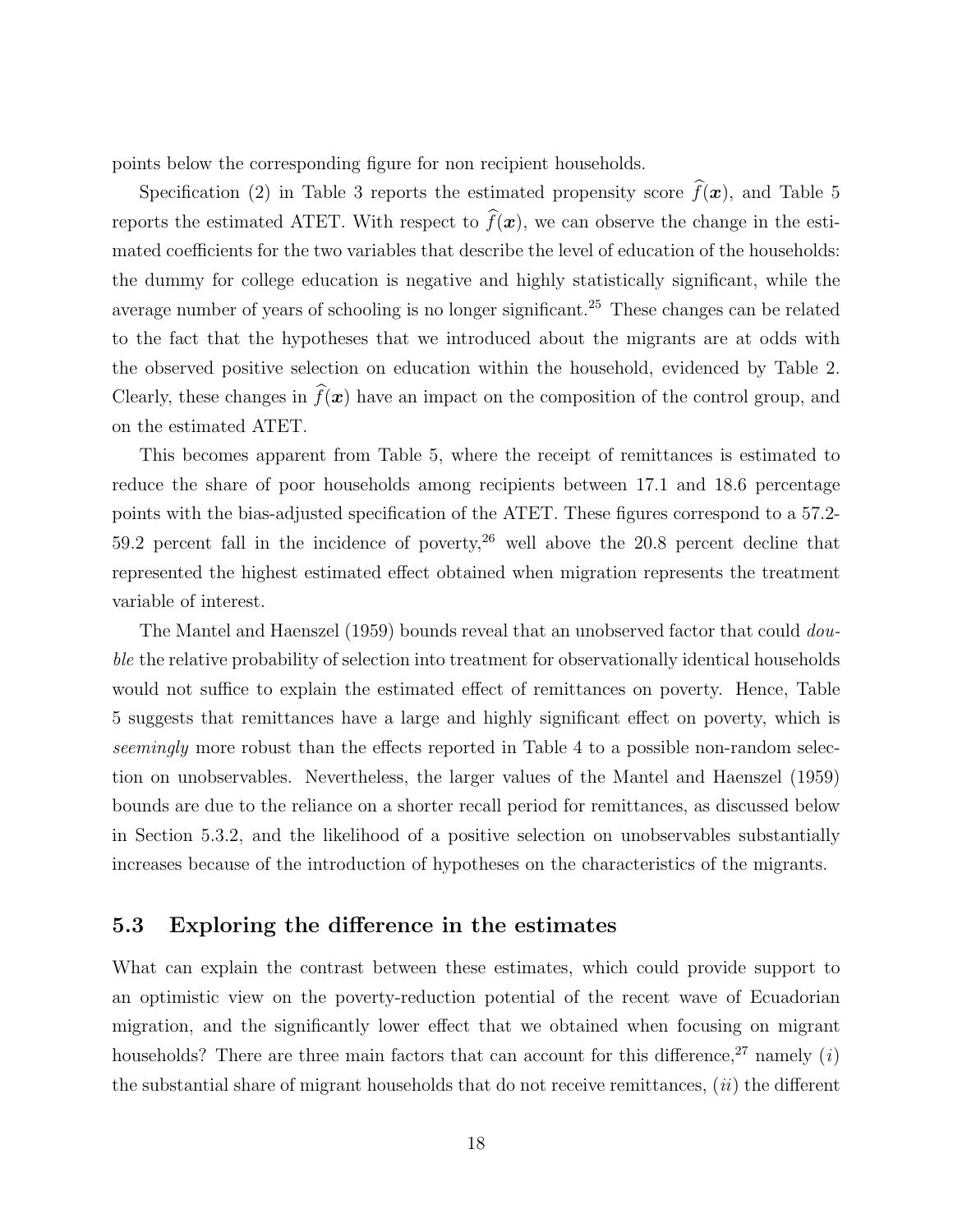recall periods, and *(iii)* the introduction of hypotheses on the unreported characteristics of the migrants.

#### 5.3.1 Non-recipient migrant households

As discussed in Section 4, nearly 30 percent of migrant households do not report to have received any transfer from their migrants in the 12 months before the survey. When the treatment is defined as the receipt of remittances, non recipient migrant households are excluded from the group of treated households and this can, in turn, magnify the size of the estimated ATET. We follow two different approaches, which reduce the share of non recipient in the treated group, to gauge the relevance of the difference in the definition of the treatment in accounting for the differences in the ATET reported in Tables 4 and 5.

First, we re-define the treatment z as having at least a member who migrated between 1998 and 2005 and receiving remittances over the longer 12-month recall period, and this reduces the number of treated households to 587.<sup>28</sup> The estimation of the propensity score is based on the reported individual characteristics of the migrants, as signaled in the third data column in Table 3. The estimated coefficients for the covariates are closer to those obtained in our benchmark specification, with education increasing the probability of exposure to the treatment. Table 6 reports the ATET: migration and the receipt of remittances reduce the incidence of poverty among treated households between 6.4 and 9.5 percentage points, which correspond to a decline in the poverty headcount ratio between 23.4 and 31.3 percent. The estimated effects are more robust to departures from the hypothesis of selection on observables than those in our preferred specification in Table 4.

Second, we defined  $z$  as having at least one migrant member who migrated between 1998 and 2003, and we drop from the sample the households with their first migration episode in the two years before the survey where the share of non recipient stands at 54.4 percent.<sup>29</sup> The fourth data column in Table 3 reports the results of the estimation of  $\widehat{f}(\boldsymbol{x})$ on this restricted sample, and Table 7 presents the ensuing estimates of the ATET. The bias-adjusted estimated ATET ranges between -5.4 and -7.8 percentage points when  $n \geq 3$ , suggesting that the migration episodes that occurred between 1998 and 2003 reduce the incidence of poverty among migrant households between 20.3 and 26.9 percent, an effect that is larger than in our benchmark specification. This larger effect is consistent with the expectation that, at least initially, the time elapsed since migration increases the likelihood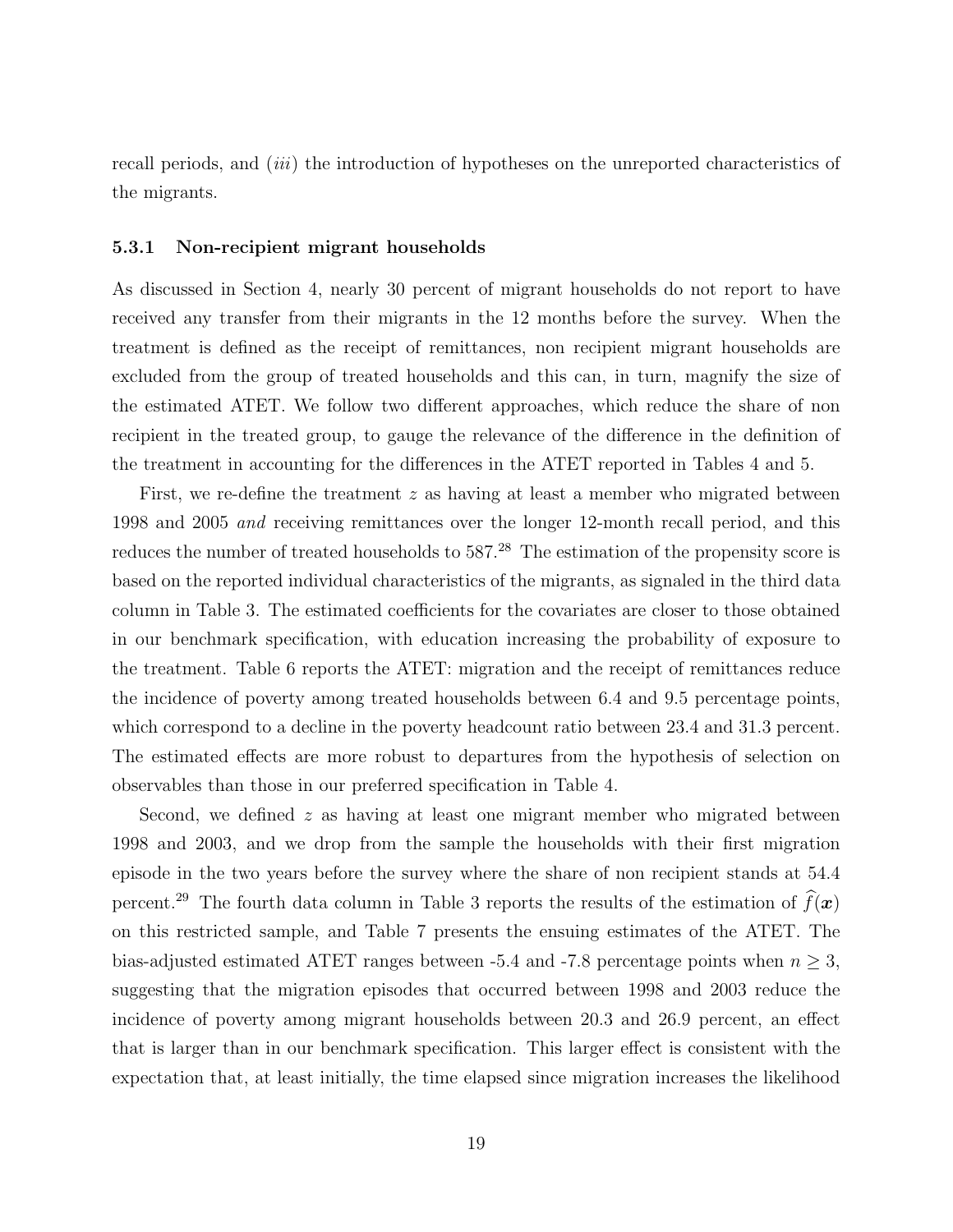that the migrant sends remittances back home.

The non-negligible share of migrant households that do not receive remittances over the 12-month recall period thus contributes to explain the different reduction in the incidence of poverty that we find when we define migration or the receipt of remittances as the treatment of interest, but it falls short of accounting for the whole difference.

#### 5.3.2 Different recall periods for remittances

When we focus on migrant households, the ENEMDU 2005 provides information on the remittances received over a period of 12 months, while the focus on recipient households forces us to rely on the amount of remittances reported just for the month before the survey. The shorter recall period can, as discussed in Section 4, induce an overestimation of the income from remittances for recipient households, whenever transfers do not occur on a regular monthly basis.

The average amount of remittances received in November 2005 by recipient households stands at \$261.34, significantly above the average monthly amount of remittances received by migrant households over the previous 12 months. Migrant recipient households receive a monthly average amount of remittances equal to \$195.80. This implies that the average amount of remittances measured over the shorter recall period exceeds by 33.5 percent the average monthly amount measured over the recall period of one year.

The *overestimation* in total household income for recipient households induces an underestimation in the observed incidence of poverty among recipient households, which Section 5.2 signaled to stand at 12.8 percent, well below the corresponding figure for migrant households. This, in turn, has a direct implication with respect to the estimated ATET, which depends, as evidenced in  $(5)$ , linearly on the observed poverty status  $y_{i1}$  of treated households. Any underestimation of the incidence of poverty among recipient households leads, one to one, to an overestimation of the ATET, and it also increases the Mantel and Haenszel (1959) bounds, whose value is a monotonically increasing function of the share of non-poor treated households (Becker and Caliendo, 2007).

Furthermore, the probability of receiving remittances in the month before the survey is clearly increasing with the frequency with which households receive transfers from their migrants; hence, a shorter recall period for remittances leads to the inclusion in the group of treated of the households that receive a larger number of transfers per year. If the number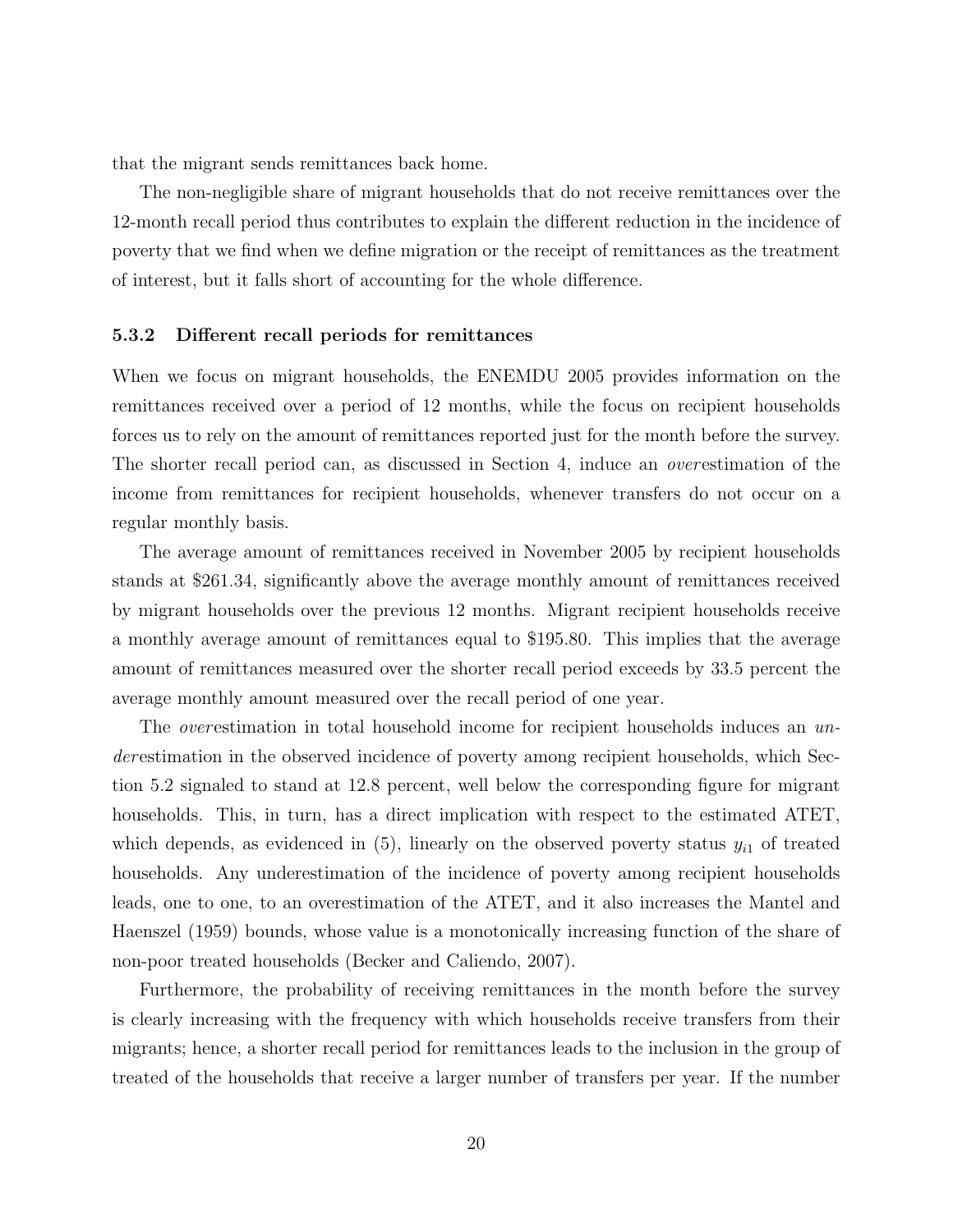of transfers is positively correlated with their aggregate amount, then the group of treated is likely to under-represent the recipient households that receive lower amount of remittances, and this can also induce an upward bias in the estimated effect on poverty.

The empirical relevance of these arguments can be assessed if we define the treatment as having at least one migrant member between 1998 and 2005 and having received remittances over the one-month recall period. Such a definition reduces the size of the group of treated to 377 households, with an incidence of poverty that stands at 7.8 percent. This figure is 13.8 percentage points below the one recorded for recipient households when remittances are reported over the 12-month recall period, consistently with the underestimation of the incidence of poverty among recipient households that is induced by the reliance on a shorter recall period to measure a sporadic transfer.

The fifth data column in Table 3 reports the results of the estimation of  $\widehat{f}(\boldsymbol{x})$  under this definition of the treatment, and Table 8 presents the corresponding ATET. The bias-adjusted ATET reveals a reduction in the incidence of poverty between 16.0 and 19.6 percentage points, an effect that is significantly larger than the 6.4-9.5 percentage points reduction estimated when remittances are measured over the longer 12-month recall period (see Table 6). Furthermore, the estimated effect on poverty appears to be extremely robust to possible departures from the identifying assumption, as an unobservable factor that influences the probability of selection into treatment by a factor of four would not suffice to bring the ATET to zero.

These results entail that the length of the recall period over which remittances are recorded plays a key role in the explanation of the divergence in the results between our preferred approach, which focuses on migration, and the one that defines the receipt of remittances as the treatment of interest.

#### 5.3.3 The hypotheses on the characteristics of the migrants

Household-level data on the receipt of remittances is rarely matched by information on the individual characteristics of the migrant who transfers resources to recipient households. As discussed in Section 3.1.1, the lack this information poses a threat to identification, because some relevant household characteristics become endogenous to migration, and this threat can be mitigated, but not fully addressed, by the introduction of assumptions on the (unknown) characteristics of the migrants.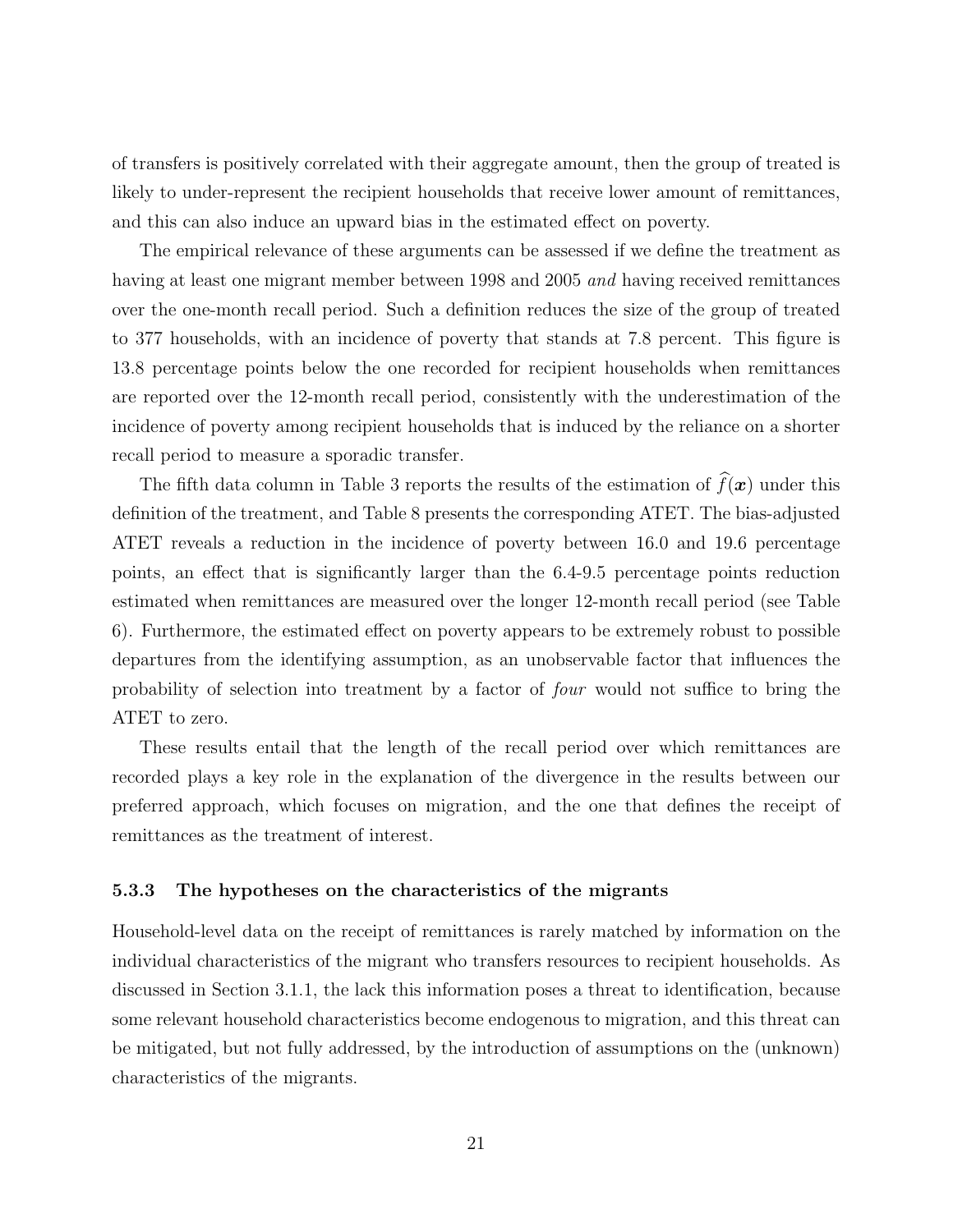The availability of individual information on absent members for migrant households gives us the opportunity of assessing the accuracy of the hypotheses. Table 1 evidences that migrant households have on average 1.35 migrant members and Table 1 signals that recent migration flows are gender-balanced, while our estimates in Section 5.2 have been based on the assumption that each recipient household only had one male migrant. Furthermore, and possibly more importantly, Table 2 also reveals that migrants are positively selected on education within each household, and this contrasts with the assumption that migrants have the same level of education as non-migrant members that we retained from Acosta et al. (2008).

How does the discrepancy between the observed characteristics of the migrants and the hypotheses that we adopted influence our estimates? To provide an answer to this question, we re-estimated the effect of migration on poverty disregarding the reported data on migrants and introducing the same assumptions as in Acosta et al. (2008). The results are reported in the sixth data column of Table 3 and in Table 9. The estimated coefficients for the education variables are in line with those reported in specification (2), as households with college education have a lower estimated propensity  $\widehat{f}(\boldsymbol{x})$  to be exposed to the treatment. The bias-adjusted estimation of the ATET reported in Table 9 reveal that migration reduces the incidence of poverty among migrant households between 4.9 and 7.8 percentage points, with the larger effect corresponding to a 27.2 percent reduction in the poverty headcount ratio. This is in line with the prediction that a systematic error in the measurement of some elements of  $x$  for threated households determines a bias in the estimated effect on poverty (Lechner, 2008).

We have provided evidence that points  $(i)$ - $(iii)$  above contribute to explain the difference in the results obtained when focusing on migrant or on recipient households, with the length of the recall period for remittances being the single most relevant factor. The analytical choice of relying on the receipt of remittances to define the treatment of interest, which is often data-driven, produces estimates that are not, in our case, informative about the direct influence of international migration on poverty.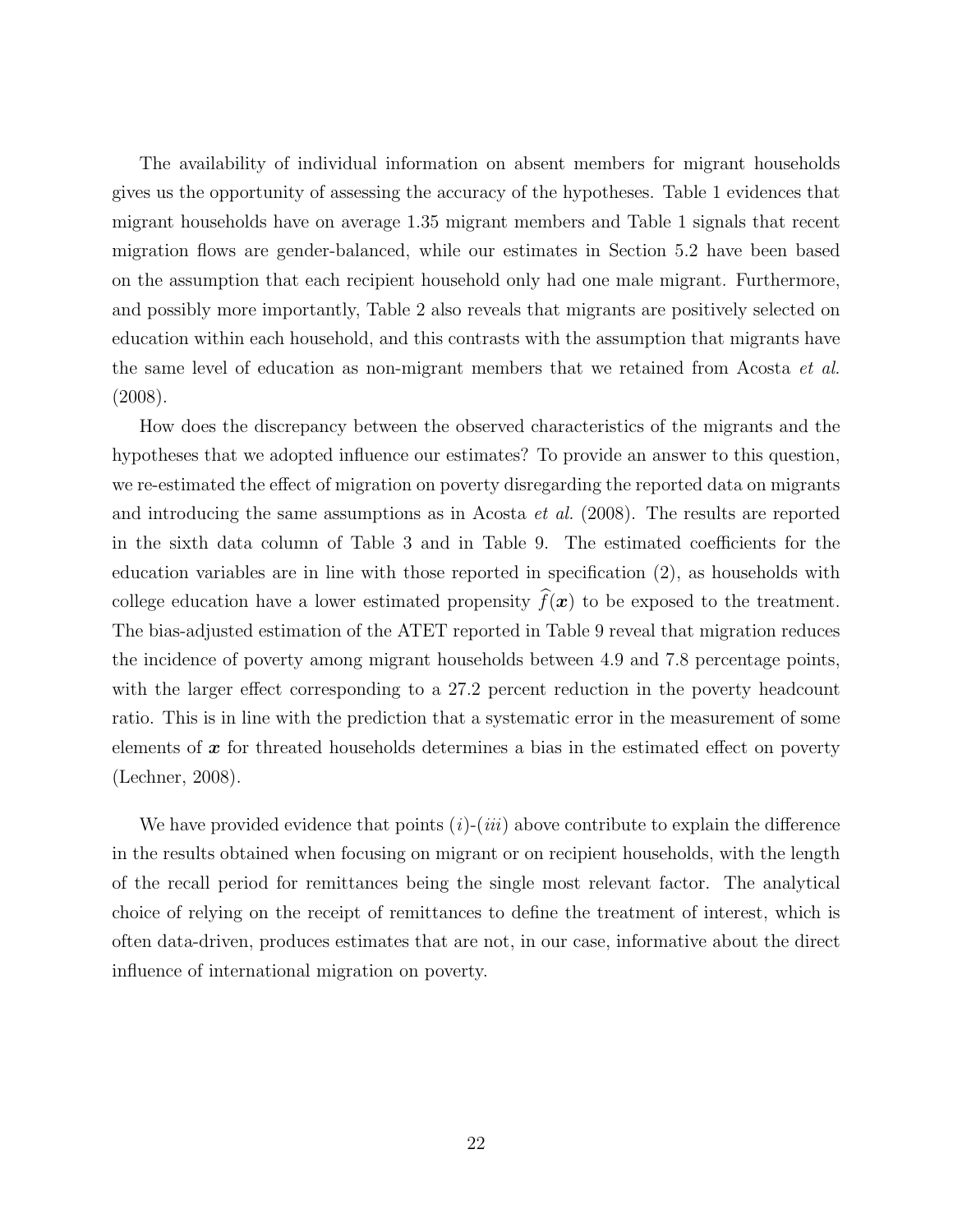## 6 Concluding remarks

Our analysis reveals that the wave of migration that was triggered by the late-1990s economic crisis in Ecuador has induced a decline in the incidence of poverty among migrant households, that is estimated between 17.4 and 20.8 percent and which might also reflect a positive selection on unobservables. The availability of data on migrants and the measurement of remittances over a 12-month recall period proved to be critical in our analysis. The standard, and less data-demanding, choice to focus on the receipt of remittances as the treatment of interest would have produced a significantly larger estimated effect on poverty. The substantial share of non recipient migrant households only partly explains the difference between the two estimates, which is also driven by the shorter recall period for remittances and by the introduction of hypotheses on the characteristics of migrant members. The high migration costs that most would-be migrants faced at the end of the 1990s (Bertoli et al., 2013) probably contributed to limit the direct poverty-reduction potential of the Ecuadorian exodus, as they hindered poor households from sending one of their members abroad.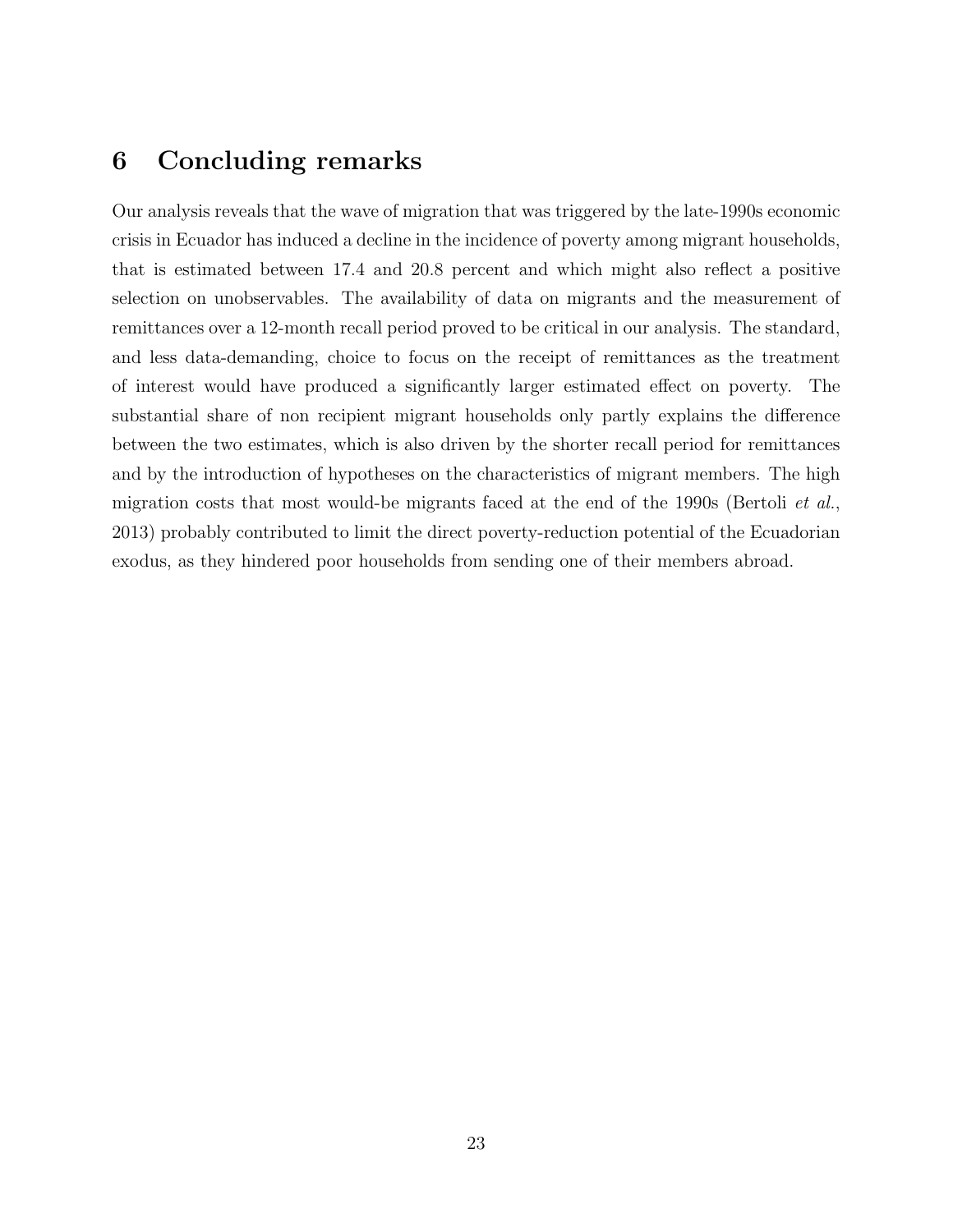## References

- Abadie, A., D. Drukker, J. L. Herr, and G. W. Imbens (2004): "Implementing matching estimators for average treatment effects in Stata," Stata Journal, 4(3), 290–311.
- Abadie, A., and G. W. Imbens (2008): "On the Failure of the Bootstrap for Matching Estimators," Econometrica, 76(6), 1537–1557.
- Acosta, P. (2011): "School Attendance, Child Labour, and Remittances from International Migration in El Salvador," Journal of Development Studies, 47(6), 913–936.
- ACOSTA, P., C. CALDERÓN, P. FAJNZYLBER, AND H. LÓPEZ (2006): "Remittances and Development in Latin America," World Economy, 29(7), 957–987.
- (2008): "What is the Impact of International Remittances on Poverty and Inequality in Latin America?," World Development, 36(1), 89–114.
- ACOSTA, P., P. FAJNZYLBER, AND H. LÓPEZ (2007): "The Impact of Remittances on Poverty and Human Capital: Evidence from Latin American Household Surveys," in International Migration, Economic Development and Policy, ed. by C. Ozden, and M. Schiff, pp. 59–98. Washington: The World Bank.
- Adams, R. H. (1989): "Worker Remittances and Inequality in Rural Egypt," Economic Development and Cultural Change, 38(1), 45–71.
- (2011): "Evaluating the Economic Impact of International Remittances On Developing Countries Using Household Surveys: A Literature Review," Journal of Development Studies, 47(6), 809–828.
- Adams, R. H., and A. Cuecuecha (2013): "The Impact of Remittances on Investment and Poverty in Ghana," World Development, 50, 24–40.
- Agarwal, R., and A. W. Horowitz (2002): "Are International Remittances Altruism or Insurance? Evidence from Guyana Using Multiple-Migrant Households," World Devel $opment, 30(11), 2033-2044.$
- AMUEDO-DORANTES, C., AND S. POZO (2006): "Migration, Remittances, and Male and Female Employment Patterns," American Economic Review, 96(2), 222–226.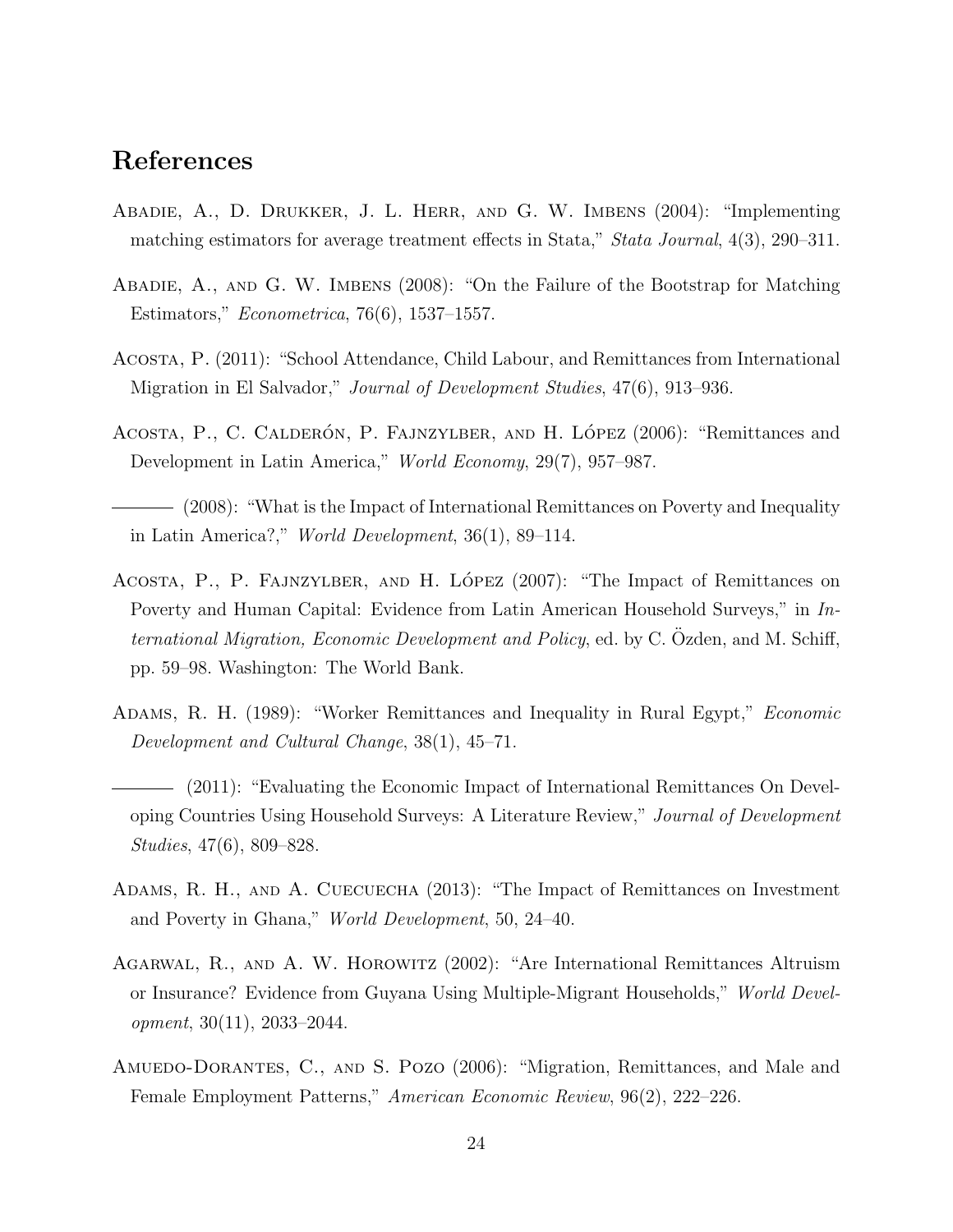- BARHAM, B., AND S. BOUCHER (1998): "Migration, remittances, and inequality: estimating the net effects of migration on income distribution," Journal of Development Economics, 55(2), 307–331.
- BECKER, S., AND M. CALIENDO (2007): "Sensitivity analysis for average treatment effects," Stata Journal, 7(1), 71–83.
- BECKERMAN, P., AND H. CORTÉS-DOUGLAS (2002): "Ecuador under Dollarization: Opportunities and Risks," in Crisis and Dollarization in Ecuador, ed. by P. Beckerman, and A. Solimano, pp. 81–126. Washington: The World Bank.
- BEINE, M., F. DOCQUIER, AND M. SCHIFF (2013): "International migration, transfer of norms and home country fertility," *Canadian Journal of Economics*, 46(4), 1406–1430.
- BERTOLI, S. (2010): "Networks, sorting and self-selection of Ecuadorian migrants," Annales  $d'Économie et de Statistique, 97/98, 261-288.$
- BERTOLI, S., J. FERNÁNDEZ-HUERTAS MORAGA, AND F. ORTEGA (2011): "Immigration Policies and the Ecuadorian Exodus," World Bank Economic Review, 25(1), 57–76.
- (2013): "Crossing the Border: Self-Selection, Earnings and Individual Migration Decisions," *Journal of Development Economics*, 101(1), 75–91.
- BERTOLI, S., AND F. MARCHETTA (2013): "Bringing It All Back Home Return migration and the transfer of fertility norms," World Development, forthcoming.
- Binzel, C., and R. Assaad (2011): "Egyptian men working abroad: Labour supply responses by the women left behind," Labour Economics, 18(S1), S98–S114.
- CALERO, C., A. BEDI, AND R. SPARROW (2009): "Remittances, Liquidity Constraints and Human Capital Investments in Ecuador," World Development, 37(6), 1143–1154.
- Caliendo, M., and S. Kopeinig (2008): "Some Practical Guidance for the Implementation of Propensity Score Matching," Journal of Economic Surveys, 22(1), 31–72.
- Chami, R., C. Fullenkamp, and S. Jahjah (2005): "Are Immigrant Remittance Flows a Source of Capital for Development?," IMF Staff Papers, 52(1), 55–81.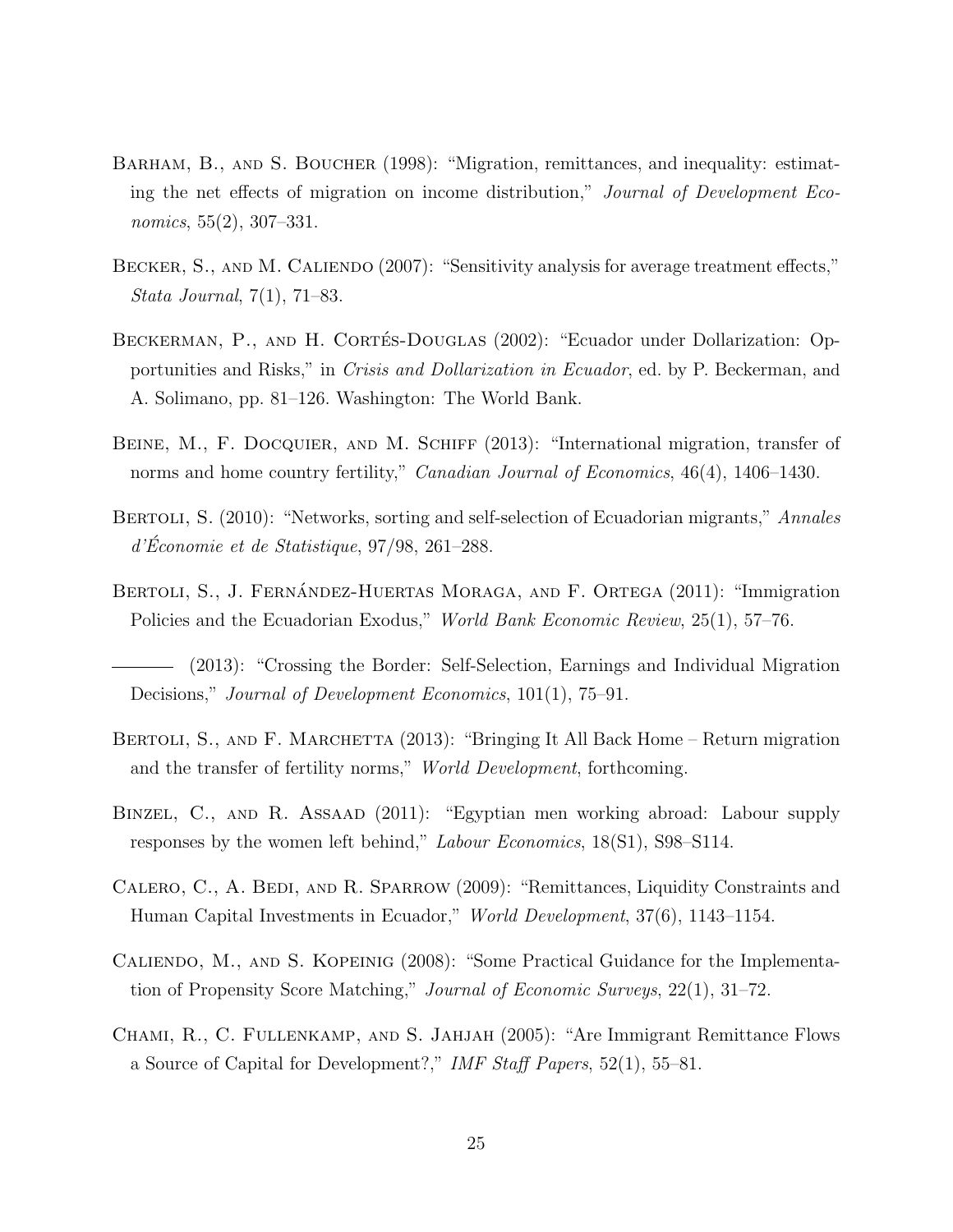- Chiquiar, D., and G. H. Hanson (2005): "International Migration, Self-Selection, and the Distribution of Wages: Evidence from Mexico and the United States," Journal of Political Economy, 113(2), 239–281.
- COX-EDWARDS, A., AND E. RODRÍGUEZ-OREGGIA (2009): "Remittances and Labor Force Participation in Mexico: An Analysis Using Propensity Score Matching," *World Develop*ment,  $37(5)$ ,  $1004-1014$ .
- de la Fuente, A. (2010): "Remittances and Vulnerability to Poverty in Rural Mexico," World Development, 38(6), 828–839.
- DEHEJIA, R. (2005): "Practical propensity score matching: a reply to Smith and Todd," Journal of Econometrics,  $125(12)$ ,  $355 - 364$ .
- DEHEJIA, R. H., AND S. WAHBA (2002): "Propensity Score-Matching Methods For Nonexperimental Causal Studies," The Review of Economics and Statistics, 84(1), 151–161.
- DOCQUIER, F., AND H. RAPOPORT (2012): "Globalization, brain drain and development," Journal of Economic Literature, 50(3), 681–730.
- FERNANDEZ-HUERTAS MORAGA, J. (2011): "New Evidence on Emigrant Selection," The Review of Economics and Statistics, 93(1), 72–96.
- (2013): "Understanding different migrant selection patterns in rural and urban Mexico," Journal of Development Economics, 103, 182–201.
- FRÖLICH, M. (2007): "Propensity score matching without conditional independence assumptionwith an application to the gender wage gap in the United Kingdom," *Economet*rics Journal, 10(2), 359–407.
- Gray, C. L. (2009): "Environment, Land, and Rural Out-migration in the Southern Ecuadorian Andes," World Development, 37(2), 457–468.
- Gustafsson, B., and N. Makonnen (1993): "Poverty Remittances in Lesotho," Journal of African Economies, 2(1), 49–73.
- Hentschel, J., J. O. Lanjouw, P. Lanjouw, and J. Poggi (2000): "Combining Census and Survey Data to Trace the Spatial Dimensions of Poverty: A Case Study of Ecuador," World Bank Economic Review, 14(1), 147–165.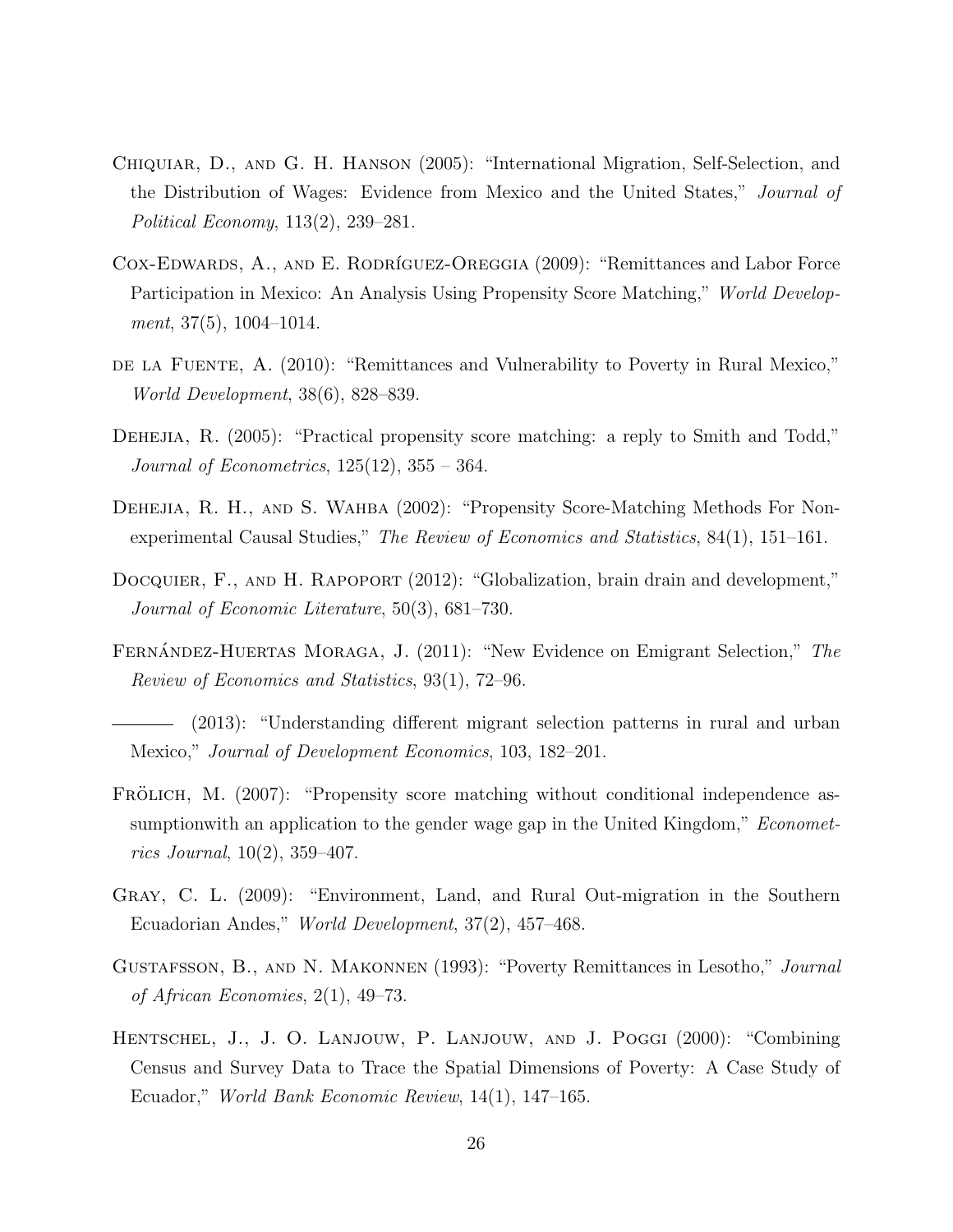- Ho, D. E., K. Imai, G. King, and E. A. Stuart (2007): "Matching as Nonparametric Preprocessing for Reducing Model Dependence in Parametric Causal Inference," *Political* Analysis, 15(3), 199–236.
- ICHINO, A., F. MEALLI, AND T. NANNICINI (2008): "From temporary help jobs to permanent employment: what can we learn from matching estimators and their sensitivity?," Journal of Applied Econometrics, 23(3), 305–327.
- IMAI, K., G. KING, AND E. A. STUART (2008): "Misunderstandings between experimentalists and observationalists about causal inference," Journal of the Royal Statistical Society: Series A (Statistics in Society), 171(2), 481–502.
- JÁCOME, L. I. (2004): "The Late 1990s Financial Crisis in Ecuador: Institutional Weaknesses, Fiscal Rigidities, and Financial Dollarization at Work," IMF Working Paper No. 04/12.
- Jimenez-Soto, E. V., and R. P. C. Brown (2012): "Assessing the Poverty Impacts of Migrants' Remittances Using Propensity Score Matching: The Case of Tonga," Economic Record, 88(282), 425–439.
- JOKISCH, B., AND J. PRIBILSKY (2002): "The Panic to Leave: Economic Crisis and the New Emigration from Ecuador," International Migration, 40(4), 75–102.
- LECHNER, M. (2008): "A note on endogenous control variables in causal studies," Statistics and Probability Letters, 78(2), 190–195.
- LEE, W.-S. (2013): "Propensity score matching and variations on the balancing test," Empirical Economics, 44, 47–80.
- LELIVELD, A. (1997): "The effects of restrictive South African migrant labor policy on the survival of rural households in Southern Africa: A sase study from rural Swaziland," World Development, 25(11), 1839–1849.
- Lokshin, M., M. Bontch-Osmolovski, and E. Glinskaya (2010): "Work-Related Migration and Poverty Reduction in Nepal," Review of Development Economics, 14(2), 323–332.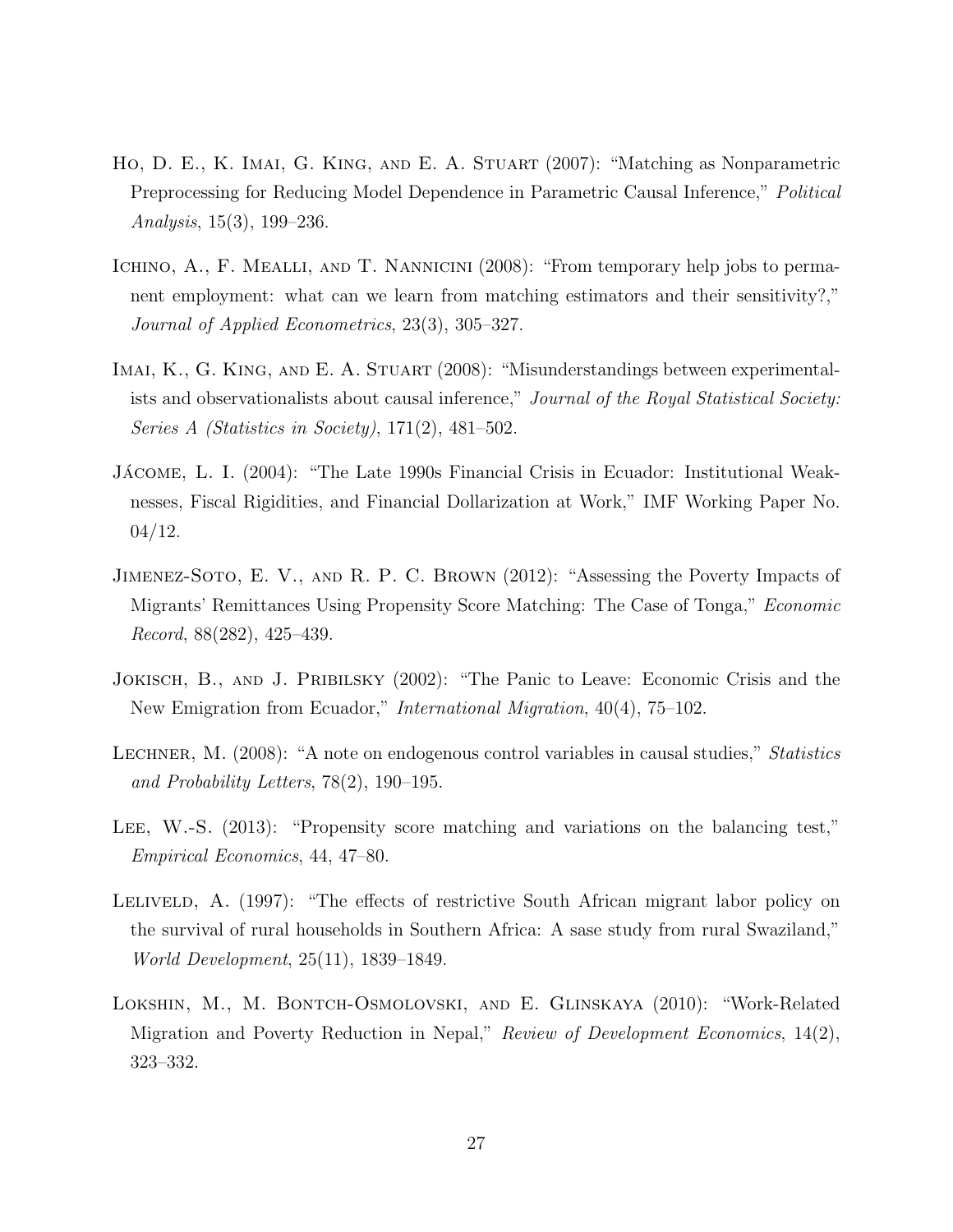- Mantel, N., and W. Haenszel (1959): "Statistical aspects of the analysis of data from retrospective studies," Journal of the National Cancer Institute, 22, 719–748.
- MARCHETTA, F. (2012): "Migration and the Survival of Entrepreneurial Activities in Egypt," World Development, 40(10), 1999–2013.
- McKenzie, D. J., and H. Rapoport (2010): "Self-selection patterns in Mexico-U.S. migration: The role of migration networks," The Review of Economics and Statistics, 92(4), 811–821.
- McKenzie, D. J., S. Stillman, and J. Gibson (2010): "How Important is Selection? Experimental VS. Non-Experimental Measures of the Income Gains from Migration," Journal of the European Economic Association, 8(4), 913–945.
- Mishra, P. (2007): "Emigration and wages in source countries: Evidence from Mexico," Journal of Development Economics, 82(1), 180–199.
- MOUNTFORD, A., AND H. RAPOPORT (2011): "The brain drain and the world distribution of income," Journal of Development Economics, 95(1), 4–17.
- Nannicini, T. (2007): "Simulation-based sensitivity analysis for matching estimators," Stata Journal, 7(3), 334–350.
- PARANDEKAR, S., R. VOS, AND D. WINKLER (2002): "Ecuador: Crisis, Poverty and Social Protection," in Crisis and Dollarization in Ecuador, ed. by P. Beckerman, and A. Solimano, pp. 127–176. World Bank.
- PEIKES, D. N., L. MORENO, AND S. M. ORZOL (2008): "Propensity Score Matching: A Note of Caution for Evaluators of Social Programs," The American Statistician, 62(3), 222–231.
- RODRIGUEZ, E. (1998): "International Migration and Income Distribution in the Philippines," Economic Development and Cultural Change, 46(2), 329–350.
- Rosenbaum, P. R. (2002): Observational Studies. New York: Springer.
- Rosenbaum, P. R., and D. B. Rubin (1983): "The central role of the propensity score in observational studies for causal effects," Biometrika, 70(1), 41–55.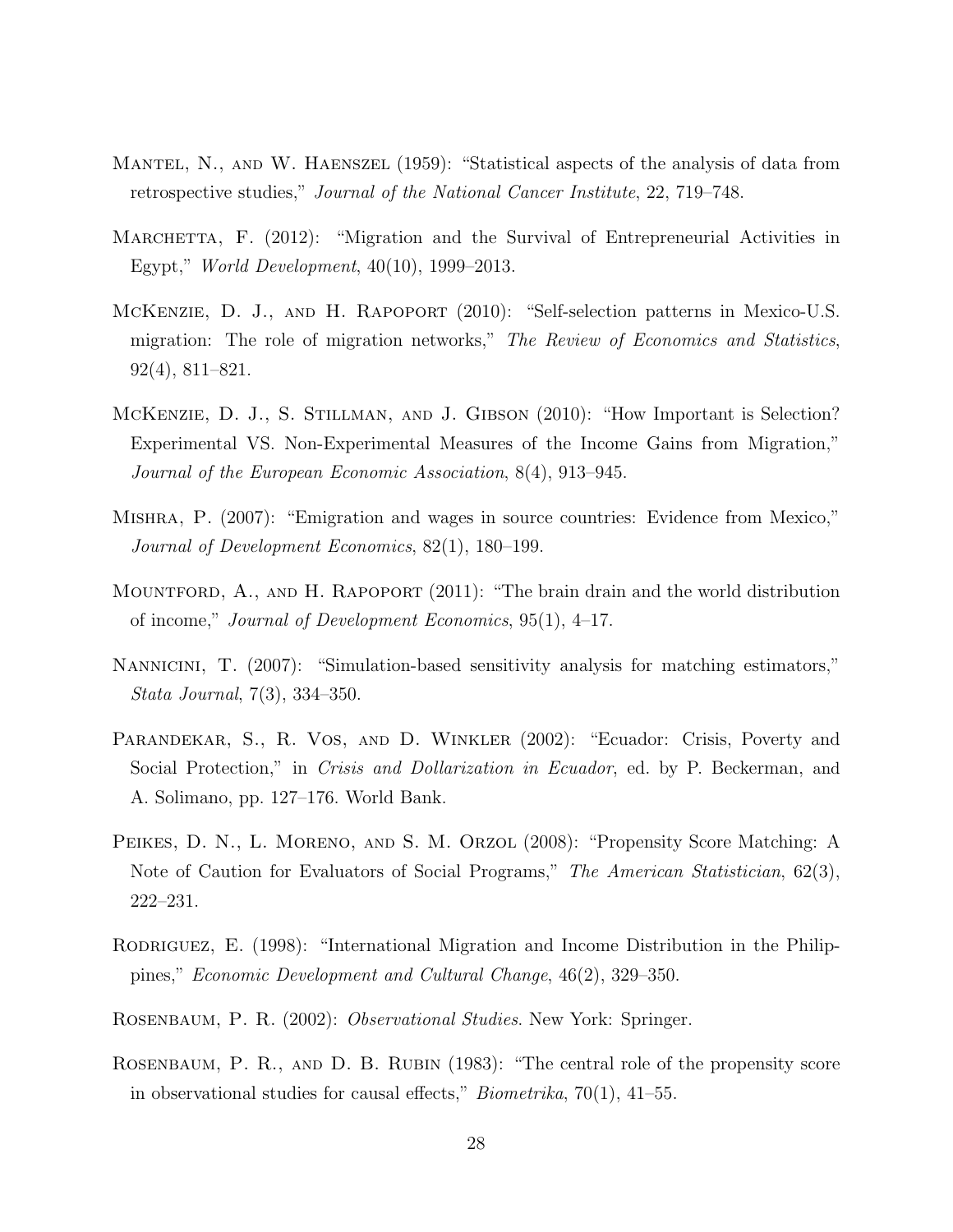- SCHIFF, M. (2008): "On the underestimation of migration's income and poverty impact," Review of Economics of the Household, 6(3), 267–284.
- Sianesi, B. (2004): "An Evaluation of the Swedish System of Active Labor Market Programs in the 1990s," The Review of Economics and Statistics,  $86(1)$ , 133–155.
- SMITH, J. A., AND P. E. TODD  $(2005a)$ : "Does matching overcome LaLonde's critique of nonexperimental estimators?," *Journal of Econometrics*,  $125(12)$ ,  $305 - 353$ .

(2005b): "Rejoinder," Journal of Econometrics,  $125(12)$ ,  $365 - 375$ .

- STARK, O., AND D. BLOOM (1985): "The New Economics of Labor Migration," American Economic Review, 75(2), 173–178.
- WAHBA, J., AND Y. ZENOU (2012): "Out of Sight, Out of Mind: Migration, Entrepreneurship and Social Capital," Regional Science and Urban Economics, 42(5), 890–903.
- WOODRUFF, C., AND R. ZENTENO (2007): "Migration networks and microenterprises in Mexico," Journal of Development Economics, 82(2), 509–528.

WORLD BANK (2012): *World Development Indicators*. Washington: the World Bank.

- Yang, D. (2008): "International Migration, Remittances and Household Investment: Evidence from Philippine Migrants Exchange Rate Shocks," The Economic Journal, 118(528), 591–630.
- YANG, D., AND C. MARTINEZ (2007): "Remittances and poverty in migrants home areas: evidence from the Philippines," in International Migration, Economic Development and Policy, ed. by C. Ozden, and M. Schiff, pp. 81–122. Washington: The World Bank.
- ZANUTTO, E. L. (2006): "A Comparison of Propensity Score and Linear Regression Analysis of Complex Survey Data," Journal of Data Science, 4(1), 67–91.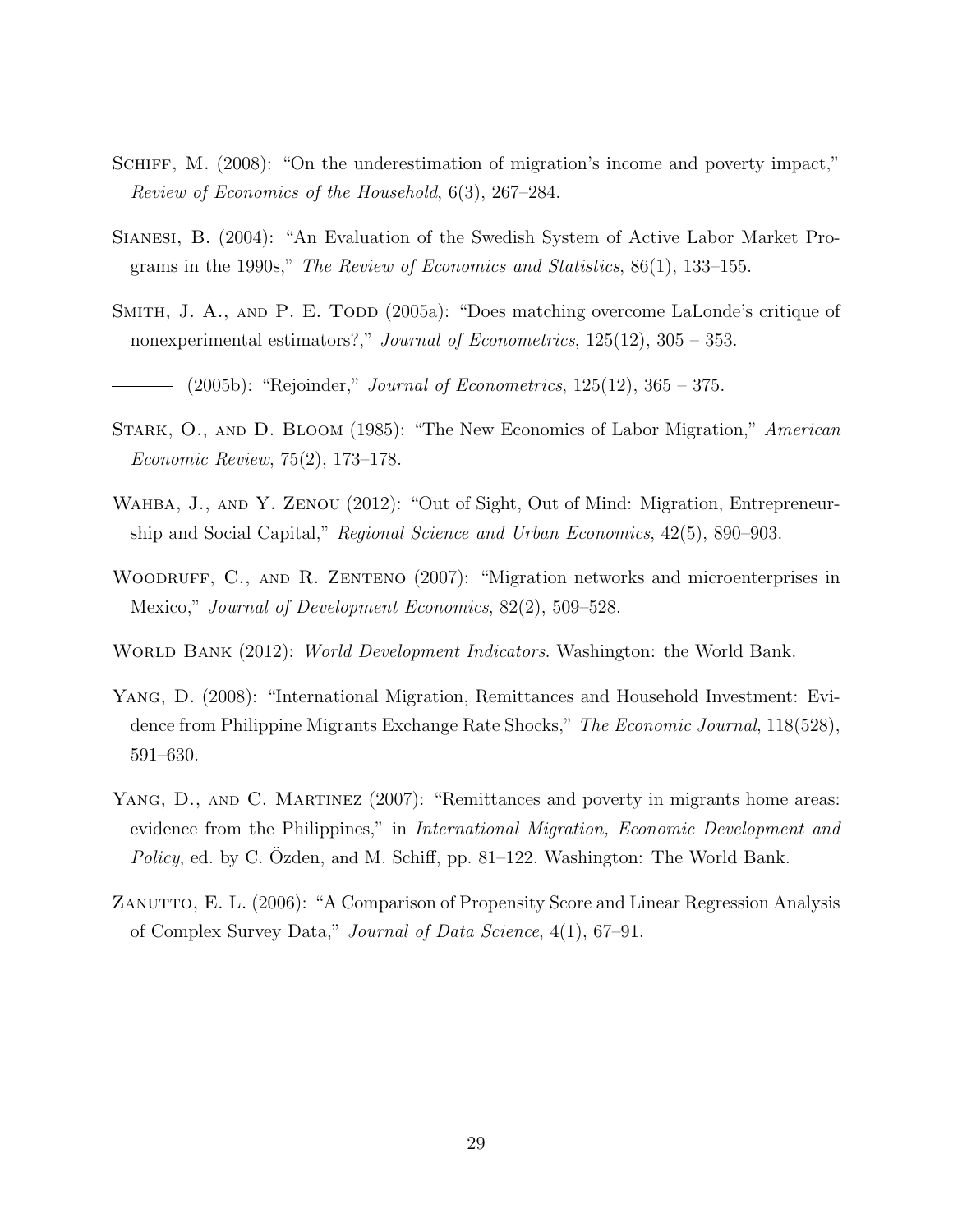## Notes

<sup>1</sup>The expression "migrant household" is used throughout this paper to denote a household that resides at origin and that has sent at least one of its members abroad.

<sup>2</sup>See Adams (2011) for a recent survey of the analytical challenges posed by the use of household-level data to analyse the effects of remittances on migrant-sending countries.

<sup>3</sup>The share of households with at least one migrant that do not receive remittances stands, for instance, at 41 percent for Nicaragua in Barham and Boucher (1998) and at 37 percent for Guyana in Agarwal and Horowitz (2002).

<sup>4</sup>Notice that this analysis is *not* meant to isolate the effect of remittances on poverty, opposed to a distinct effect of migration.

<sup>5</sup>Caliendo and Kopeinig (2008) provide an excellent survey of the analytical choices involved in the implementation of this estimation method.

<sup>6</sup>The availability of data on migrants allows us to fully account for the migration-induced variation in household-size, thus avoiding the risk, which is pointed out by Schiff (2008), of underestimating the effect of migration on poverty.

<sup>7</sup>An alternative approach to reduce the concerns about endogeneity is to introduce explicit assumptions about the migrant members, when these are unobserved; for instance, Acosta et al. (2008) follow Rodriguez (1998), assuming that "remittances are sent by an adult male family member, who has the average years of education of other adults in the household" (p. 99).

<sup>8</sup>All the results presented in Section 5 are robust to the exclusion from the sample of the households residing in these two provinces.

<sup>9</sup>The limited time elapsed since the treatment also mitigates the concern about the direct and opposite effects of migration on the number of dependent members in the household, due to the reduction in the opportunities for sexual intercourse between the migrant and the spouse left behind and to the improved chances of survival of older members due to a migration-induced increase in consumption.

<sup>10</sup>See, for instance, Acosta et al. (2006, 2008) and Calero et al. (2009) for analyses on Ecuadorian data.

<sup>11</sup>Specifically, the asset index, which is built by Bertoli (2010) only on the basis of the assets that are "more likely to reflect past savings" (Acosta, 2011, p. 919), is an increasing function of the years passed since migration; this might reflect either the positive effect of remittances or the depletion of household assets to cover the monetary costs of migration, or both.

<sup>12</sup>This choice is in line with McKenzie *et al.* (2010), who observe that "among the other non-experimental methods, difference in-differences and propensity score matching with bias-adjustment work best" (p. 942) when estimating the income gains from migration.

<sup>13</sup>See Caliendo and Kopeinig (2008) for an overview of the alternative approaches to test the sensitivity of the estimates to the existence of confounders.

<sup>14</sup>The exclusion of recipient households with no migrants is motivated by the idea that a large share of these households could be actually mis-reporting with respect to the existence of a migrant, although this group also certainly includes recipient households belonging to the extended family of the migrants; the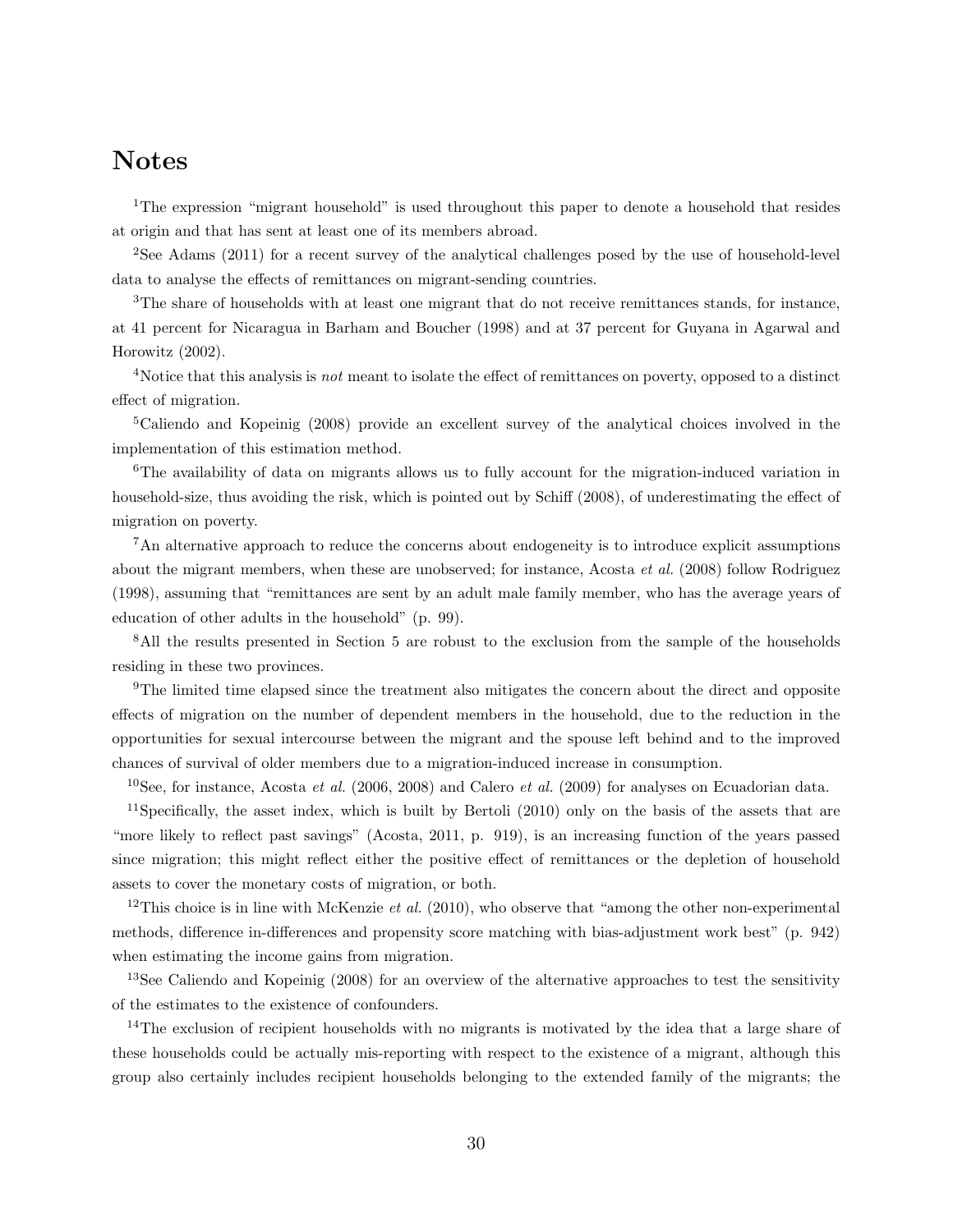results of our analysis are unaffected by this sample selection criterion. Notice that the impossibility to identify with certainty the recipient households that actually have no migrants and the availability for them of data on remittances only on the shorter one-month recall period hinder any analysis of the effects of remittances on their poverty status.

<sup>15</sup>The poverty line was set at \$56.60 per month, which corresponds to \$3.77 per day at purchasing power parity terms (World Bank, 2012).

<sup>16</sup>Early contributions to the literature (Gustafsson and Makonnen, 1993; Leliveld, 1997) relied on the comparison between these two figures to assess the impact of migration and remittances on poverty.

<sup>17</sup>If the migrant was the main breadwinner within the household, than the income per capita of the stayers falls after migration.

<sup>18</sup>Our results are robust to the adoption of the \$2 a day poverty line, in purchasing power parity terms, and to the reliance on an equivalence scale to define poverty on the basis of income per adult equivalent; the estimates are available from the authors upon request.

<sup>19</sup>The estimates presented in this section are robust to defining the treatment on the basis of migration to Spain only, a choice that greatly limits the concerns about a better within-county connection to migration networks for treated than for non-treated households, given the limited to non-existent network of Ecuadorians in Spain before the late 1990s (Bertoli et al., 2011).

 $^{20}$ We retain the same specification of the vector of covariates across the six specifications presented in Table 3, as changes in the set of covariates would blur the interpretation of the differences in the estimated ATET obtained with different definitions of the treatment z.

<sup>21</sup>We also include dummies for the 21 Ecuadorian in-land provinces, to control for residual unobservable factors that can simultaneously influence poverty and migration at the provincial level.

 $^{22}$ Adding just the gender of the household head, as in Adams and Cuecuecha (2013), to the vector of 28 covariates suffices to increase the pseudo- $R^2$  by 40 percent, from 0.124 to 0.174. Still, household headship is endogenous with respect to migration as it is defined only among non-migrant members, and the significantly higher share of female-headed households among migrant (34.8 percent) than among non-migrant households (15.9 percent) is likely to have been determined by the migration of the former male household head.

<sup>23</sup>The treatment is estimated to *increase* the incidence of poverty between 7.8 and 8.7 percentage points if we define the poverty status on the basis of earnings from domestic sources only, thus excluding remittances.

<sup>24</sup>Our estimates are robust to the exclusion of non-migrant recipient households from the sample.

 $25$ We can also observe that the dummy variable for residence in rural areas is now negative and significant. <sup>26</sup>These figures are close to those obtained for Ecuador by Acosta *et al.* (2007), which estimate a 51.6 and 52.4 percent decline with a two-stage Heckman procedure when poverty is defined according to the national extreme poverty and the \$2 a day poverty lines respectively, and remittances are measured over a one-month recall period using a 2004 round of the ENEMDU survey.

 $27A$  fourth factor could be represented by the receipt of remittances by non-migrant households; as discussed in Section 4, we dropped from the sample the households with no migrants that received remittances in November 2005, and this sample selection criterion deprives this additional factor of any empirical relevance in our case.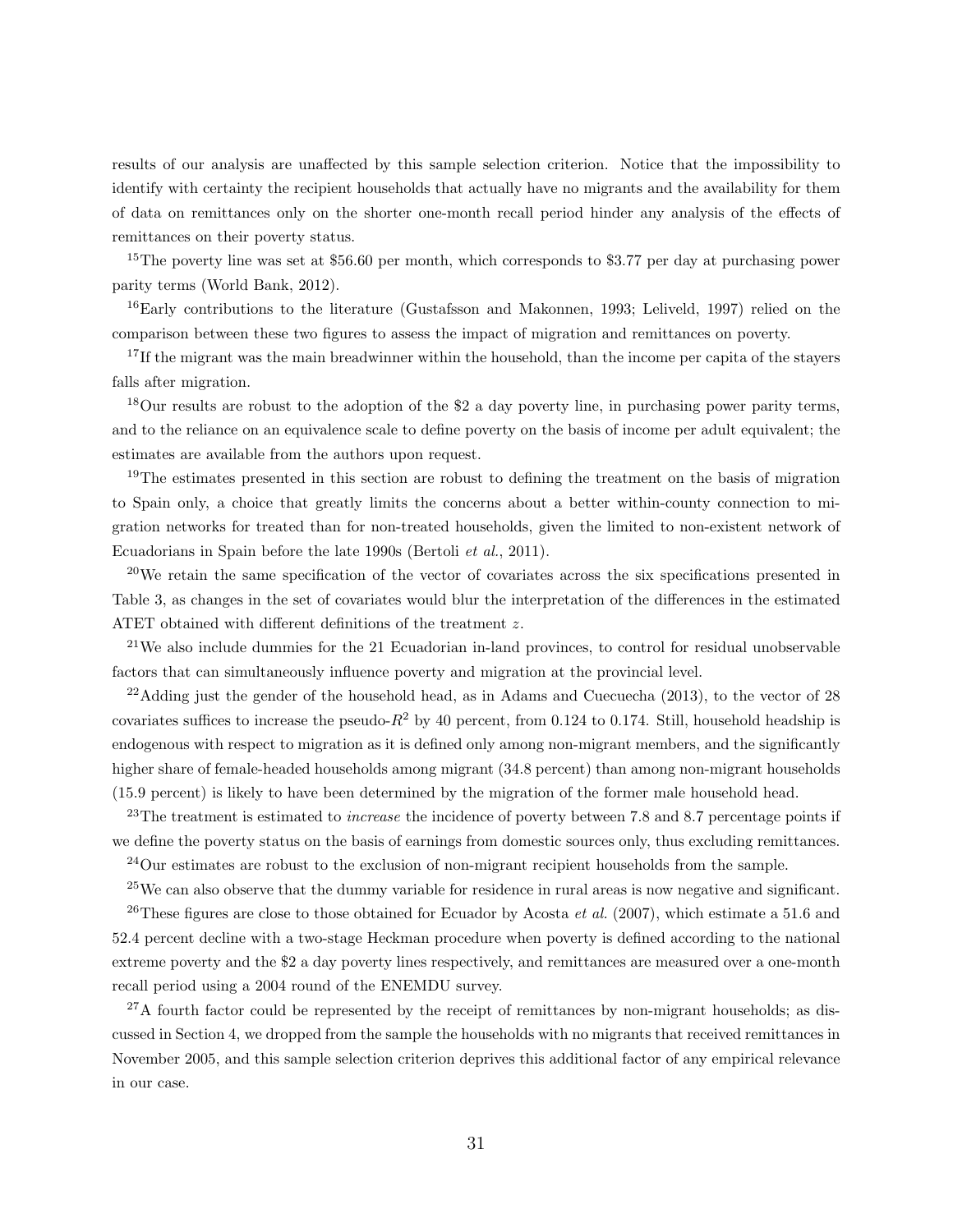<sup>28</sup>We exclude from the sample migrant non-recipient households; the estimates, which are available from the authors upon request, are robust to their inclusion in the sample.

<sup>29</sup>The estimates are robust to the exclusion of all migrant households with any migration episode in the two years before the survey, or in 2005 alone, as all these different sample selection criteria determine an increase in the ATET; results are available from the authors upon request.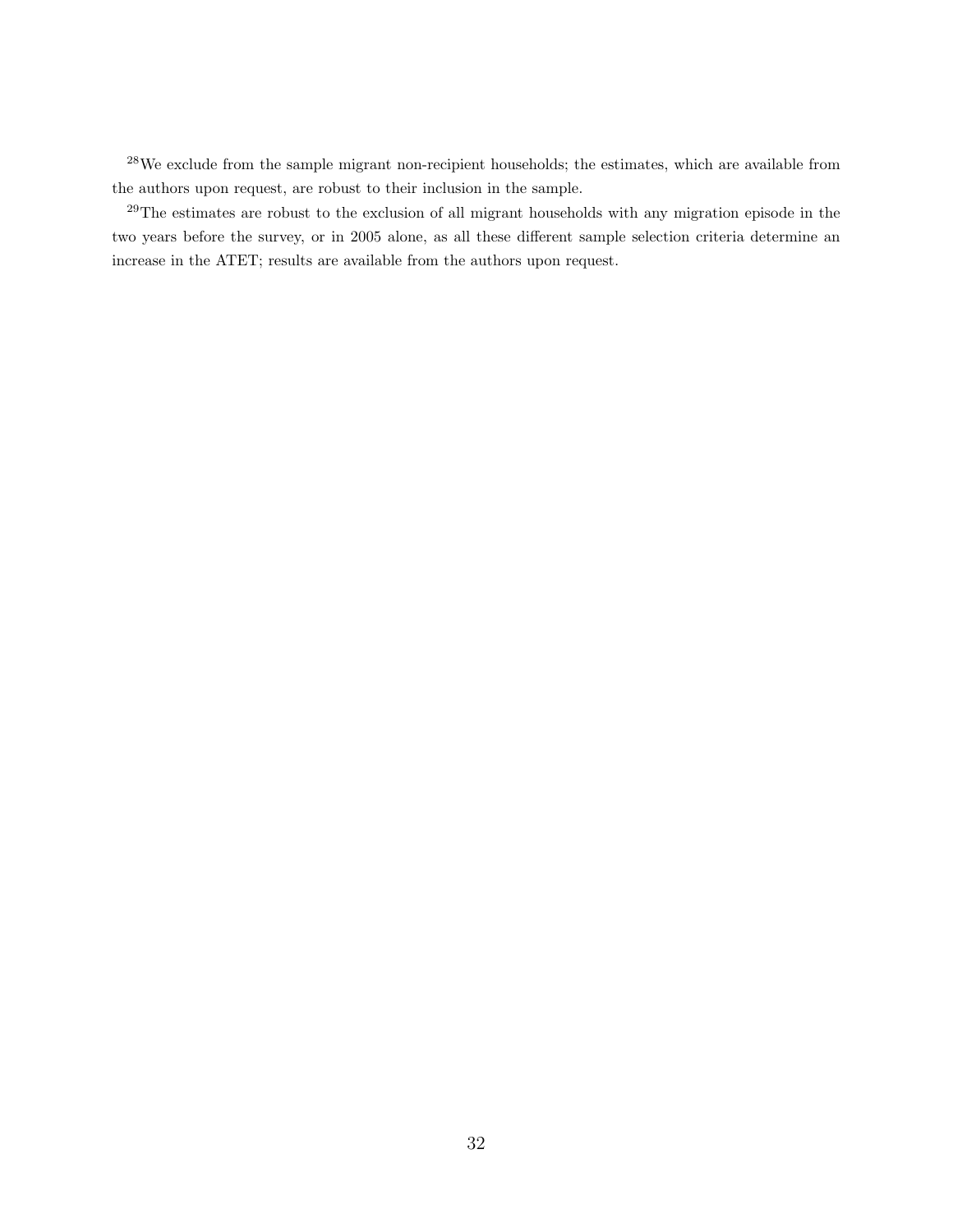|                                              | Households  |          |          |  |
|----------------------------------------------|-------------|----------|----------|--|
| Variables                                    | Non migrant | Migrant  | All      |  |
| Monthly income per capita, \$                | 123.34      | 150.91   | 124.83   |  |
|                                              | (174.56)    | (159.34) | (173.88) |  |
| Monthly non-remittance income per capita, \$ | 123.34      | 117.75   | 123.04   |  |
|                                              | (174.56)    | (148.96) | (173.28) |  |
| Monthly total remittances, \$                | 0.00        | 138.70   | $7.51\,$ |  |
|                                              | (0.00)      | (226.02) | (61.20)  |  |
| $Poor^a$                                     | 32.02       | 20.89    | 31.42    |  |
|                                              | (46.66)     | (40.68)  | (46.42)  |  |
| Poor, $a$ non-remittance income              | 32.02       | 36.12    | 32.24    |  |
|                                              | (46.66)     | (48.06)  | (46.74)  |  |
| Migrants                                     | 0.00        | 1.35     | 0.07     |  |
|                                              | (0.00)      | (0.79)   | (0.36)   |  |
| Resident in rural $\arccos a$                | 35.19       | 26.28    | 34.71    |  |
|                                              | (47.76)     | (44.04)  | (47.60)  |  |
| Network <sup>a</sup>                         | 0.78        | 1.22     | 0.80     |  |
|                                              | (1.75)      | (2.83)   | (1.83)   |  |
| Indigenous <sup><math>a</math></sup>         | 12.76       | 12.97    | 12.78    |  |
|                                              | (33.37)     | (33.62)  | (33.78)  |  |
| Household size                               | 5.23        | 6.71     | $5.31\,$ |  |
|                                              | (2.40)      | (2.88)   | (2.45)   |  |
| Working age members                          | 3.11        | 4.41     | 3.18     |  |
|                                              | (1.61)      | (1.78)   | (1.64)   |  |
| Dependency ratio                             | 0.38        | 0.31     | 0.38     |  |
|                                              | (0.24)      | (0.19)   | (0.24)   |  |
| Female share                                 | 0.50        | 0.53     | 0.50     |  |
|                                              | (0.22)      | (0.21)   | (0.22)   |  |
| $\text{College}^a$                           | 12.95       | 25.02    | 13.60    |  |
|                                              | (33.57)     | (43.34)  | (34.28)  |  |
| Years of schooling                           | 8.37        | 9.60     | 8.44     |  |
|                                              | (4.06)      | (3.31)   | (4.03)   |  |
| Observations                                 | 15,257      | 832      | 16,089   |  |

#### Table 1: Descriptive statistics

Notes: <sup>a</sup> percent; standard deviations in parenthesis; sampling weights used to compute all descriptive statistics; networks represents the county-level share of households with at least one migrant to the US before 1998; the dependency ratio is computed as the ration between dependent members and household size; years of schooling measured on working age members; college is a dummy variable signaling whether at least one household member has completed college education; the poverty line stands at \$56.60 per capita.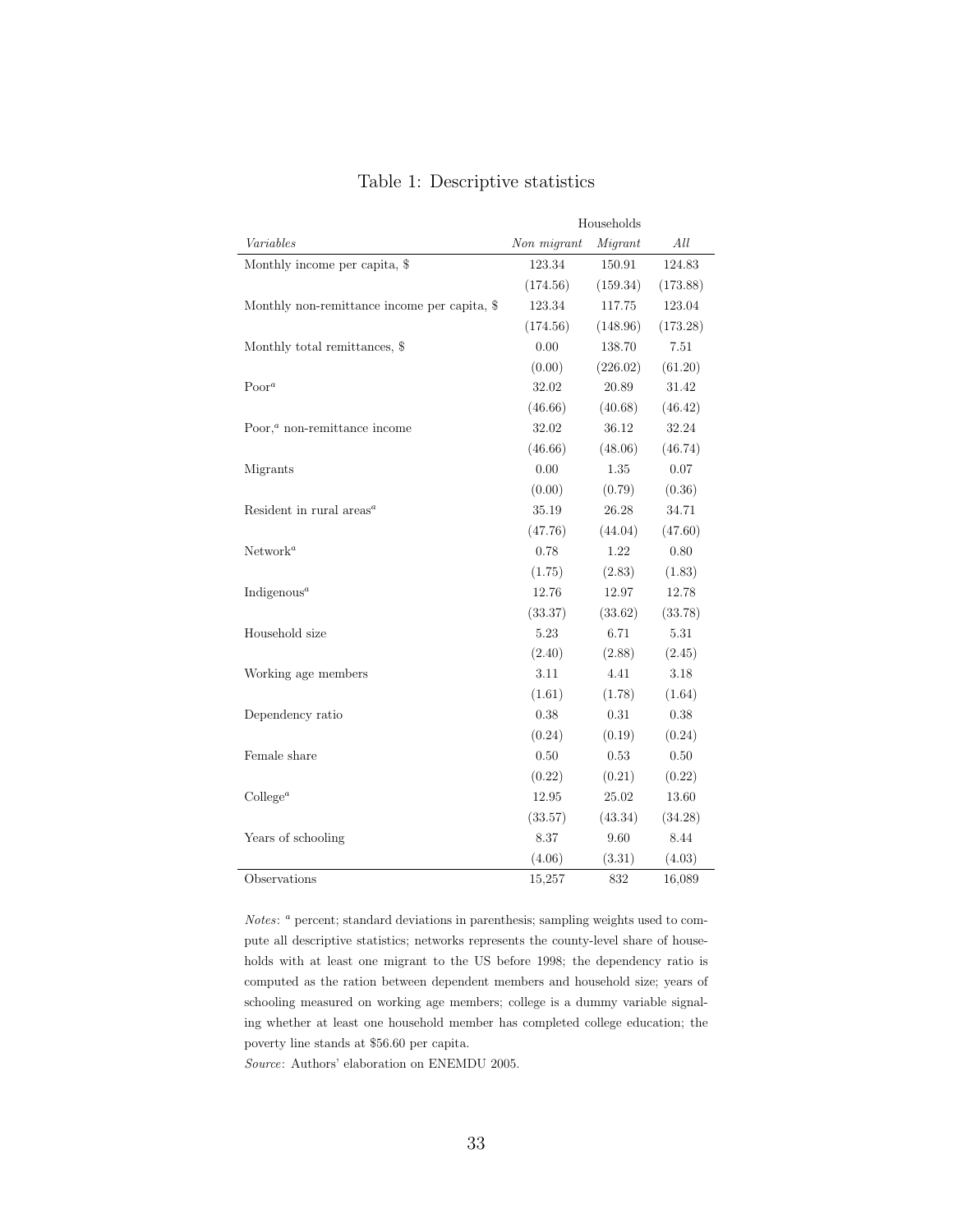|                     | Migrant members |          |  |  |  |
|---------------------|-----------------|----------|--|--|--|
| Variables           | <i>Included</i> | Excluded |  |  |  |
|                     |                 |          |  |  |  |
| Household size      | 6.71            | 5.35     |  |  |  |
| Working age members | 4.41            | 3.12     |  |  |  |
| Dependency ratio    | 0.31            | 0.38     |  |  |  |
| Female share        | 0.53            | 0.55     |  |  |  |
| College             | 25.02           | 12.95    |  |  |  |
| Years of schooling  | 9.60            | 8.74     |  |  |  |
|                     |                 |          |  |  |  |
| Observations        | 832             | 832      |  |  |  |

Table 2: Characteristics of migrant household, including and excluding migrants

Notes: sampling weights used to compute all descriptive statistics, obtained either including or excluding the data on migrant household members.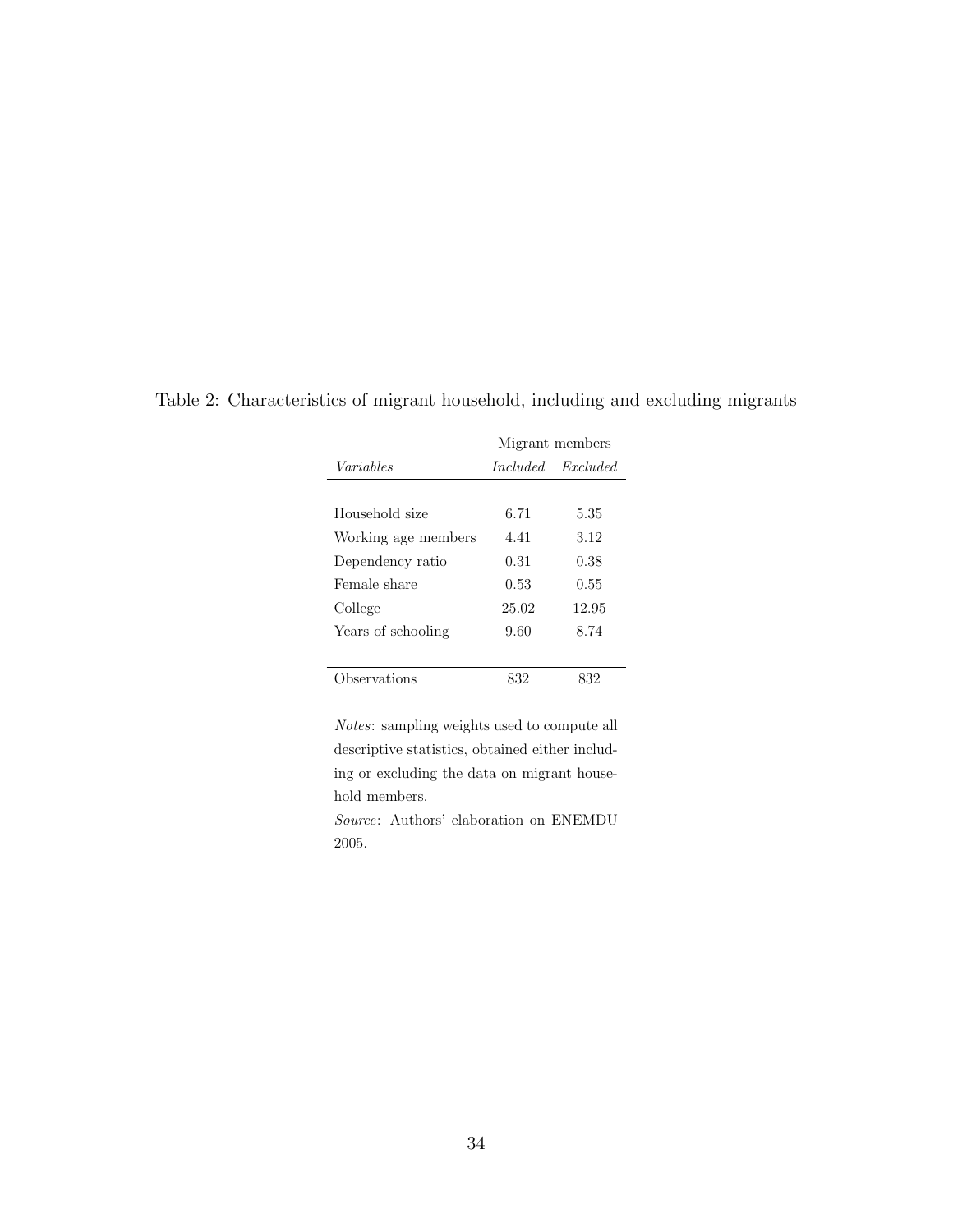| Dependent variable     |            |              | Migrant and |                  | Migrant and  |             |
|------------------------|------------|--------------|-------------|------------------|--------------|-------------|
|                        | Migrant    | Recipient    | recipient   | Migrant          | recipient    | Migrant     |
| Recall period (months) | 12         | $\mathbf{1}$ | 12          | 12               | $\mathbf{1}$ | 12          |
| Data on migrants       | observed   | hypotheses   | observed    | observed         | observed     | hypotheses  |
|                        | (1)        | (2)          | (3)         | (4)              | (5)          | (6)         |
|                        |            |              |             |                  |              |             |
| Rural areas            | 0.020      | $-0.553***$  | 0.017       | 0.015            | $-0.034$     | $-0.398***$ |
|                        | (0.090)    | (0.088)      | (0.105)     | (0.095)          | (0.130)      | (0.087)     |
| Network                | $0.064***$ | $0.057***$   | $0.076***$  | $0.067***$       | $0.081***$   | $0.064***$  |
|                        | (0.013)    | (0.014)      | (0.015)     | (0.014)          | (0.018)      | (0.013)     |
| Indigenous             | $-0.232*$  | $-0.217*$    | $-0.262*$   | $-0.280**$       | $-0.199$     | $-0.240*$   |
|                        | (0.124)    | (0.127)      | (0.144)     | (0.131)          | (0.177)      | (0.122)     |
| Working age members    | $0.453***$ | $0.396***$   | $0.477***$  | $0.459***$       | $0.468***$   | $0.430***$  |
|                        | (0.023)    | (0.024)      | (0.026)     | (0.024)          | (0.033)      | (0.023)     |
| Dependency ratio       | $-0.041$   | $0.336**$    | $0.382*$    | $-0.152$         | $0.934***$   | $-0.346**$  |
|                        | (0.179)    | (0.162)      | (0.213)     | (0.190)          | (0.266)      | (0.159)     |
| Female share           | 0.216      | $-2.860***$  | 0.201       | 0.176            | 0.220        | $-2.651***$ |
|                        | (0.168)    | (0.183)      | (0.199)     | (0.178)          | (0.243)      | (0.177)     |
| College                | $0.383***$ | $-0.515***$  | $0.278**$   | $0.333***$       | 0.145        | $-0.282**$  |
|                        | (0.116)    | (0.149)      | (0.137)     | (0.123)          | (0.168)      | (0.136)     |
| Years of schooling     | $0.062***$ | 0.006        | $0.068***$  | $0.061***$       | $0.084***$   | 0.010       |
|                        | (0.013)    | (0.012)      | (0.016)     | (0.014)          | (0.019)      | (0.012)     |
|                        |            |              |             |                  |              |             |
| Provincial dummies     | yes        | yes          | yes         | yes              | yes          | yes         |
| $\chi^2(20)$           | 150.66***  | $94.19***$   | $121.15***$ | $130.30^{***}\;$ | $91.80***$   | $163.03***$ |
| Pseudo- $R^2$          | 0.1244     | 0.1015       | 0.1206      | 0.1235           | 0.1095       | 0.1241      |
| Observations           | 16,089     | 16,491       | 15,844      | 15,997           | 15.634       | 16.089      |

#### Table 3: Estimation of the propensity score, logit model

*Notes*: standard errors in parenthesis; \*\*\*  $p < 0.01$ , \*\*  $p < 0.05$ , \*  $p < 0.1$ ;  $\chi^2(20)$  test performed on the null hypothesis that the provincial dummies are jointly equal to zero; in specification (2), recipient households are identified on the basis of the question contained in the income section of the questionnaire; specification (3) is based on a sample that excludes migrant households that do not receive remittances; specification (4) is based on a sample that excludes migrant households with their first migration episode after 2003; specification (5) is based on a sample that excludes migrant households that do not receive remittances; hypotheses on migrant members in specifications (2) and (6) as in Acosta et al. (2008).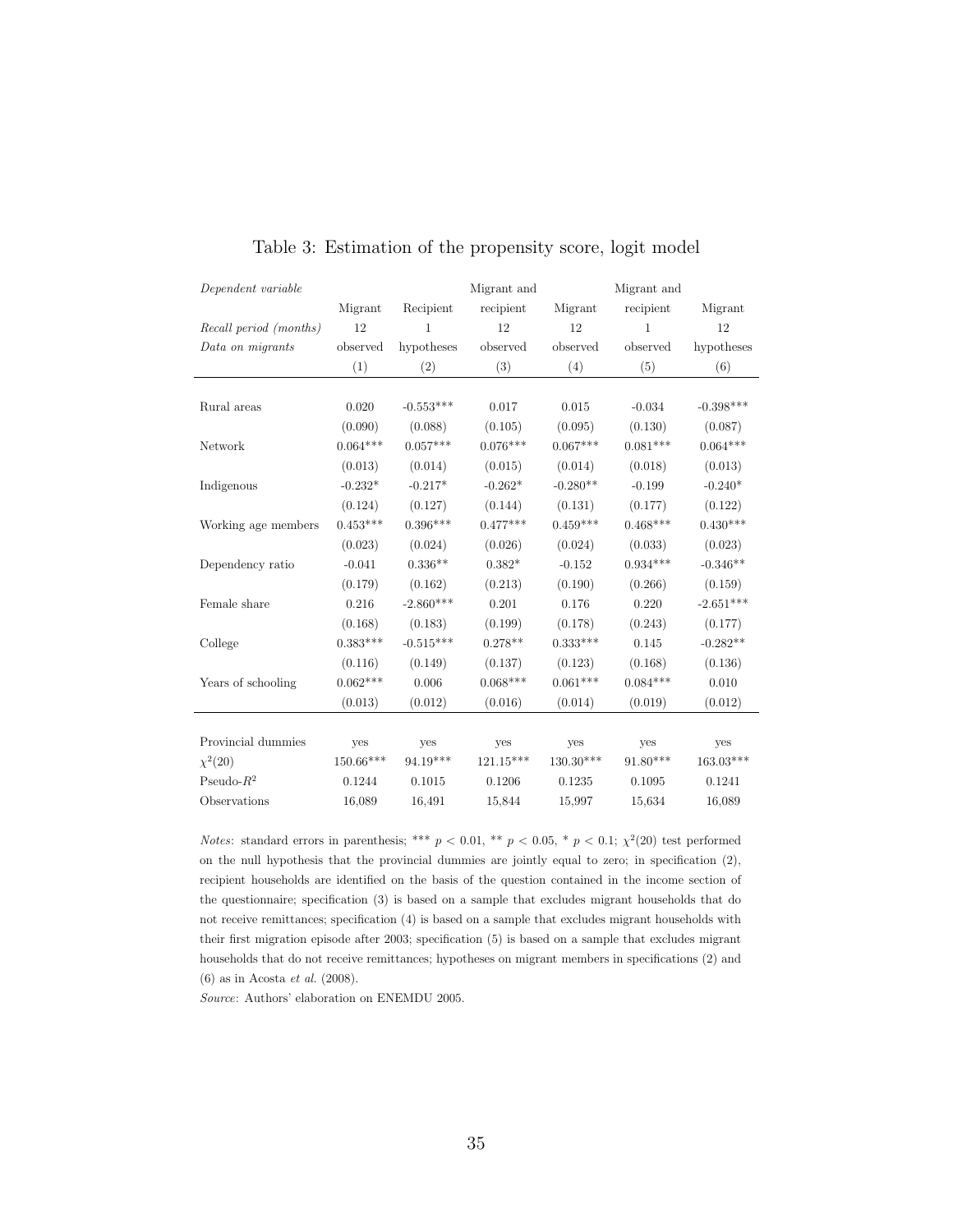|                  | Non-matched sample |             |               |                 |             |          |           |  |
|------------------|--------------------|-------------|---------------|-----------------|-------------|----------|-----------|--|
|                  |                    | Households  |               |                 |             |          |           |  |
|                  | migrant            | non migrant | pseudo- $R^2$ |                 | Difference  |          |           |  |
|                  |                    |             |               |                 | in poverty  |          |           |  |
|                  |                    |             |               |                 |             |          |           |  |
|                  | 832                | 15,257      | 0.1244        |                 | $-0.111***$ |          |           |  |
|                  |                    |             |               |                 | (0.022)     |          |           |  |
|                  |                    |             |               | Matched samples |             |          |           |  |
|                  |                    | Households  |               |                 |             |          |           |  |
| $\boldsymbol{n}$ | migrant            | non migrant | pseudo- $R^2$ | ${\rm ATET}$    | <b>ATET</b> |          | MH bounds |  |
|                  |                    |             |               |                 | bias-adj.   | p < 0.05 | p < 0.10  |  |
|                  |                    |             |               |                 |             |          |           |  |
| $\mathbf{1}$     | 832                | 928         | 0.0127        | $-0.015$        | $-0.037$    | 1.14     | 1.18      |  |
|                  |                    |             |               | (0.025)         | (0.023)     |          |           |  |
| $\overline{2}$   | 832                | 1,597       | 0.0066        | $-0.030$        | $-0.047**$  | 1.12     | 1.16      |  |
|                  |                    |             |               | (0.024)         | (0.022)     |          |           |  |
| $\sqrt{3}$       | 832                | 2,195       | 0.0046        | $-0.028$        | $-0.044**$  | 1.20     | 1.24      |  |
|                  |                    |             |               | (0.023)         | (0.021)     |          |           |  |
| 4                | 832                | 2,732       | 0.0045        | $-0.031$        | $-0.046**$  | 1.18     | 1.22      |  |
|                  |                    |             |               | (0.022)         | (0.020)     |          |           |  |
| $\overline{5}$   | 832                | 3,232       | 0.0044        | $-0.029$        | $-0.045**$  | 1.20     | 1.24      |  |
|                  |                    |             |               | (0.022)         | (0.020)     |          |           |  |
| $\;6\;$          | 832                | 3,674       | 0.0043        | $-0.037*$       | $-0.055***$ | 1.20     | 1.24      |  |
|                  |                    |             |               | (0.021)         | (0.020)     |          |           |  |
| $\overline{7}$   | 832                | 4,130       | 0.0034        | $-0.037*$       | $-0.052***$ | 1.20     | 1.24      |  |
|                  |                    |             |               | (0.021)         | (0.019)     |          |           |  |
| 8                | 832                | 4,544       | 0.0030        | $-0.036*$       | $-0.050***$ | $1.22\,$ | 1.28      |  |
|                  |                    |             |               | (0.021)         | (0.019)     |          |           |  |
| $\boldsymbol{9}$ | 832                | 4,879       | 0.0026        | $-0.035^{\ast}$ | $-0.048**$  | 1.26     | $1.30\,$  |  |
|                  |                    |             |               | (0.021)         | (0.019)     |          |           |  |
| 10               | 832                | 5,195       | 0.0021        | $-0.036*$       | $-0.050***$ | 1.28     | 1.34      |  |
|                  |                    |             |               | (0.020)         | (0.019)     |          |           |  |

#### Table 4: The effect on poverty (migrant households)

*Notes*: standard errors in parenthesis; \*\*\*  $p < 0.01$ , \*\*  $p < 0.05$ , \*  $p < 0.1$ ; the treatment is defined as having at least one member who migrated between 1998 and  $2005$ ;  $n$  represents the number of nearest neighbors used in the matching; sampling weights used for matching; the pseudo- $R^2$  is derived from the re-estimation of the propensity score on the sample of matched households only; the bias-adjusted ATET is estimated following Abadie et al. (2004); the last two data columns report the highest value of  $e^{\gamma}$  for which the Mantel and Haenszel bounds proposed by Becker and Caliendo (2007) allow to reject the null hypothesis that the ATET is equal to zero at the 5 and 10 percent confidence level.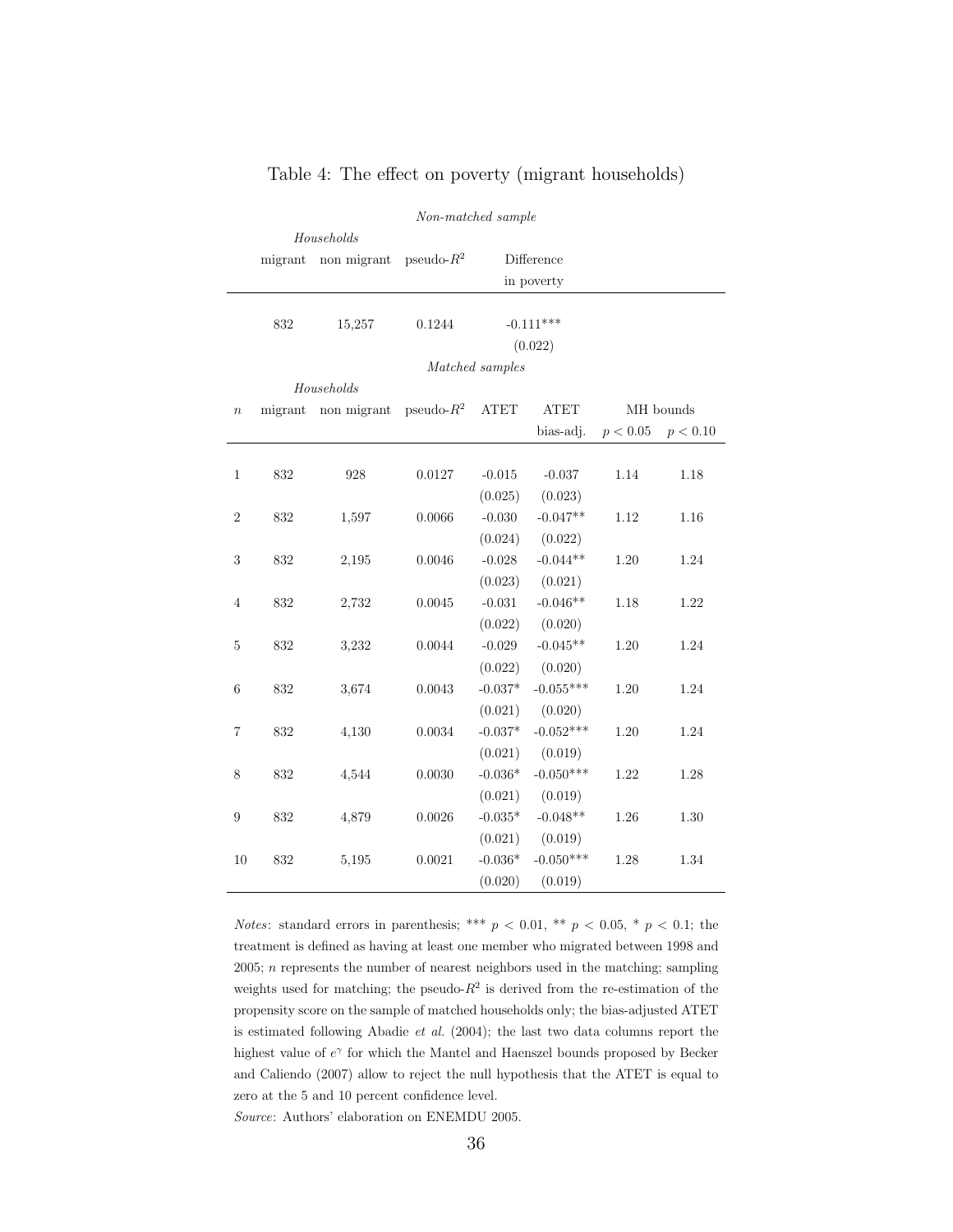|                  | Non-matched sample |               |               |                 |             |          |           |
|------------------|--------------------|---------------|---------------|-----------------|-------------|----------|-----------|
|                  |                    | Households    |               |                 |             |          |           |
|                  | recipient          | non recipient | pseudo- $R^2$ |                 | Difference  |          |           |
|                  |                    |               |               |                 | in poverty  |          |           |
|                  |                    |               |               |                 |             |          |           |
|                  | 780                | 15,711        | 0.1015        |                 | $-0.192***$ |          |           |
|                  |                    |               |               |                 | (0.016)     |          |           |
|                  |                    |               |               | Matched samples |             |          |           |
|                  |                    | Households    |               |                 |             |          |           |
| $\boldsymbol{n}$ | recipient          | non recipient | pseudo- $R^2$ | ATET            | <b>ATET</b> |          | MH bounds |
|                  |                    |               |               |                 | bias-adj.   | p < 0.05 | p < 0.10  |
|                  |                    |               |               |                 |             |          |           |
| $\mathbf{1}$     | 780                | 1,535         | 0.0167        | $-0.183***$     | $-0.180***$ | 2.05     | 2.15      |
|                  |                    |               |               | (0.023)         | (0.022)     |          |           |
| $\overline{2}$   | 780                | 2,140         | 0.0123        | $-0.163***$     | $-0.179***$ | 2.20     | 2.30      |
|                  |                    |               |               | (0.020)         | (0.020)     |          |           |
| 3                | 780                | 2,688         | 0.0110        | $-0.157***$     | $-0.171***$ | 2.20     | 2.30      |
|                  |                    |               |               | (0.019)         | (0.019)     |          |           |
| 4                | 780                | 3,178         | 0.0087        | $-0.171***$     | $-0.186***$ | 2.25     | 2.35      |
|                  |                    |               |               | (0.019)         | (0.018)     |          |           |
| $\bf 5$          | 780                | 3,587         | 0.0075        | $-0.171***$     | $-0.184***$ | $2.35\,$ | 2.45      |
|                  |                    |               |               | (0.018)         | (0.018)     |          |           |
| $\boldsymbol{6}$ | 780                | 4,017         | 0.0063        | $-0.174***$     | $-0.183***$ | 2.30     | 2.40      |
|                  |                    |               |               | (0.018)         | (0.018)     |          |           |
| $\overline{7}$   | 780                | 4,397         | 0.0059        | $-0.169***$     | $-0.176***$ | 2.25     | 2.35      |
|                  |                    |               |               | (0.018)         | (0.017)     |          |           |
| 8                | 780                | 4,719         | 0.0057        | $-0.171***$     | $-0.176***$ | 2.25     | 2.35      |
|                  |                    |               |               | (0.018)         | (0.017)     |          |           |
| 9                | 780                | 5,083         | 0.0049        | $-0.171***$     | $-0.175***$ | 2.25     | 2.35      |
|                  |                    |               |               | (0.018)         | (0.017)     |          |           |
| 10               | 780                | 5,369         | 0.0044        | $-0.172***$     | $-0.176***$ | 2.30     | 2.40      |
|                  |                    |               |               | (0.017)         | (0.017)     |          |           |

### Table 5: The effect on poverty (recipient households, one-month)

Notes: the treatment is defined as having received remittances from abroad over the one-month recall period; see also Table 4.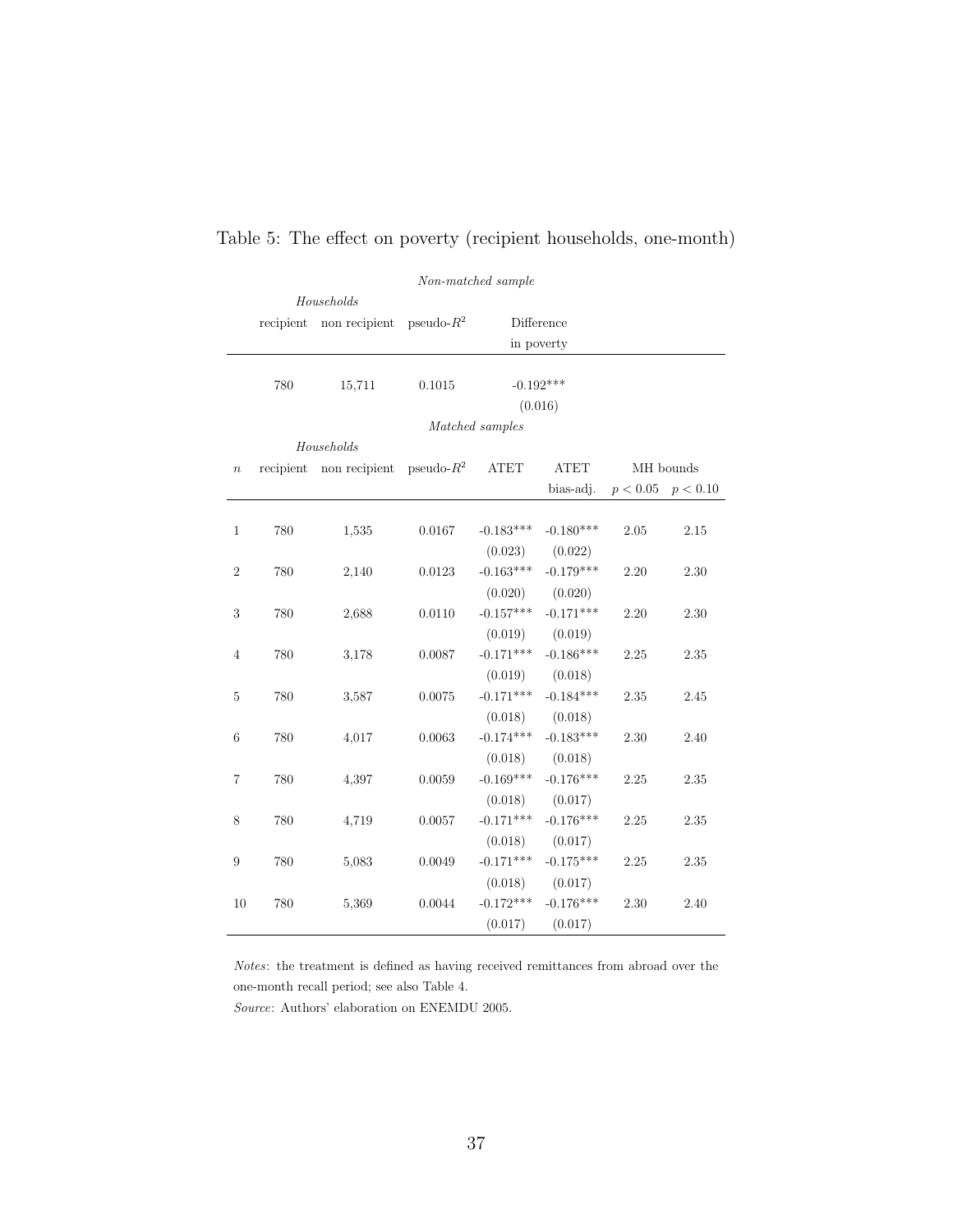|                  | Non-matched sample |             |               |                 |             |          |           |  |
|------------------|--------------------|-------------|---------------|-----------------|-------------|----------|-----------|--|
|                  |                    | Households  |               |                 |             |          |           |  |
|                  | migrant            | non migrant | $pseudo-R^2$  |                 | Difference  |          |           |  |
|                  |                    |             |               |                 | in poverty  |          |           |  |
|                  |                    |             |               |                 |             |          |           |  |
|                  | 587                | 15,257      | 0.1206        |                 | $-0.104***$ |          |           |  |
|                  |                    |             |               |                 | (0.019)     |          |           |  |
|                  |                    |             |               | Matched samples |             |          |           |  |
|                  |                    | Households  |               |                 |             |          |           |  |
| $\boldsymbol{n}$ | migrant            | non migrant | pseudo- $R^2$ | ATET            | ATET        |          | MH bounds |  |
|                  |                    |             |               |                 | bias-adj.   | p < 0.05 | p < 0.10  |  |
|                  |                    |             |               |                 |             |          |           |  |
| $\mathbf{1}$     | 587                | 1,025       | 0.0082        | $-0.057**$      | $-0.075***$ | 1.28     | 1.34      |  |
|                  |                    |             |               | (0.029)         | (0.027)     |          |           |  |
| $\overline{2}$   | $587\,$            | 1,446       | 0.0062        | $-0.042$        | $-0.064***$ | 1.22     | 1.28      |  |
|                  |                    |             |               | (0.026)         | (0.024)     |          |           |  |
| 3                | 587                | 1,808       | 0.0040        | $-0.045*$       | $-0.072***$ | 1.26     | 1.32      |  |
|                  |                    |             |               | (0.026)         | (0.024)     |          |           |  |
| $\overline{4}$   | 587                | 2,182       | 0.0027        | $-0.049*$       | $-0.082***$ | 1.30     | 1.36      |  |
|                  |                    |             |               | (0.025)         | (0.023)     |          |           |  |
| 5                | 587                | 2,537       | 0.0023        | $-0.060**$      | $-0.095***$ | 1.34     | 1.40      |  |
|                  |                    |             |               | (0.025)         | (0.023)     |          |           |  |
| $\,$ 6 $\,$      | $587\,$            | 2,847       | 0.0024        | $-0.048**$      | $-0.081***$ | 1.32     | 1.38      |  |
|                  |                    |             |               | (0.024)         | (0.023)     |          |           |  |
| $\overline{7}$   | 587                | 3,183       | 0.0019        | $-0.052**$      | $-0.083***$ | 1.34     | 1.40      |  |
|                  |                    |             |               | (0.023)         | (0.022)     |          |           |  |
| 8                | 587                | 3,411       | 0.0019        | $-0.052**$      | $-0.081***$ | $1.36\,$ | 1.42      |  |
|                  |                    |             |               | (0.023)         | (0.022)     |          |           |  |
| 9                | 587                | 3,659       | 0.0019        | $-0.051**$      | $-0.076***$ | $1.36\,$ | 1.42      |  |
|                  |                    |             |               | (0.022)         | (0.021)     |          |           |  |
| 10               | 587                | 3,946       | 0.0015        | $-0.049**$      | $-0.075***$ | $1.38\,$ | 1.44      |  |
|                  |                    |             |               | (0.022)         | (0.021)     |          |           |  |

## Table 6: The effect on poverty (migrant and recipient households, 12-month)

Notes: the treatment is defined as having at least one member who migrated between 1998 and 2005 and having received remittances over the 12-month recall period; see also Table 4.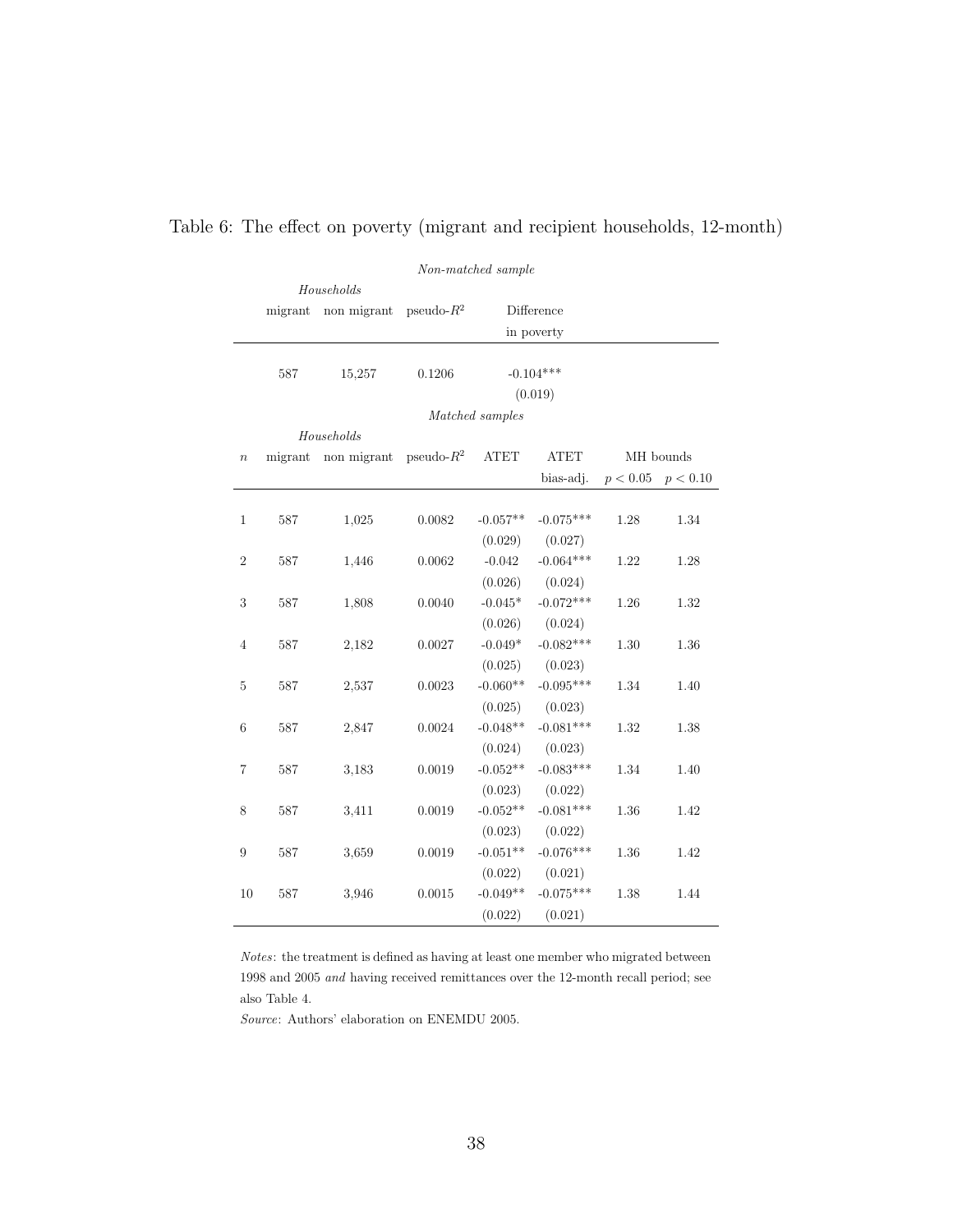|                  | Non-matched sample |             |               |             |             |            |           |  |  |
|------------------|--------------------|-------------|---------------|-------------|-------------|------------|-----------|--|--|
|                  | Households         |             |               |             |             |            |           |  |  |
|                  | migrant            | non migrant | pseudo- $R^2$ |             | Difference  |            |           |  |  |
|                  |                    |             |               |             | in poverty  |            |           |  |  |
|                  |                    |             |               |             |             |            |           |  |  |
|                  | 740                | 15,257      | 0.1235        |             | $-0.109***$ |            |           |  |  |
|                  |                    |             |               |             | (0.017)     |            |           |  |  |
|                  | Matched samples    |             |               |             |             |            |           |  |  |
|                  |                    | Households  |               |             |             |            |           |  |  |
| $\boldsymbol{n}$ | migrant            | non migrant | pseudo- $R^2$ | <b>ATET</b> | <b>ATET</b> |            | MH bounds |  |  |
|                  |                    |             |               |             | bias-adj.   | $p<0.05\,$ | p < 0.10  |  |  |
|                  |                    |             |               |             |             |            |           |  |  |
| $\mathbf{1}$     | 740                | 1,362       | 0.0102        | $-0.035$    | $-0.020$    | 1.16       | 1.22      |  |  |
|                  |                    |             |               | (0.027)     | (0.024)     |            |           |  |  |
| $\,2$            | 740                | 1,908       | 0.0061        | $-0.040$    | $-0.042*$   | 1.18       | 1.22      |  |  |
|                  |                    |             |               | (0.026)     | (0.023)     |            |           |  |  |
| $\sqrt{3}$       | 740                | 2,344       | 0.0033        | $-0.046*$   | $-0.054**$  | $1.20\,$   | 1.24      |  |  |
|                  |                    |             |               | (0.025)     | (0.023)     |            |           |  |  |
| 4                | 740                | 2,785       | 0.0029        | $-0.050**$  | $-0.063***$ | 1.20       | 1.26      |  |  |
|                  |                    |             |               | (0.024)     | (0.022)     |            |           |  |  |
| $\bf 5$          | 740                | 3,177       | 0.0026        | $-0.056**$  | $-0.069***$ | 1.24       | 1.28      |  |  |
|                  |                    |             |               | (0.023)     | (0.022)     |            |           |  |  |
| $\,$ 6 $\,$      | 740                | 3,552       | 0.0026        | $-0.065***$ | $-0.074***$ | 1.24       | 1.30      |  |  |
|                  |                    |             |               | (0.023)     | (0.021)     |            |           |  |  |
| 7                | 740                | 3,904       | 0.0027        | $-0.069***$ | $-0.075***$ | 1.26       | 1.30      |  |  |
|                  |                    |             |               | (0.023)     | (0.021)     |            |           |  |  |
| $8\,$            | 740                | 4,256       | 0.0021        | $-0.066***$ | $-0.074***$ | $1.26\,$   | 1.32      |  |  |
|                  |                    |             |               | (0.023)     | (0.021)     |            |           |  |  |
| $\boldsymbol{9}$ | 740                | 4,573       | 0.0020        | $-0.064***$ | $-0.074***$ | 1.28       | 1.32      |  |  |
|                  |                    |             |               | (0.022)     | (0.020)     |            |           |  |  |
| 10               | 740                | 4,913       | 0.0018        | $-0.068***$ | $-0.078***$ | 1.30       | 1.34      |  |  |
|                  |                    |             |               | (0.022)     | (0.020)     |            |           |  |  |

## Table 7: The effect on poverty (migrant households, 1998-2003)

Notes: the treatment is defined as having at least one member who migrated between 1998 and 2003; see also Table 4.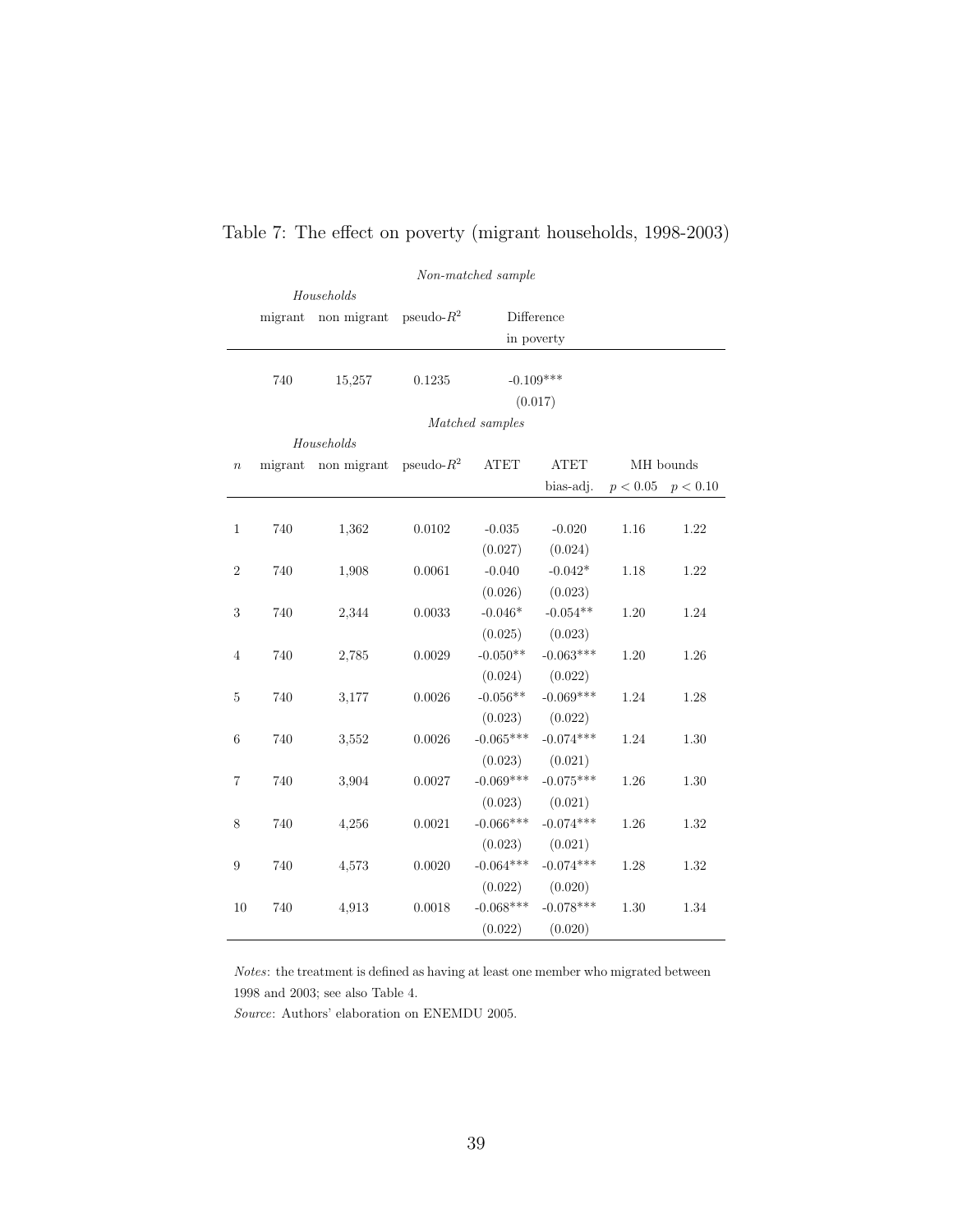|                  | Non-matched sample |             |               |                 |             |          |           |
|------------------|--------------------|-------------|---------------|-----------------|-------------|----------|-----------|
|                  |                    | Households  |               |                 |             |          |           |
|                  | migrant            | non migrant | pseudo- $R^2$ |                 | Difference  |          |           |
|                  |                    |             |               | in poverty      |             |          |           |
|                  |                    |             |               |                 |             |          |           |
|                  | 377                | 15,257      | 0.1095        |                 | $-0.242***$ |          |           |
|                  |                    |             |               |                 | (0.023)     |          |           |
|                  |                    |             |               | Matched samples |             |          |           |
|                  |                    | Households  |               |                 |             |          |           |
| $\boldsymbol{n}$ | migrant            | non migrant | $pseudo-R^2$  | ATET            | <b>ATET</b> |          | MH bounds |
|                  |                    |             |               |                 | bias-adj.   | p < 0.05 | p < 0.10  |
|                  |                    |             |               |                 |             |          |           |
| $\mathbf 1$      | 377                | 659         | 0.0128        | $-0.124***$     | $-0.161***$ | 4.20     | 4.60      |
|                  |                    |             |               | (0.029)         | (0.027)     |          |           |
| $\overline{2}$   | 377                | 948         | 0.0087        | $-0.140***$     | $-0.160***$ | 4.30     | 4.70      |
|                  |                    |             |               | (0.027)         | (0.025)     |          |           |
| 3                | 377                | 1,205       | 0.0049        | $-0.136***$     | $-0.162***$ | 4.55     | 5.00      |
|                  |                    |             |               | (0.025)         | (0.024)     |          |           |
| 4                | 377                | 1,459       | 0.0039        | $-0.133***$     | $-0.164***$ | 4.60     | 5.05      |
|                  |                    |             |               | (0.025)         | (0.023)     |          |           |
| $\overline{5}$   | 377                | 1,700       | 0.0039        | $-0.140***$     | $-0.170***$ | 4.50     | 4.90      |
|                  |                    |             |               | (0.024)         | (0.023)     |          |           |
| 6                | 377                | 1,929       | 0.0044        | $-0.149***$     | $-0.179***$ | 4.50     | 4.90      |
|                  |                    |             |               | (0.024)         | (0.023)     |          |           |
| 7                | 377                | 2,157       | 0.0040        | $-0.154***$     | $-0.184***$ | 4.60     | 5.05      |
|                  |                    |             |               | (0.024)         | (0.022)     |          |           |
| $\,$ 8 $\,$      | 377                | 2,398       | $0.0035\,$    | $-0.159***$     | $-0.187***$ | 4.55     | 4.95      |
|                  |                    |             |               | (0.023)         | (0.022)     |          |           |
| 9                | 377                | 2,620       | 0.0035        | $-0.171***$     | $-0.195***$ | 4.55     | 4.95      |
|                  |                    |             |               | (0.023)         | (0.022)     |          |           |
| 10               | 377                | 2,820       | 0.0033        | $-0.173***$     | $-0.196***$ | 4.65     | 5.05      |
|                  |                    |             |               | (0.023)         | (0.022)     |          |           |

## Table 8: The effect on poverty (migrant and recipient households, one-month)

Notes: the treatment is defined as having at least one member who migrated between 1998 and 2005 and having received remittances over the one-month recall period; see also Table 4.